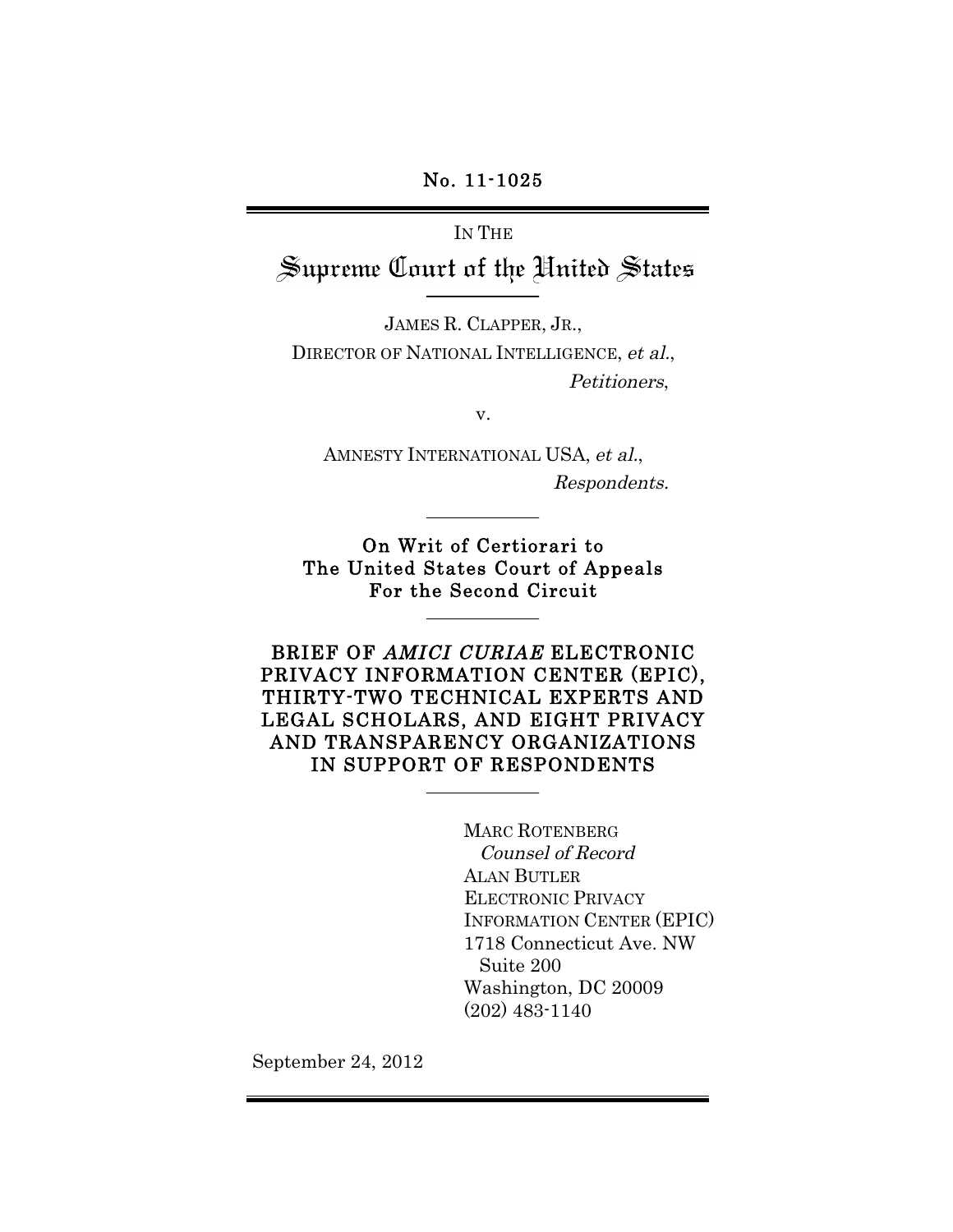# TABLE OF CONTENTS

| INTEREST OF THE AMICI CURIAE  1                                                                                                                                                                    |
|----------------------------------------------------------------------------------------------------------------------------------------------------------------------------------------------------|
| SUMMARY OF THE ARGUMENT  9                                                                                                                                                                         |
|                                                                                                                                                                                                    |
| The NSA's SIGINT Capabilities and Past<br>I.<br>Practices Support a Reasonable Belief That<br>the Communications of United States Persons                                                          |
| A. The NSA Has an Almost Boundless<br>Capacity to Intercept Private<br>Communications, Including Those of U.S.                                                                                     |
| B. Current Technologies Developed by<br>Intelligence Contractors and Other<br>Agencies Show That the Government Is<br>Capable of the Type of Broad Signal<br>Collection That Respondents Allege 25 |
| II. Without Adequate Public Reporting,<br>Respondents' Apprehension That NSA<br>Intercepts the Communications of U.S.                                                                              |
| A. The Wiretap Act Provides for Public<br>Reporting That Details the Number of                                                                                                                     |
| B. The FAA Provides for No Public Reporting<br>and Minimal Oversight of Collection on a                                                                                                            |

i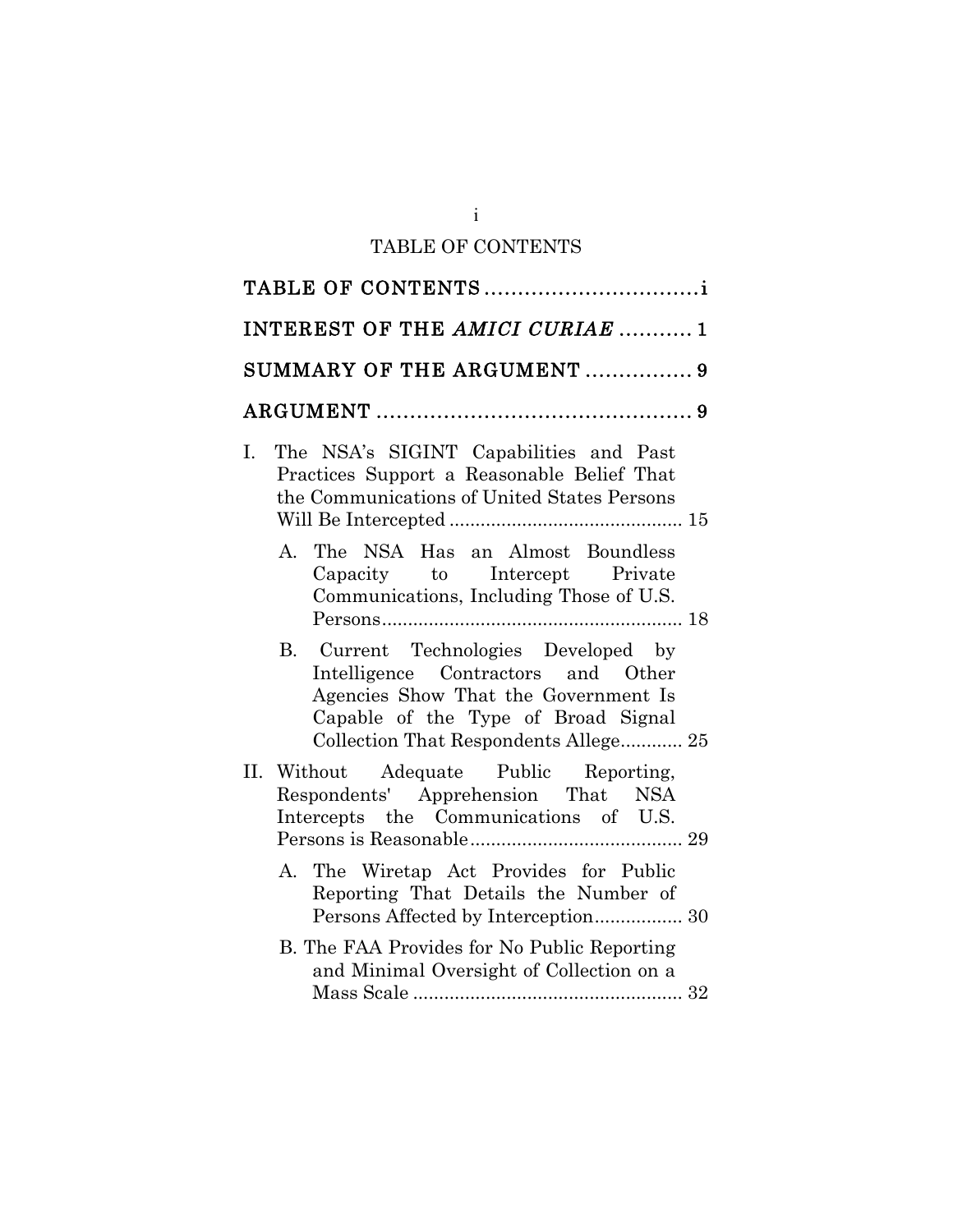| 11                                          |  |
|---------------------------------------------|--|
| C. Increased Public Reporting and Oversight |  |
| Would Enable Meaningful Review and an       |  |
|                                             |  |
|                                             |  |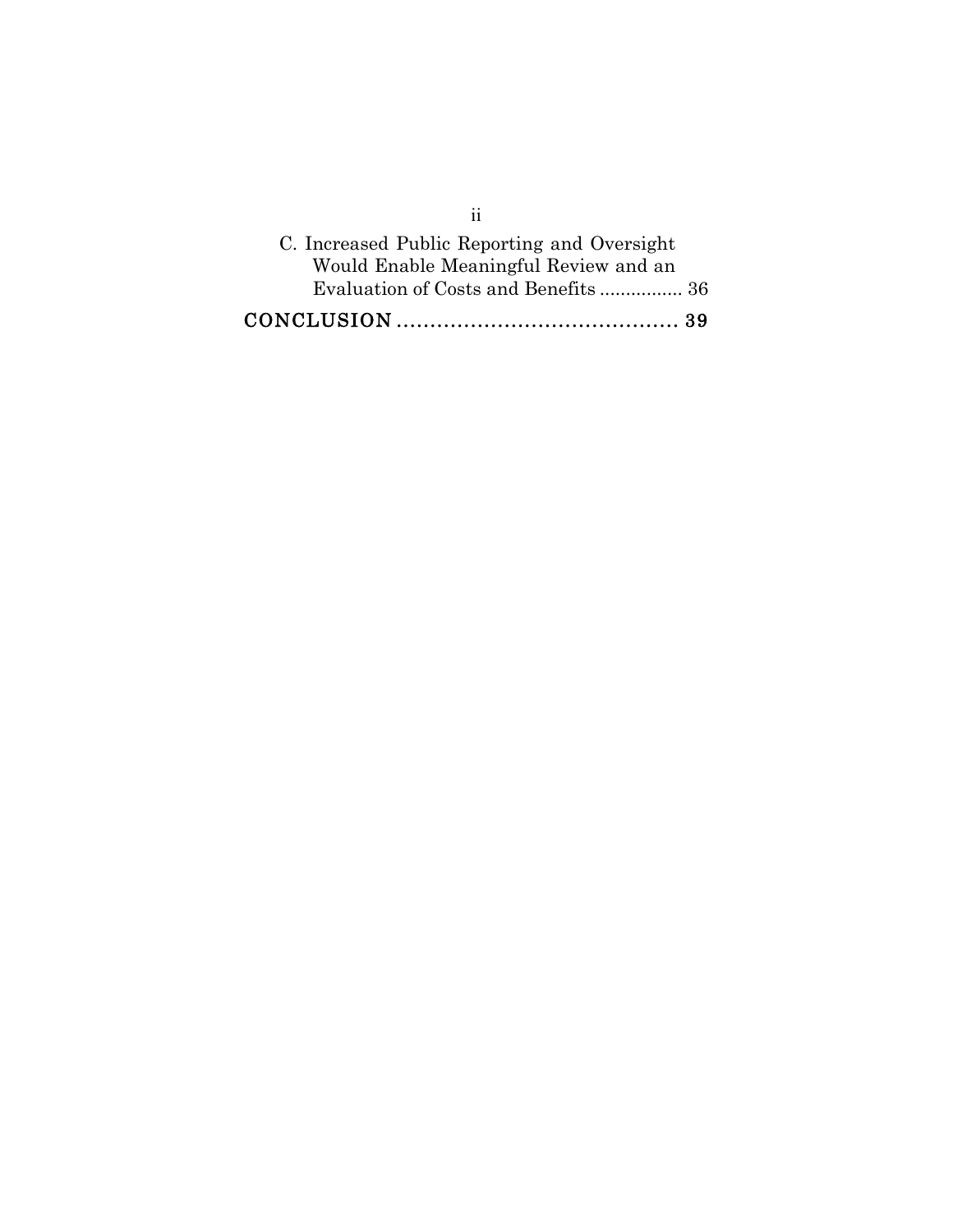## TABLE OF AUTHORITIES

## CASES

| <b>STATUTES</b>                                                                                |
|------------------------------------------------------------------------------------------------|
| Omnibus Crime Control and Safe Streets Act of                                                  |
|                                                                                                |
|                                                                                                |
| Foreign Intelligence Surveillance Act of 1978<br>("FISA"), Pub. L. No. 95-511, 92 Stat. 1783 9 |
|                                                                                                |
| FISA Amendments Act of 2008 ("FAA"), Pub. L.                                                   |
|                                                                                                |
|                                                                                                |
|                                                                                                |
|                                                                                                |
|                                                                                                |
|                                                                                                |
|                                                                                                |
|                                                                                                |

# ADMINISTRATIVE & LEGISLATIVE MATERIALS

| Dep't of Homeland Sec., Privacy Impact        |  |
|-----------------------------------------------|--|
| Assessment for the Initiative Three Exercise, |  |
|                                               |  |
| Edward C. Liu et. al., Cong. Research Serv.,  |  |
| R42409, Cybersecurity: Selected Legal Issues  |  |
|                                               |  |

iii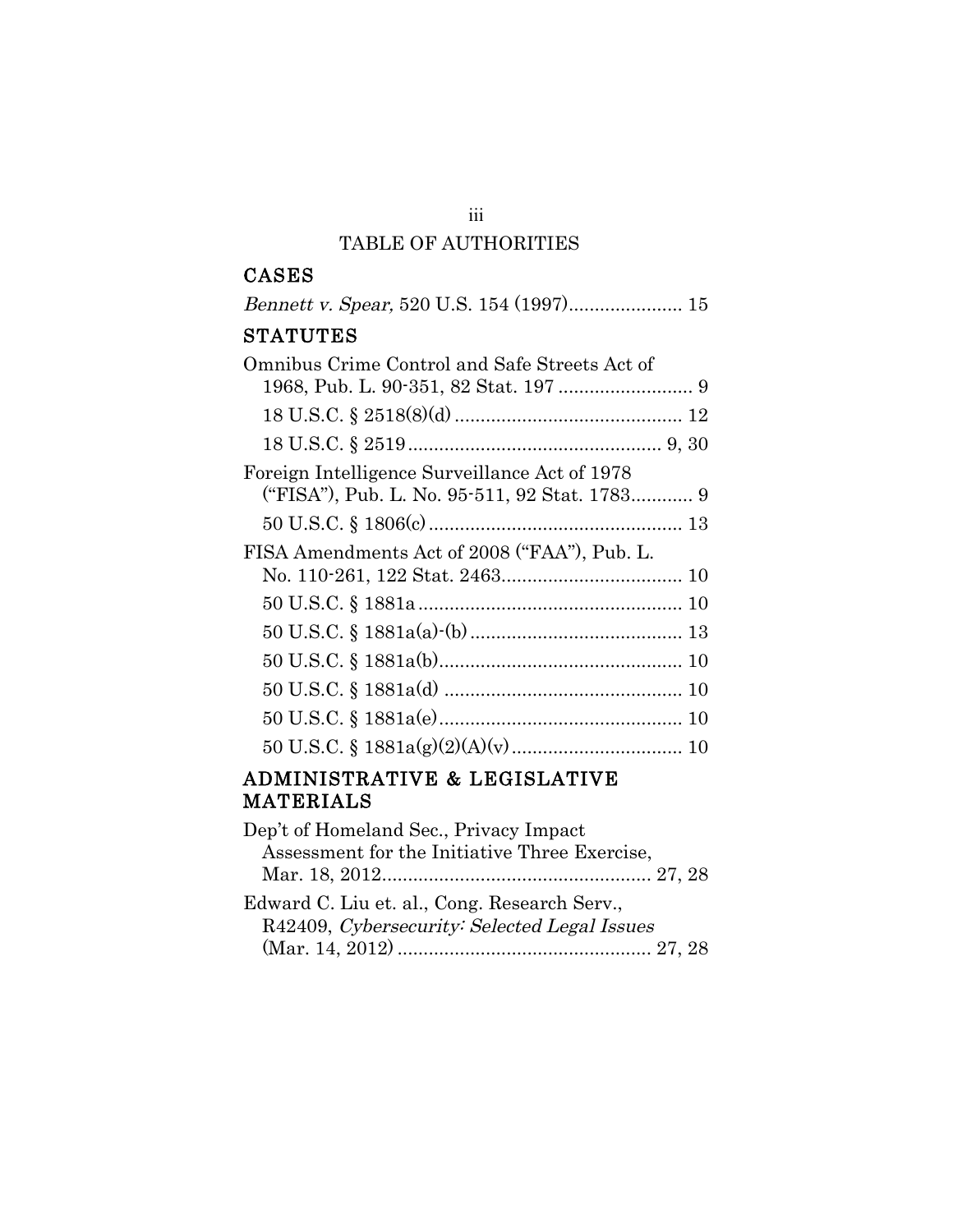| Final Report of the S. Select Comm. to Study<br>Governmental Operations with Respect to<br>Intelligence Activities (Book II), S. Rep. No.                                                                                                                                                                                                                                                                                                                                                                                          |  |
|------------------------------------------------------------------------------------------------------------------------------------------------------------------------------------------------------------------------------------------------------------------------------------------------------------------------------------------------------------------------------------------------------------------------------------------------------------------------------------------------------------------------------------|--|
| Final Report of the S. Select Comm. to Study<br>Governmental Operations with Respect to<br>Intelligence Activities (Book III), S. Rep. No.                                                                                                                                                                                                                                                                                                                                                                                         |  |
| H.R. Rep. No. 112-645, pt. 1, at 7 (2012)  35, 36                                                                                                                                                                                                                                                                                                                                                                                                                                                                                  |  |
| Hearing on the FISA Amendments Act of 2008:<br>Before the Subcomm. on Crime, Terrorism,<br>and Homeland Sec. of the H. Comm. on the<br>Judiciary (2012) (testimony and statement of<br>Marc Rotenberg, Executive Director, EPIC)  30<br>Intelligence Activities – The National Security<br>Agency and Fourth Amendment Rights:<br>Hearing Before the S. Select Committee to<br><b>Study Governmental Operations With Respect</b><br>to Intelligence Activities (1975) (testimony of<br>Lt. Gen. Lew Allen, Jr., Director, National |  |
| Letter from I. Charles McCullough III, Inspector<br>General of the Intelligence Community, to<br>Senators Ron Wyden and Mark Udall, Senate<br>Select Committee on Intelligence (June 15,                                                                                                                                                                                                                                                                                                                                           |  |
| Letter of Ronald Weich, Assistant Attorney<br>General, U.S. Dep't of Justice to the<br>Honorable Joseph R. Biden, Jr., President,<br>United States Senate (Apr. 30, 2012)  33                                                                                                                                                                                                                                                                                                                                                      |  |

iv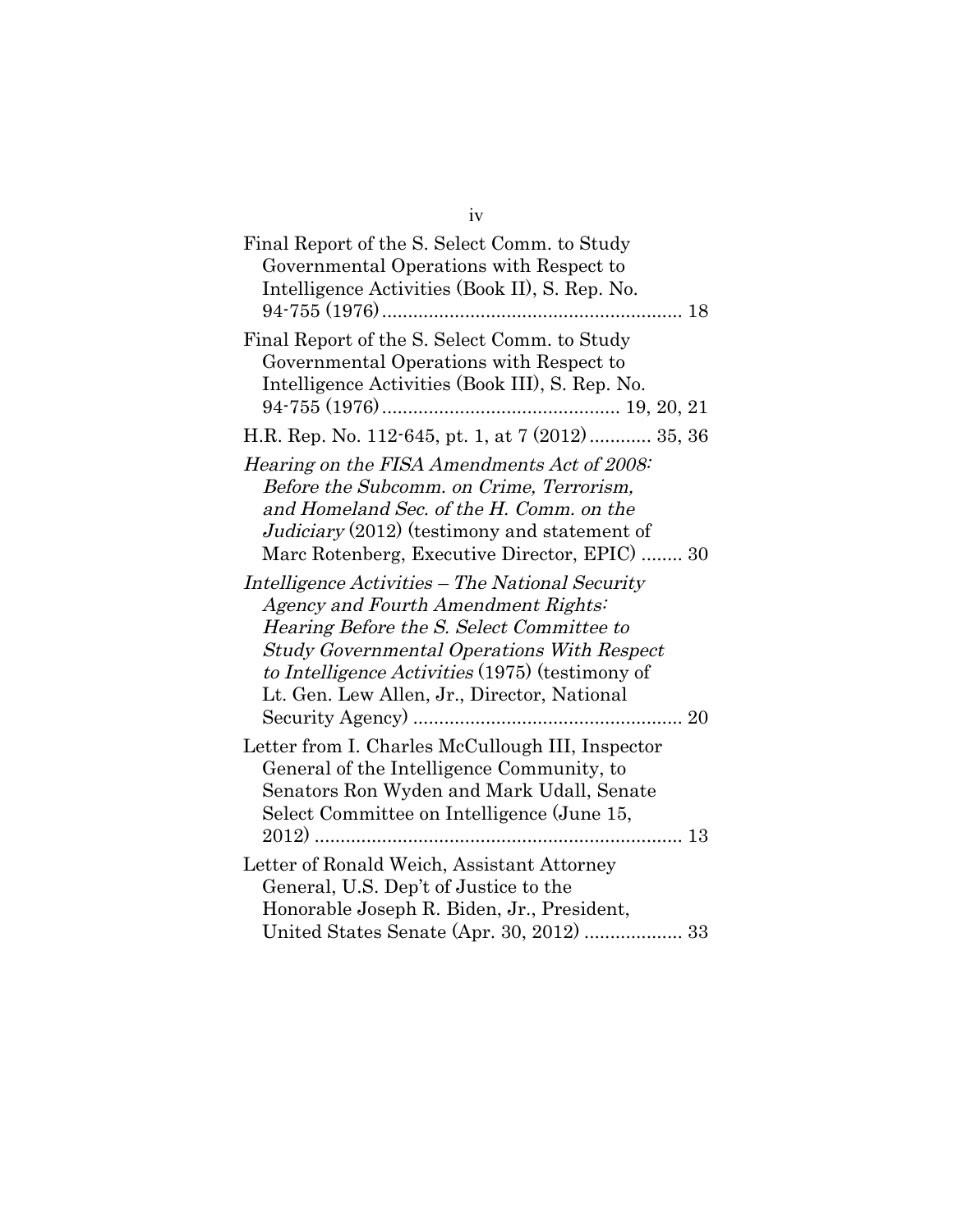| Memorandum from President Harry S. Truman<br>to Sec'y of State and Sec'y of Defense,<br>Communications Intelligence Activities (Oct.                                                                                                                                              |  |
|-----------------------------------------------------------------------------------------------------------------------------------------------------------------------------------------------------------------------------------------------------------------------------------|--|
|                                                                                                                                                                                                                                                                                   |  |
| Memorandum from Record, Armed Forces<br>Security Agency, SHAMROCK Operations                                                                                                                                                                                                      |  |
| National Security Agency, Transition 2001 (Dec.                                                                                                                                                                                                                                   |  |
| Office of the Dir. of Nat'l Intelligence, U.S.<br>National Intelligence: An Overview (2011)14, 14, 16                                                                                                                                                                             |  |
| Office of the Inspector General of the Dep't of<br>Def. et al., Unclassified Report on the<br>President's Surveillance Program (2009)  16                                                                                                                                         |  |
|                                                                                                                                                                                                                                                                                   |  |
| The FISA Amendments Act: Hearing Before the<br>Subcomm. on Crime, Terrorism, and<br>Homeland Security of the H. Comm. on the<br>Judiciary, 112th Cong. (2012) (statement of                                                                                                       |  |
| The USA PATRIOT Act in Practice: Shedding<br>Light on the FISA Process: H. Before the S.<br>Comm. on the Judiciary, 107th Cong. 37-38<br>$(2002)$<br>35<br>. <b>.</b>                                                                                                             |  |
| Warrantless Surveillance and the Foreign<br>Intelligence Surveillance Act: The Role of<br>Checks and Balances in Protecting Americans'<br>Privacy Rights (Part II): Hearing Before the<br>H. Comm. on the Judiciary, 110th Cong. 79<br>(2007) (testimony of J. Michael McConnell, |  |

v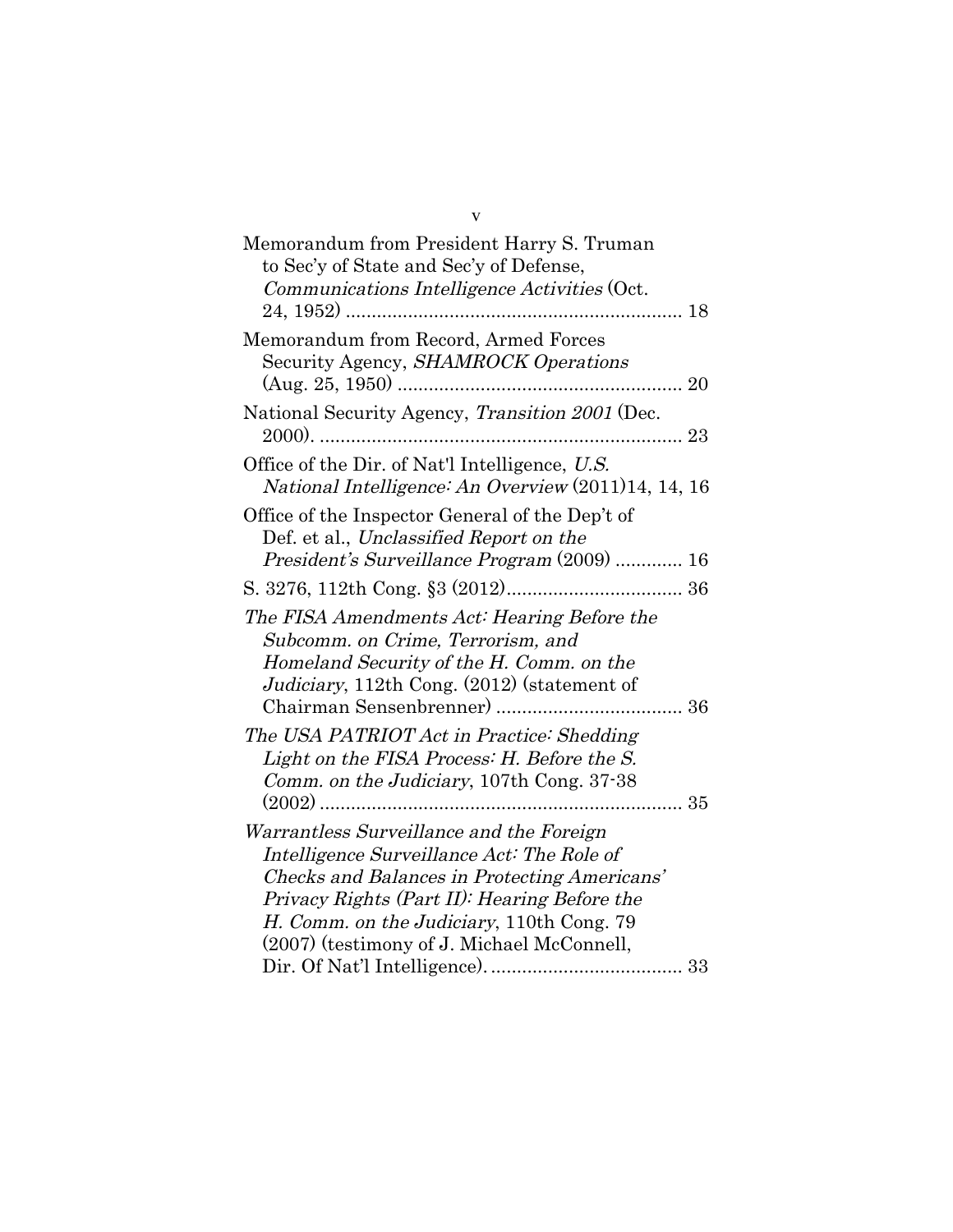# OTHER AUTHORITIES

| Administrative Office of the United States                                                                                                                                                                            |  |
|-----------------------------------------------------------------------------------------------------------------------------------------------------------------------------------------------------------------------|--|
| Barton Gellman, Dafna Linzer, & Carol D.<br>Leonnig, Surveillance Net Yields Few<br>Suspects, Washington Post, Feb. 5, 2006, at                                                                                       |  |
| Bruce Schneier, The Eternal Value of Privacy,                                                                                                                                                                         |  |
| Charles Fried & Gregory Fried, Because It Is                                                                                                                                                                          |  |
| Comm. to Study Nat'l Cryptography Policy,<br>Computer Sci. & Telecomms. Bd., Nat'l<br>Research Council, Cryptography's Role in<br>Securing the Information Society (Kenneth W.<br>Dam & Herbert S. Lin eds., 1996) 12 |  |
| Declaration of Mark Klein in Support of<br>Plaintiffs' Motion for Partial Summary<br>Judgment, Jewel v. NSA, No. 08-4373 (N.D.                                                                                        |  |
| Declaration of Thomas A. Drake in Support of<br>Plaintiffs' Motion for Partial Summary<br>Judgment $\llbracket 8$ , Jewel v. NSA, No. 08-4373                                                                         |  |
| Declaration of William E. Binney in Support of<br><b>Plaintiffs' Motion for Partial Summary</b><br>Judgment   8, Jewel v. NSA, No. 08-4373                                                                            |  |
| EPIC, Comments to Proposed Amended FISC                                                                                                                                                                               |  |
| EPIC, Foreign Intelligence Surveillance Act                                                                                                                                                                           |  |
|                                                                                                                                                                                                                       |  |

vi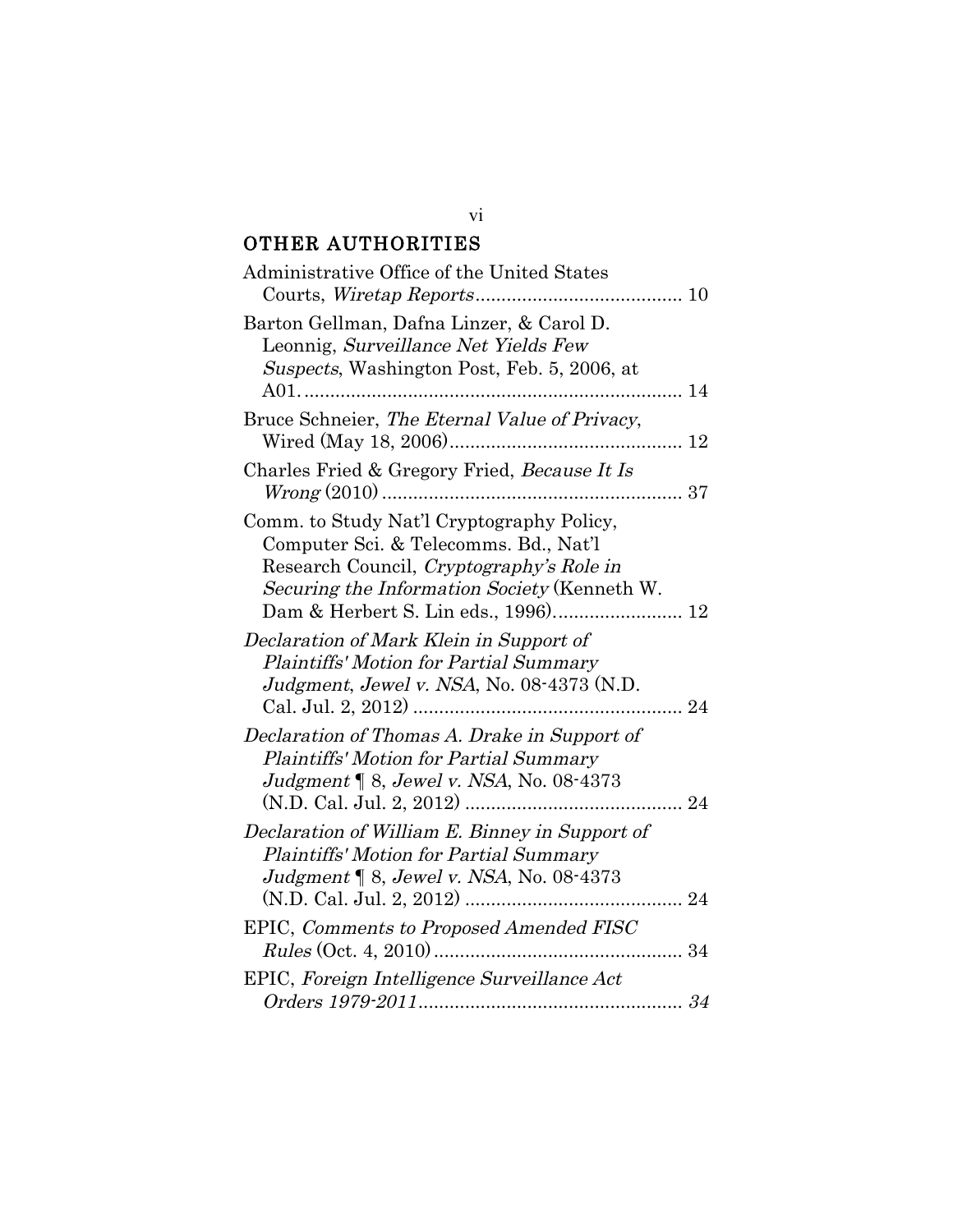| Eric Lichtblau & Scott Shane, Bush is Pressed<br>Over New Report on Surveillance, N.Y. Times                                                                                                                            |
|-------------------------------------------------------------------------------------------------------------------------------------------------------------------------------------------------------------------------|
| Eric Licthtblau & James Risen, Officials Say<br>U.S. Wiretaps Exceeded Law, N.Y. Times,                                                                                                                                 |
| European Parliament: Temporary Committee on<br>the ECHELON Interception System, Report<br>on the Existence of a Global System for the<br>Interception of Private and Commercial<br>Communications (ECHELON Interception |
| General Michael Hayden, Law, Policy, and the<br>War on al-Qaida: An Emerging Consensus?,<br>Lecture from the Gerald R. Ford School of                                                                                   |
| George Brownell, The Origin and Development<br>of the National Security Agency (1981)  16                                                                                                                               |
| Jack Goldsmith, Power and Constraint (2012) 37, 38                                                                                                                                                                      |
| James Bamford, Body of Secrets: Anatomy of the<br>Ultra-Secret National Security Agency (1st ed.                                                                                                                        |
| James Bamford, The NSA is Building the<br>Country's Biggest Spy Center (Watch What<br>You Say), Wired, Mar. 15, 2012  22, 23, 24                                                                                        |
| James Bamford, The Puzzle Palace (1982)  18                                                                                                                                                                             |
| James Risen & Eric Lichtblau, Spy Agency<br>Mined Vast Data Trove, Officials Report, N.Y.                                                                                                                               |

vii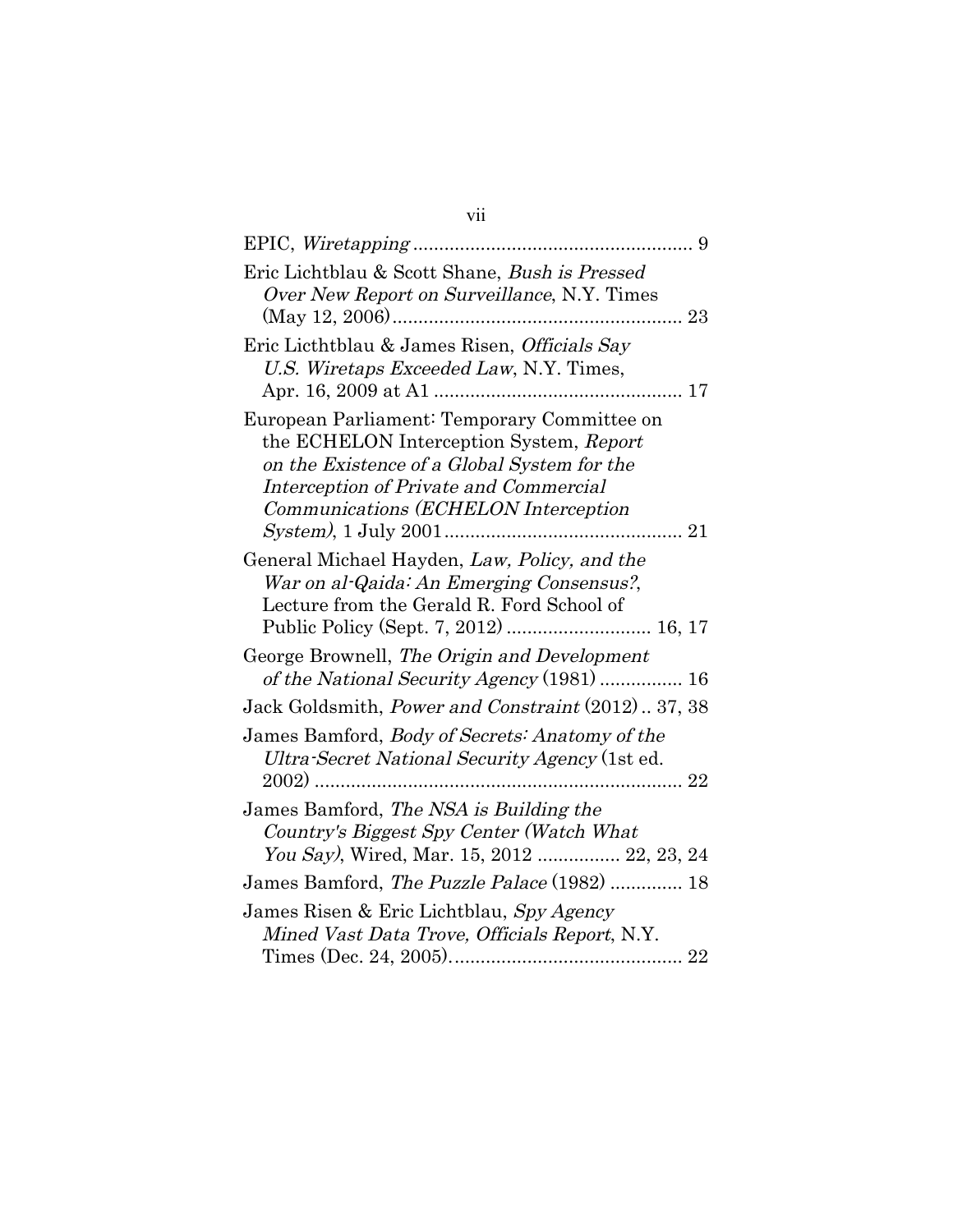# viii

| Jennifer Valentino-Devries et al., <i>Document</i><br><i>Trove Exposes Surveillance Methods, Wall St.</i>                                                                    |
|------------------------------------------------------------------------------------------------------------------------------------------------------------------------------|
| Jesselyn Radack, NSA's Cyber Overkill: A<br>Project to Safeguard Governmental<br>Computers, Run by the NSA, Is Too Big a<br>Threat to Americans' Privacy, L. A. Times,<br>29 |
| Julie Cohen, Examined Lives: Informational<br>Privacy and the Subject as Object, 52 Stan. L.<br>Rev. $1373(2000)$ .                                                          |
| Lawrence Wright, The Spymaster, The New                                                                                                                                      |
| Matthew M. Aid, The Secret Sentry (2009) 14                                                                                                                                  |
| Samuel Alito, The Boundaries of Privacy in<br>America (1972) ("Report of the Chairman")  30                                                                                  |
| TeleStrategies, ISS World Americas 2012 25                                                                                                                                   |
| U.S. Foreign Intelligence Surveillance Court,<br><i>Rules of Procedure, Nov. 1, 2010</i> 34                                                                                  |
| Wall Street Journal, The Surveillance Catalog:                                                                                                                               |
| Wall Street Journal, The Surveillance Catalog:<br>$Telesoft\text{ Technologyies}\ (2011)\ \ldots\ \ldots\ \ldots\ \ldots\ \ldots\ \ldots\ \ldots\ \ 26$                      |
| Whitfield Diffie and Susan Landau, Privacy on                                                                                                                                |
| William C. Banks, <i>Programmatic Surveillance</i><br>and FISA: Of Needles in Haystacks, 88 Tex. L.                                                                          |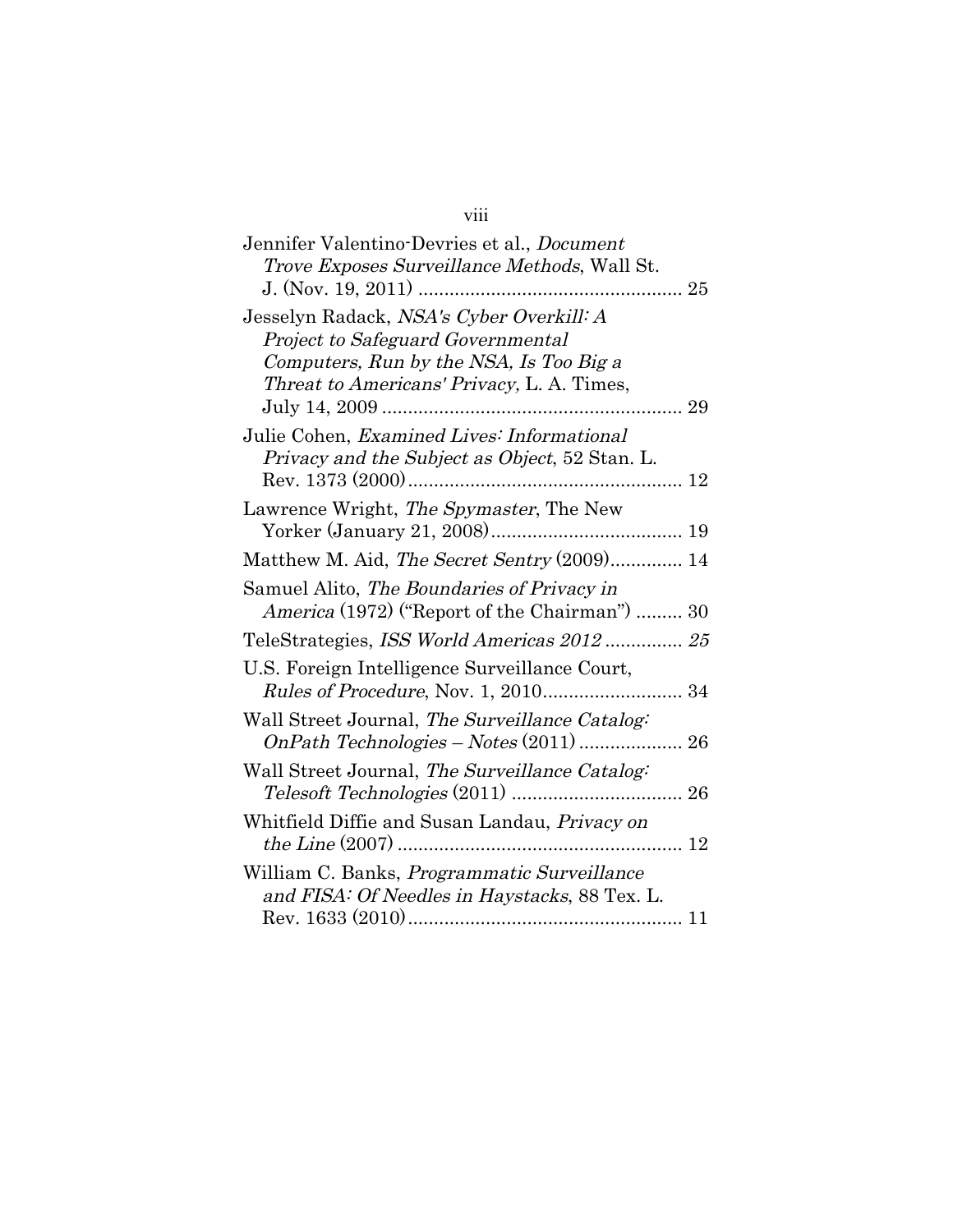#### INTEREST OF THE AMICI CURIAE

The Electronic Privacy Information Center (EPIC) is a public interest research center in Washington, D.C. EPIC was established in 1994 to focus public attention on emerging civil liberties issues and to protect privacy, the First Amendment, and other constitutional values.1 The EPIC Advisory Board includes leading technical experts and legal scholars whose work has contributed to many of the techniques and policies that help safeguard privacy in the modern era.2

EPIC has participated as amicus curiae before this Court and many other courts in matters concerning the impact of electronic surveillance on civil liberties. See, e.g., United States v. Jones, 132 S. Ct. 945 (2012); City of Ontario, Cal. v. Quon, 130 S. Ct. 2619 (2010); Herring v. United States, 555 U.S. 135 (2009); Hiibel v. Sixth Judicial Circuit of Nev., 542 U.S. 177 (2004); In re US for Historical Cell Site Data, 747 F. Supp. 2d 827 (2010), appeal docketed,

<sup>1</sup> Letters of consent to the filing of this brief have been lodged with the Clerk of the Court pursuant to Rule 37.3. In accordance with Rule 37.6, the undersigned states that no monetary contributions were made for the preparation or submission of this brief, and this brief was not authored, in whole or in part, by counsel for a party.

<sup>2</sup> EPIC Fellows David Brody, Julia Horwitz, and Jeramie Scott contributed to this brief.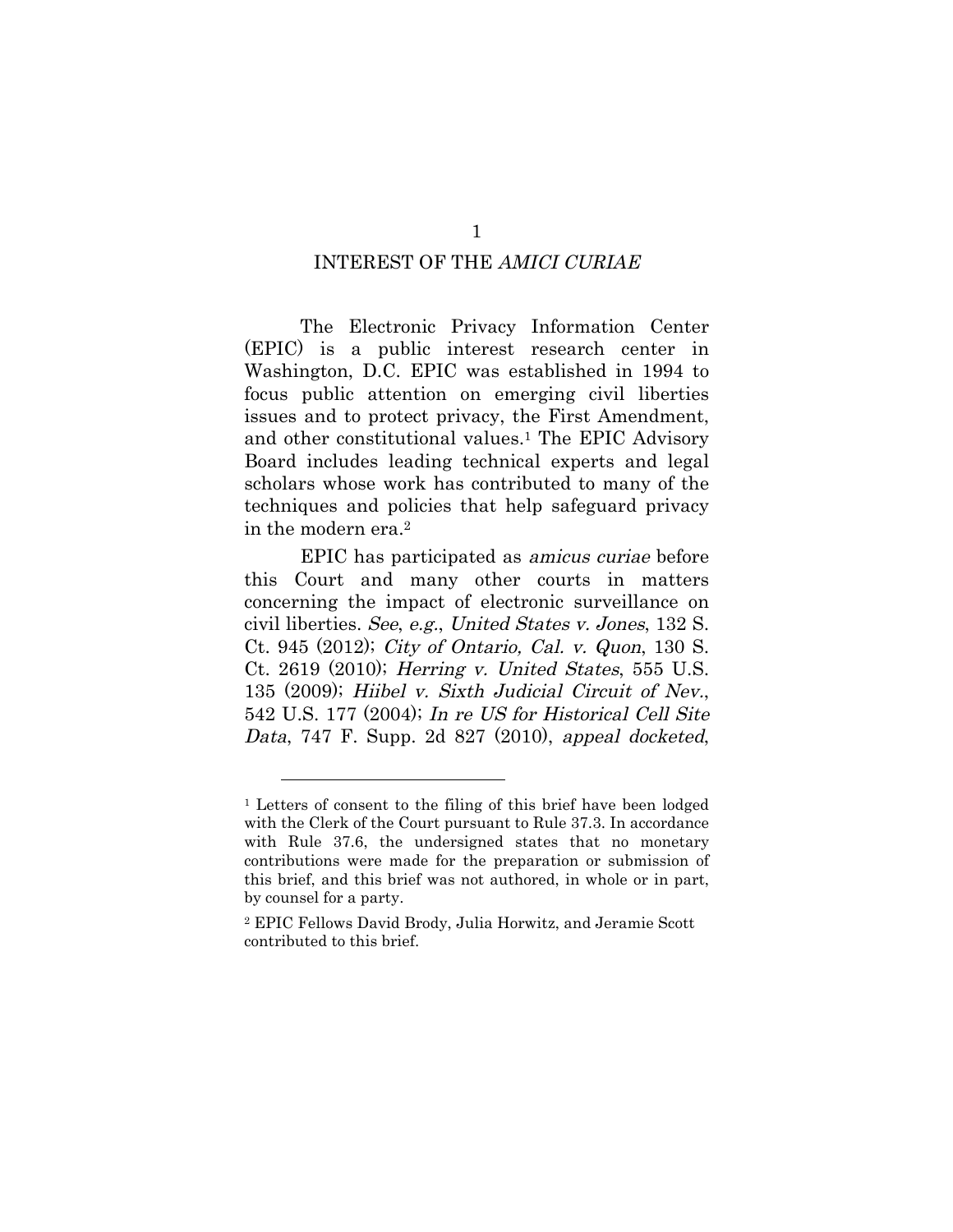No. 11-20884 (5th Cir. Dec. 14, 2011). EPIC has also recently testified before Congress on the need for oversight in the FISA Amendments Act. See Hearing on the FISA Amendments Act of 2008: Before the Subcomm. on Crime, Terrorism, and Homeland Sec. of the H. Comm. on the Judiciary (2012) (testimony and statement of Marc Rotenberg, Executive Director, EPIC).

This case presents the question of what showing is required to establish Article III standing to challenge the secret collection of private communications. The likelihood of injury depends in part upon the capacity of the Government to engage in the collection program described, and the willingness and authority granted to collect the type of communications at issue – the communications of United States persons. The Government's emphasis on targeting is unhelpful in addressing the standing issue, which relates to the potential interception and collection of Respondents' private communications.

The public's knowledge of the government's activity is limited, and its reasonable concern about the interception of communications is increased by the lack of public reporting and notification under the FISA Amendments Act. Without adequate reporting and accountability, there is insufficient assurance that the communications of U.S. persons will not be intercepted. The costs incurred by respondents to avoid disclosure of confidential communications are therefore reasonable in light of the government's surveillance capabilities and its failure to provide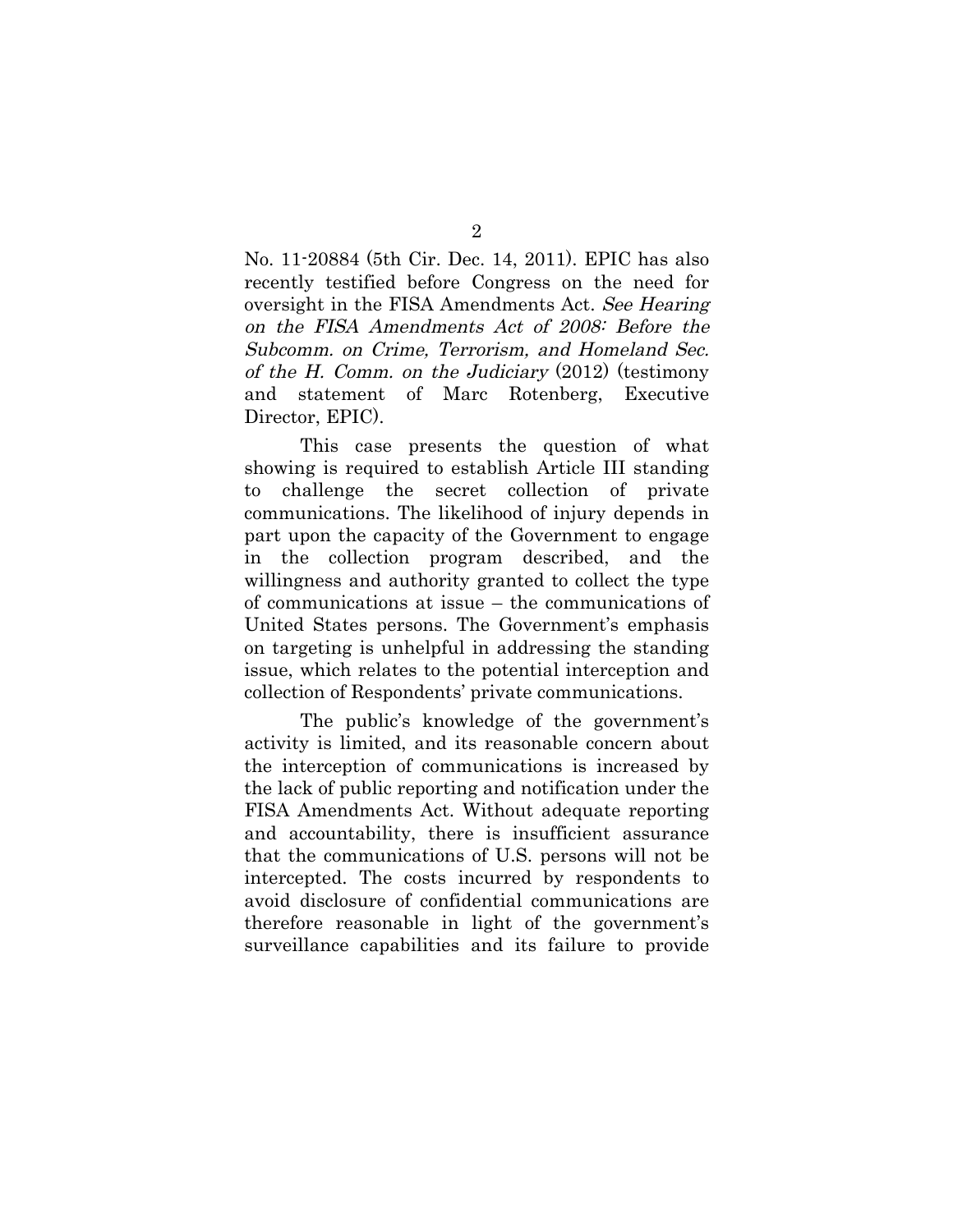adequate reporting of the use of its surveillance authority.

#### Technical Experts and Legal Scholars

Dr. Alessandro Acquisti, Associate Professor of Information Technology and Public Policy, Carnegie Mellon University

Steven Aftergood, Senior Research Analyst, Federation of American Scientists

Ross Anderson, Professor of Security Engineering, Cambridge University

James Bamford, Author and Journalist

Grayson Barber, Esq., Grayson Barber, LLC

Colin J. Bennett, Professor, University of Victoria

Julie E. Cohen, Professor of Law, Georgetown University Law Center

Simon Davies, Project Director, London School of Economics

Dr. Whitfield Diffie, Visiting Scholar, Stanford Center for International Security and Cooperation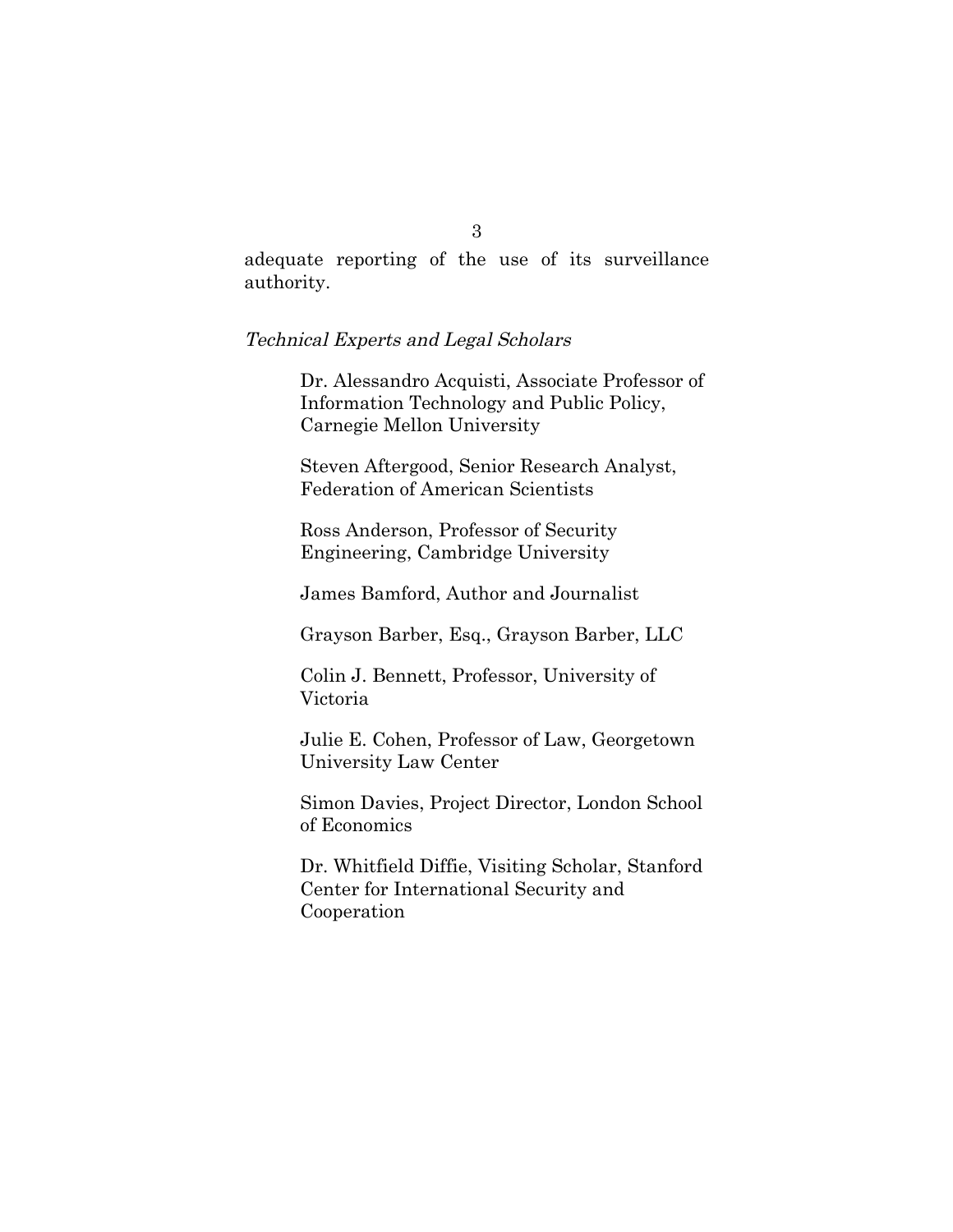4

Laura K. Donohue, Associate Professor of Law, Georgetown University Law Center

Cynthia Dwork, Researcher, Microsoft

David Farber, Distinguished Career Professor of Computer Science and Public Policy, School of Computer Science, Carnegie Mellon University

Addison Fischer, Former Owner, RSA Data Security, Co-Founder, Verisign

David H. Flaherty, Professor Emeritus of History and Law, University of Western Ontario; Information Privacy Commissioner for British Columbia, 1993-99

Philip S. Friedman, Friedman Law Offices, PLLC

Jerry Kang, Professor of Law, UCLA School of Law

Deborah Hurley, Chair, EPIC Board of Directors

Ian Kerr, Associate Professor, Canada Chair of Ethics, Law, and Technology, University of Ottawa

Chris Larsen, CEO and Co-Founder, Prosper Marketplace, Inc.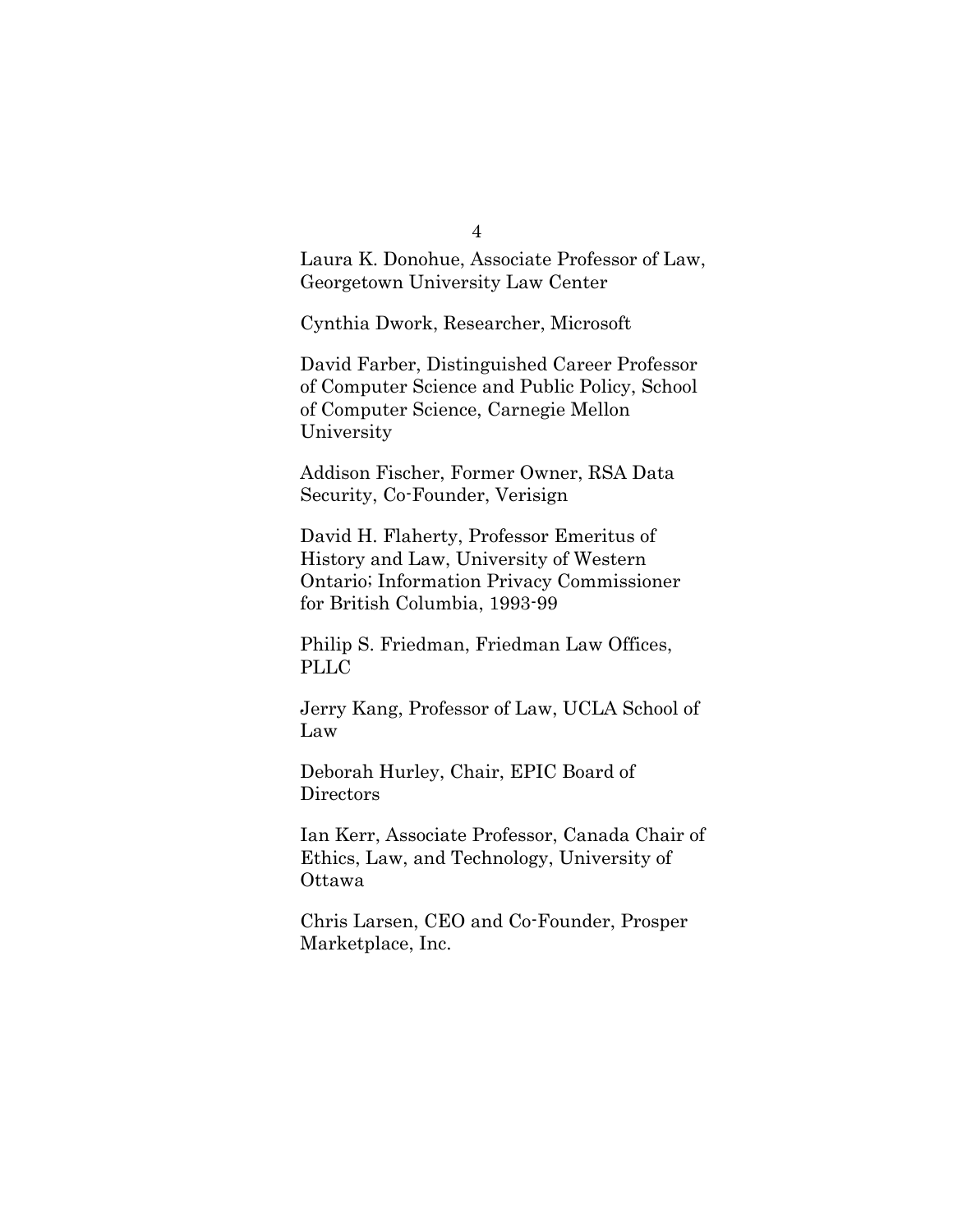#### 5

Rebecca MacKinnon, Schwartz Senior Fellow, New America Foundation

Mary Minow, Library Law Consultant

Pablo Molina, Adjunct Professor, Georgetown University

Dr. Peter G. Neumann, SRI International

Helen Nissenbaum, Professor, Media, Culture & Communication, NYU

Ray Ozzie, (former) Chief Software Architect, Microsoft

Dr. Deborah Peel, M.D., Founder and Chair, Patient Privacy Rights

Chip Pitts, Lecturer, Stanford Law School and Oxford University

Ronald L. Rivest, Professor of Electrical Engineering and Computer Science, MIT

Bruce Schneier, Security Technologist; Author, Schneier on Security (2008)

Barbara Simons, (former) IBM Research

Latanya Sweeny, Professor of Government and Technology in Residence, Harvard University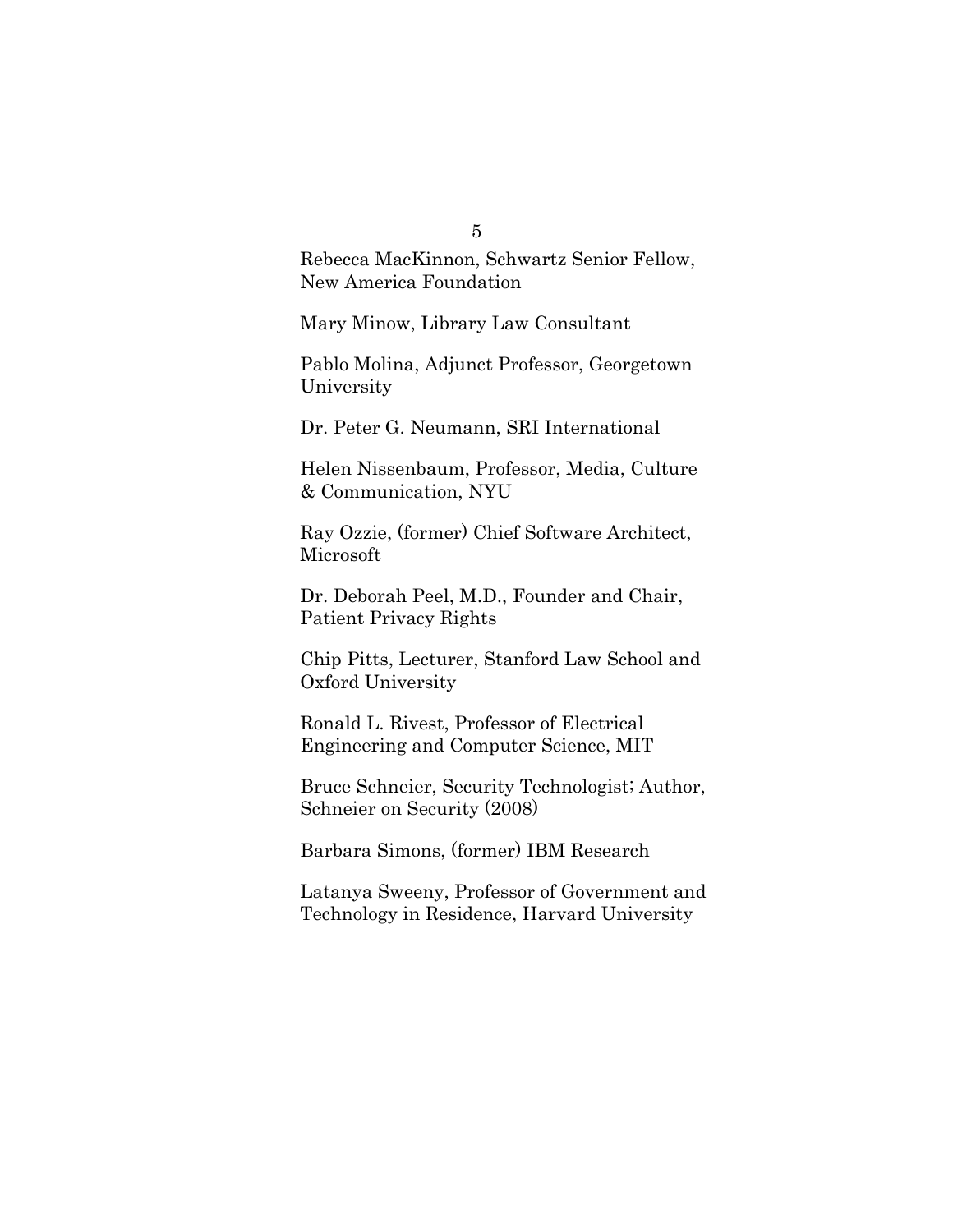## Frank M. Tuerkheimer, Professor of Law, University of Wisconsin Law School

### Privacy and Transparency Organizations

### American Library Association

The American Library Association ("ALA"), established in 1876, is a nonprofit professional organization of more than 60,000 librarians, library trustees, and other friends of libraries dedicated to providing and improving library services and promoting the public interest in a free and open information society.

#### Bill of Rights Defense Committee

The Bill of Rights Defense Committee is a national non-profit grassroots organization. We defend the rule of law and rights and liberties challenged by overbroad national security and counter-terrorism policies.

## Center for Financial Privacy and Human Rights

The Center for Financial Privacy and Human Rights was founded in 2005 to defend privacy, civil liberties and market economics. The Center was the first non-profit human rights and civil liberties organization whose core mission recognizes traditional economic rights as a necessary foundation for a broad understanding of human rights. CFPHR is part of the Liberty and Privacy Network, a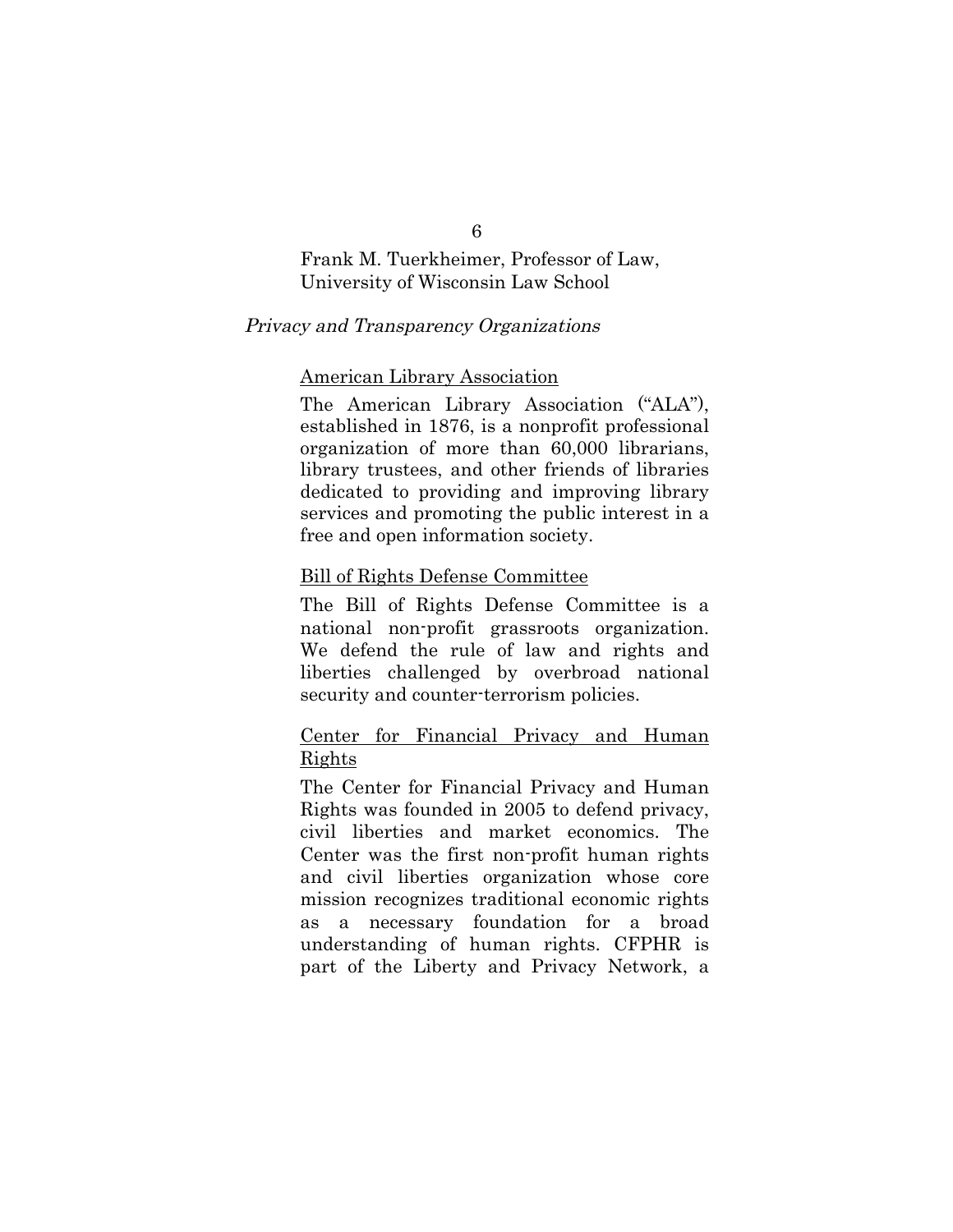#### 7

non-governmental advocacy and research 501(c)(3) organization.

## Consumer Watchdog

Consumer Watchdog is a tax-exempt  $501(c)(3)$ nonprofit organization dedicated to educating and advocating on behalf of consumers for over 25 years. Its mission is to provide an effective voice for the public interest. Consumer Watchdog's programs include health care reform, oversight of insurance rates, energy policy, protecting privacy rights, protecting legal rights, corporate reform, and political accountability.

## OMB Watch

OMB Watch is a nonprofit research and advocacy organization in Washington, D.C., dedicated to providing citizens and activists with the information, tools, and opportunities they need to participate in the policymaking that directly affects their lives and communities. OMB Watch has particular interest in ensuring that federal information policy supports transparent and accountable government.

### Privacy Activism

PrivacyActivism is a non-profit organization whose goal is to enable people to make wellinformed decisions about the importance of privacy on both a personal and societal level.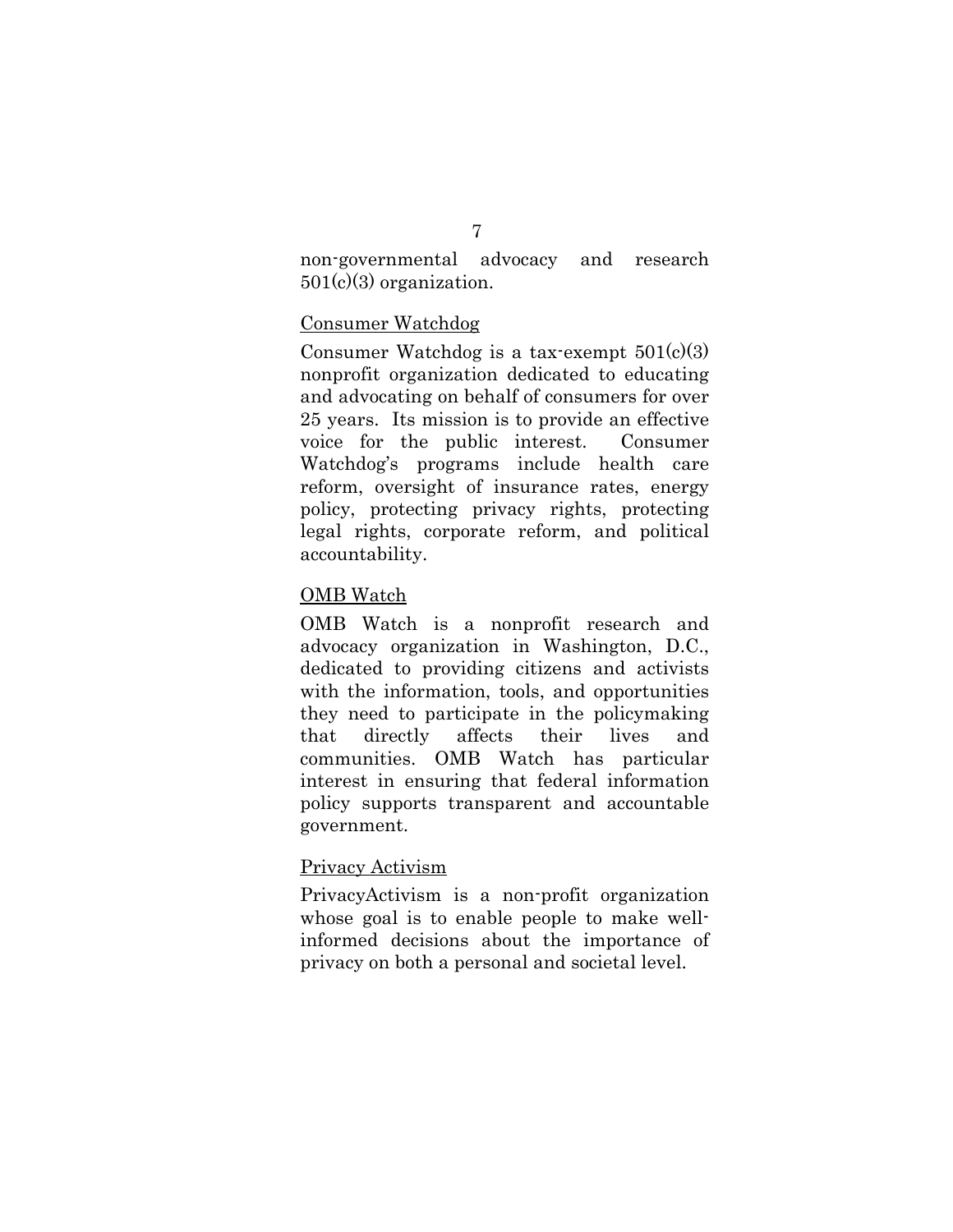## Remar Sutton, Founder, Privacy Rights Now Coalition

## Privacy Times

Since 1981, Privacy Times has provided its readers with accurate reporting, objective analysis and thoughtful insight into the events that shape the ongoing debate over privacy and Freedom of Information.

## World Privacy Forum

The World Privacy Forum is a nonprofit, nonpartisan 501(c)(3) public interest research group. The organization is focused on conducting in-depth research, analysis, and consumer education in the area of privacy.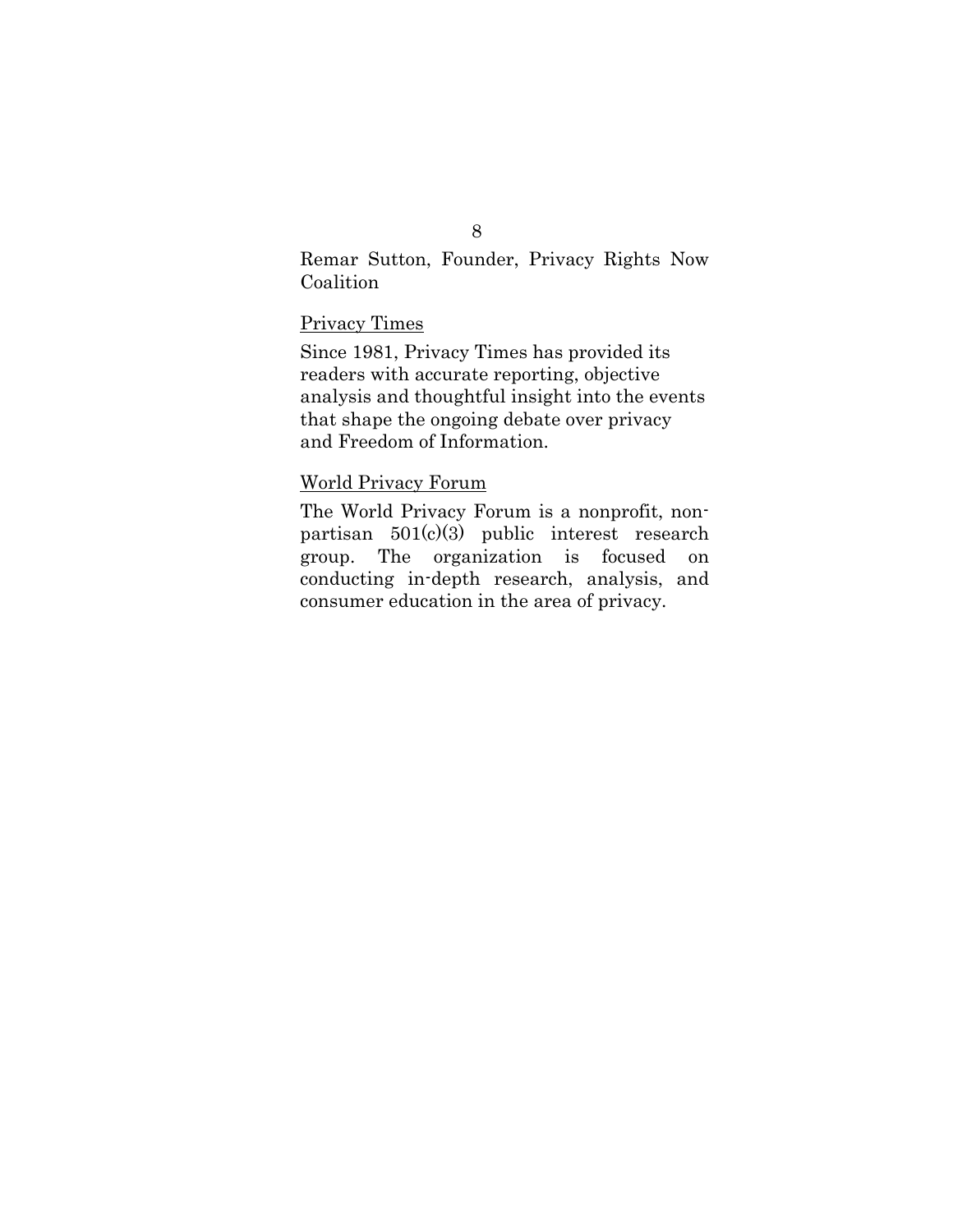#### SUMMARY OF THE ARGUMENT

The FISA Amendments Act of of 2008 ("FAA") permits the interception and collection of the private communications of U.S. persons who are suspected of no crime. This threat to privacy is especially acute given the capabilities of the National Security Agency ("NSA") and the absence of meaningful oversight. Where enormous surveillance capabilities and blanket secrecy coexist, the public may reasonably fear the interception and collection of private communications.

#### ARGUMENT

The rules and practices regarding electronic surveillance have changed substantially since the enactment of Title III of the Omnibus Crime Control and Safe Streets Act of 1968, Pub. L. 90-351, 82 Stat. 197, and the Foreign Intelligence Surveillance Act of 1978 ("FISA"), Pub. L. No. 95-511, 92 Stat. 1783. The federal Wiretap Act requires the government to report in detail on the use of electronic surveillance authority. 18 U.S.C. § 2519, which until 20003, accounted for the majority of court-approved wire surveillance. See generally, EPIC, Wiretapping<sup>3</sup> Administrative Office of the United States Courts,

<sup>&</sup>lt;sup>3</sup> Available at http://epic.org/privacy/wiretap/ (last accessed Sept. 20, 2012).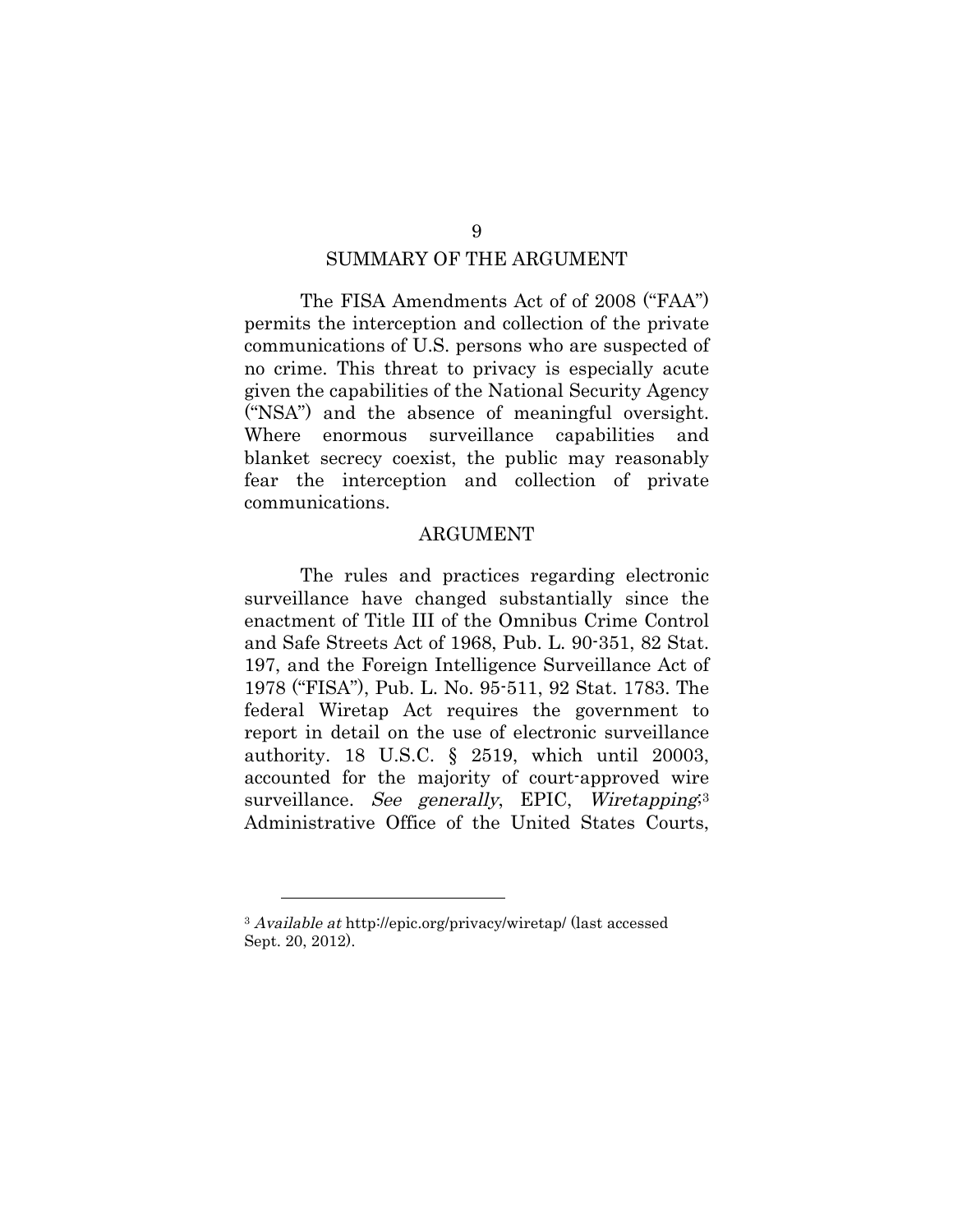Wiretap Reports.4 For thirty years the FISA required the government to provide specific, targeted requests aimed at agents of foreign powers and other non-U.S. persons before lawful surveillance was permissible.

The FISA Amendments Act of 2008 ("FAA"), Pub. L. No. 110-261, 122 Stat. 2463, replaced that system with one of broad authority with limited prohibitions on the interception and collection of communications involving U.S. persons. See FAA § 702 (codified at 50 U.S.C. § 1881a). The FAA, as adopted, 50 U.S.C. §§ 1881a et seq, expanded executive authority to conduct surveillance without particularized suspicion where a "significant purpose" is to obtain "foreign intelligence." §  $1881a(g)(2)(A)(v)$ . Such acquisitions are conducted subject to certain "targeting" and "minimization" procedures established by the Director of National Intelligence ("DNI") and the Attorney General, which are reviewed annually by the FISA Court of Review ("FISC"). See 50 U.S.C.  $\S$  1881a(d) and (e). There are a limitations to acquisition under the FAA.5 However,

<sup>4</sup> Available at

http://www.uscourts.gov/Statistics/WiretapReports.aspx.

<sup>5</sup> There are only five statutory limitations to acquisition under Section 702 of the FAA. The "acquisition" may not "intentionally target" any of the following: (1) a person "known at the time of acquisition to be located in the United States;" (2) a person "reasonably believed to be located outside the United States" if the purpose is to target "a particular, known person reasonably believed to be in the United States;" (3) a "United States person" believed to be located outside of the United States. 50 U.S.C. §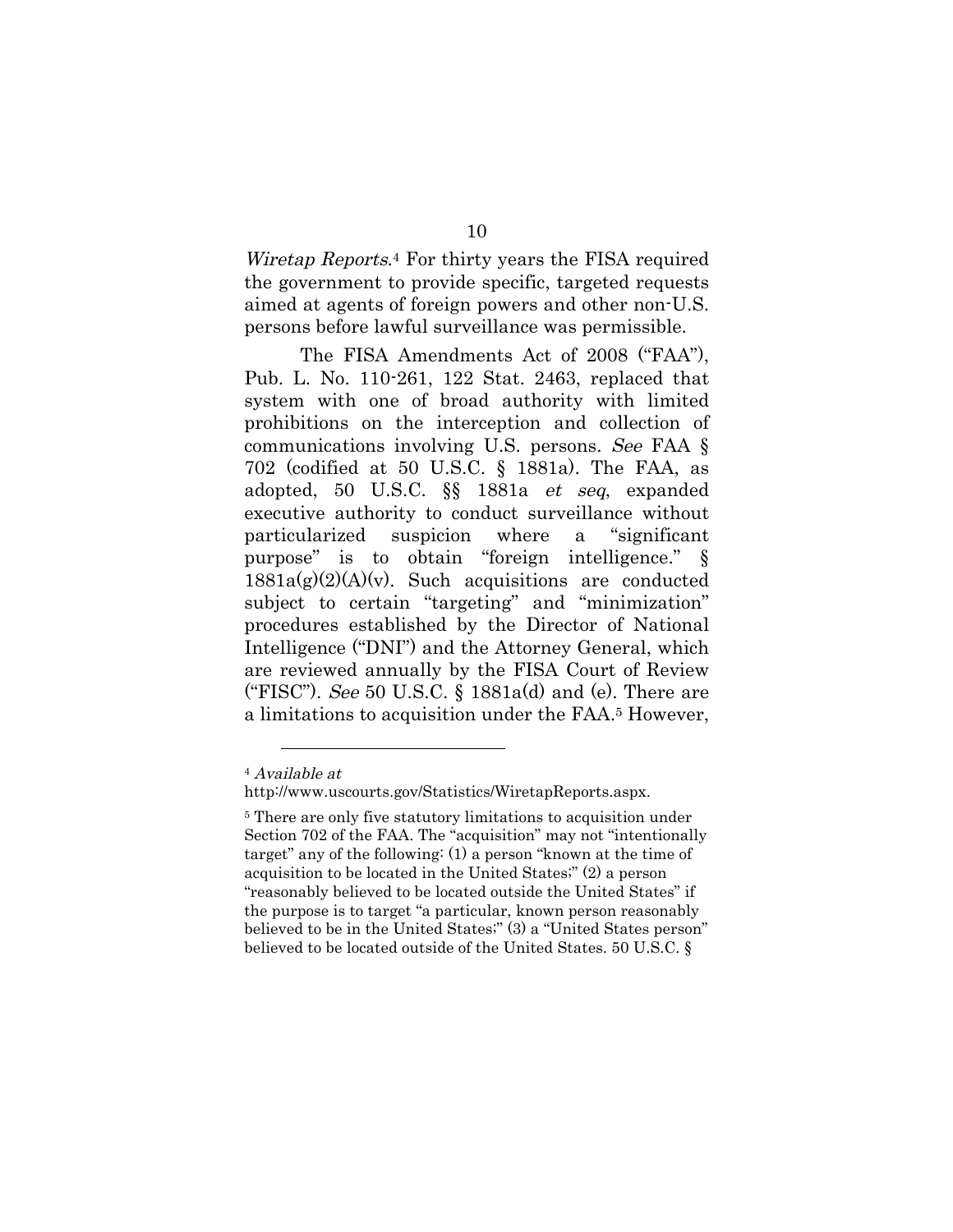because the limitations are focused on "targeting" rather than collection, the limitations do not prevent broad collection of international and domestic communications, without significant judicial, legislative, or public oversight. This approach is commonly described as "programmatic surveillance." See William C. Banks, Programmatic Surveillance and FISA: Of Needles in Haystacks, 88 Tex. L. Rev. 1633 (2010).

Given the authorities established by the FAA, the capacity of the National Security Agency ("NSA") to collect domestic communications, and the lack of public understanding and reporting on the operation of FAA surveillance, it is reasonable for Respondents to believe that there is an imminent threat that their international communications will be intercepted. An expert panel of the National Academies found that the public's awareness of the government's capacity to monitor their private communications "is compounded by attempts to justify past incidents as having been required for purposes of national security. Such an approach both limits public scrutiny and vitiates policy-based protection of personal privacy." Comm. to Study Nat'l Cryptography Policy, Computer Sci. & Telecomms. Bd., Nat'l Research Council, Cryptography's Role in

<sup>1881</sup>a(b). The Government also may not "intentionally acquire any communication as to which the sender and all intended recipients are known at the time of the acquisition to be located in the United States." Id.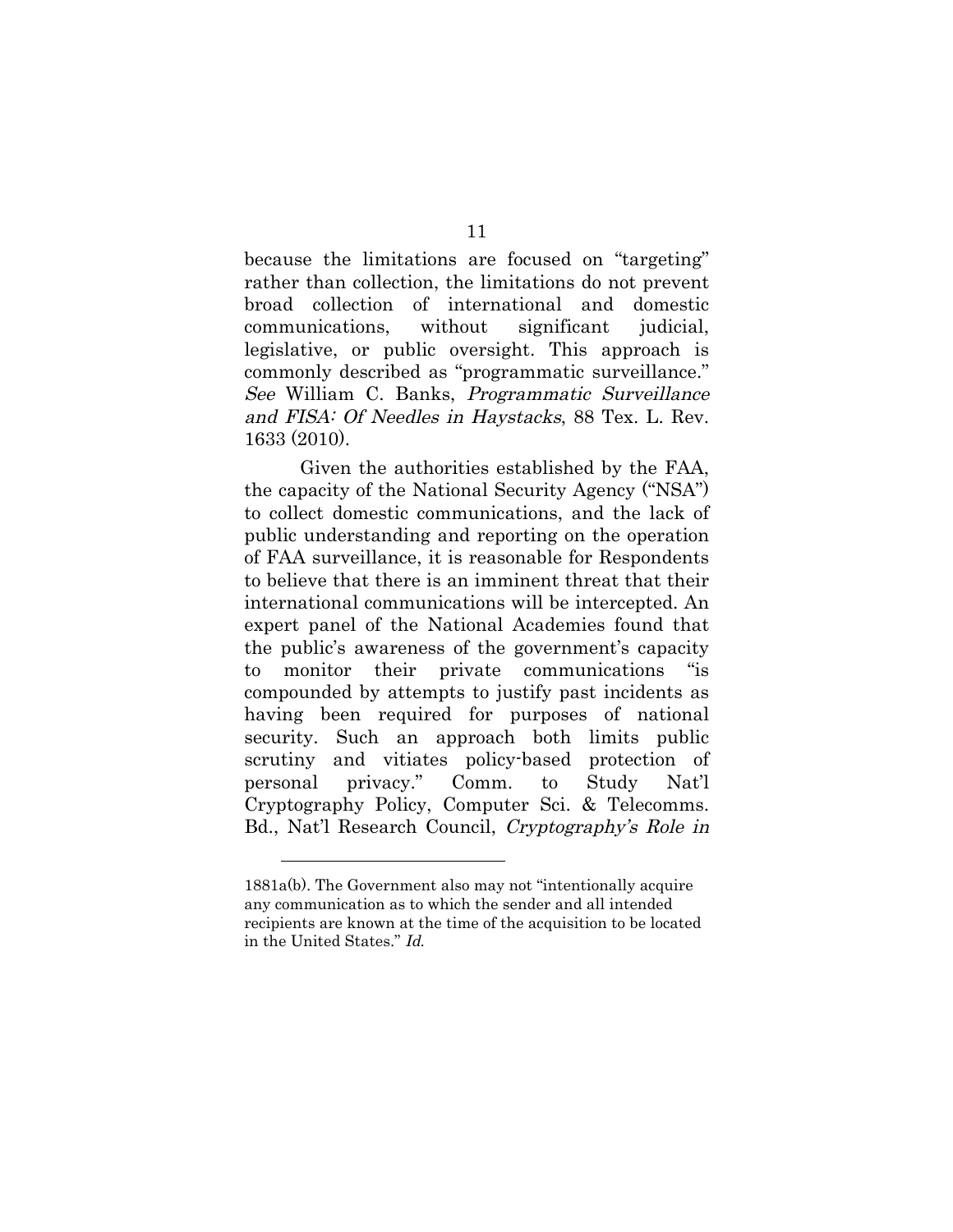Securing the Information Society (Kenneth W. Dam & Herbert S. Lin eds., 1996). "Privacy protects us from abuses by those in power, even if we're doing nothing wrong at the time of surveillance." Bruce Schneier, The Eternal Value of Privacy, Wired (May 18, 2006).6 It is also important to consider the impact that monitoring has on other values, because "[a] realm of autonomous, unmonitored choice, in turn, promotes a vital diversity of speech and behavior." Julie Cohen, Examined Lives: Informational Privacy and the Subject as Object, 52 Stan. L. Rev. 1373, 1424 (2000).

The interception of private communications is difficult to detect. Unlike physical entry into a home or the seizure of private property, electronic surveillance routinely occurs without any noticeable disturbance to the target or to surveilled innocent bystanders. "It is inherent in telecommunication and inseparable from its virtues — that the sender and receiver of a message have no way of telling who else may have recorded a copy." Whitfield Diffie and Susan Landau, Privacy on the Line 175 (2007). Federal wiretap law addressed this problem by establishing both public reporting requirements, 18 USC § 2519, and Government notification requirements, once an investigation is closed, to those who had been the subject of surveillance. 18

<sup>6</sup> Available at

http://www.wired.com/politics/security/commentary/securitymat ters/2006/05/70886.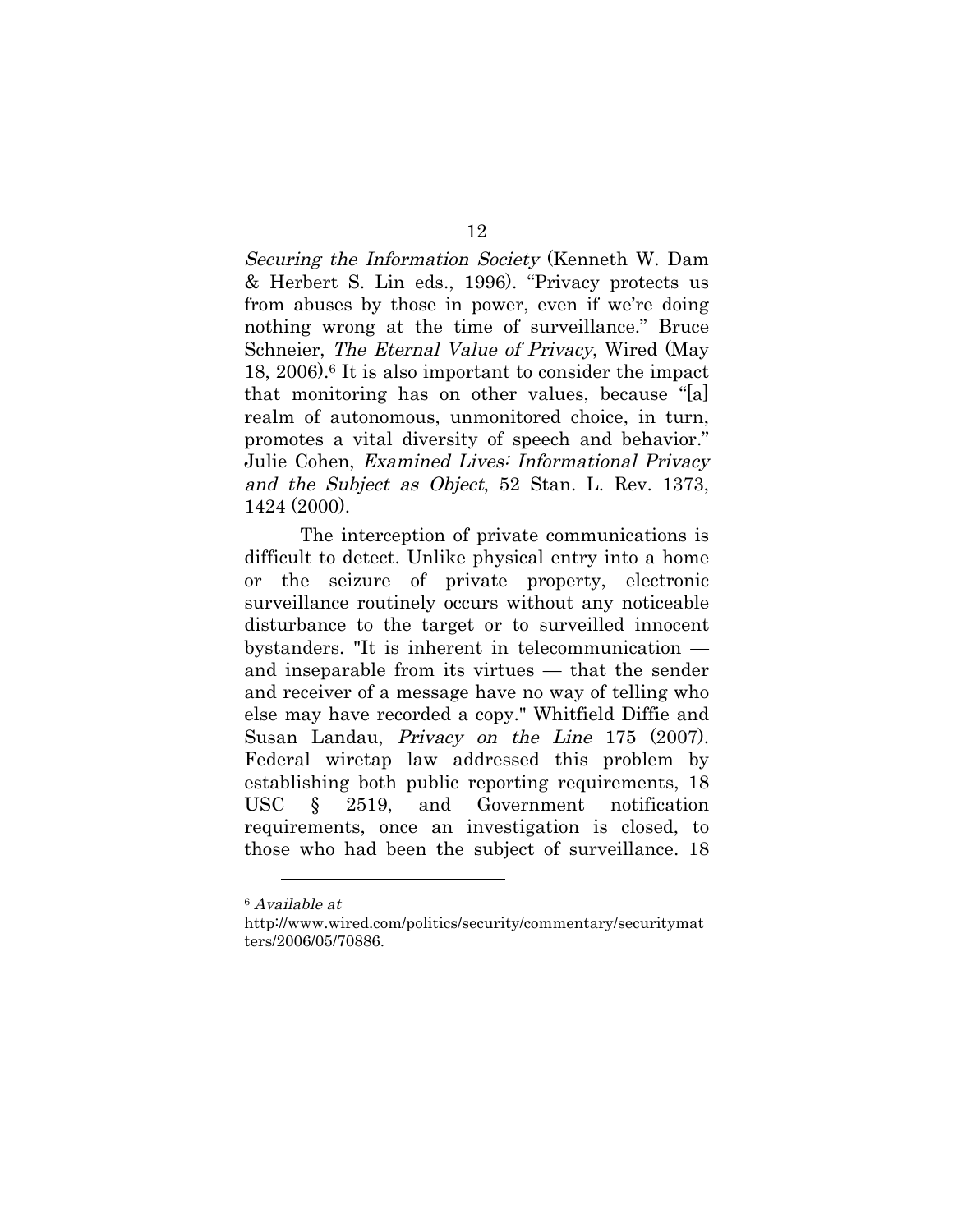U.S.C. § 2518(8)(d) (Wiretap Act notification provision); 50 U.S.C. § 1806(c) (FISA notification provision). These notification procedures help ensure accountability. However, subject notification has been eliminated under the FAA. By limiting reporting and eliminating the notification procedures that existed under previous wiretap law, the FAA has done much to undermine means of accountability.

In the absence of public reporting, similar to the annual reports provided for Title III wiretaps, the Respondents and others who engage in international communications may reasonably fear that their communications will be intercepted. The Inspector General of the Intelligence Community recently informed U.S. Senators that it is "beyond the capacity" of NSA to determine how many U.S. persons' communications the NSA has intercepted. Letter from I. Charles McCullough III, Inspector General of the Intelligence Community, to Senators Ron Wyden and Mark Udall, Senate Select Committee on Intelligence (June 15, 2012).7

The FAA limits the Attorney General and Director of National Intelligence's ability to "intentionally target" a U.S. person when acquiring intelligence information. See 50 U.S.C. § 1881a(a)-(b). However, this "intentional targeting" would occur after, not before, the collection of raw

<sup>7</sup> Available at

http://www.wired.com/images\_blogs/dangerroom/2012/06/IC-IG-Letter.pdf.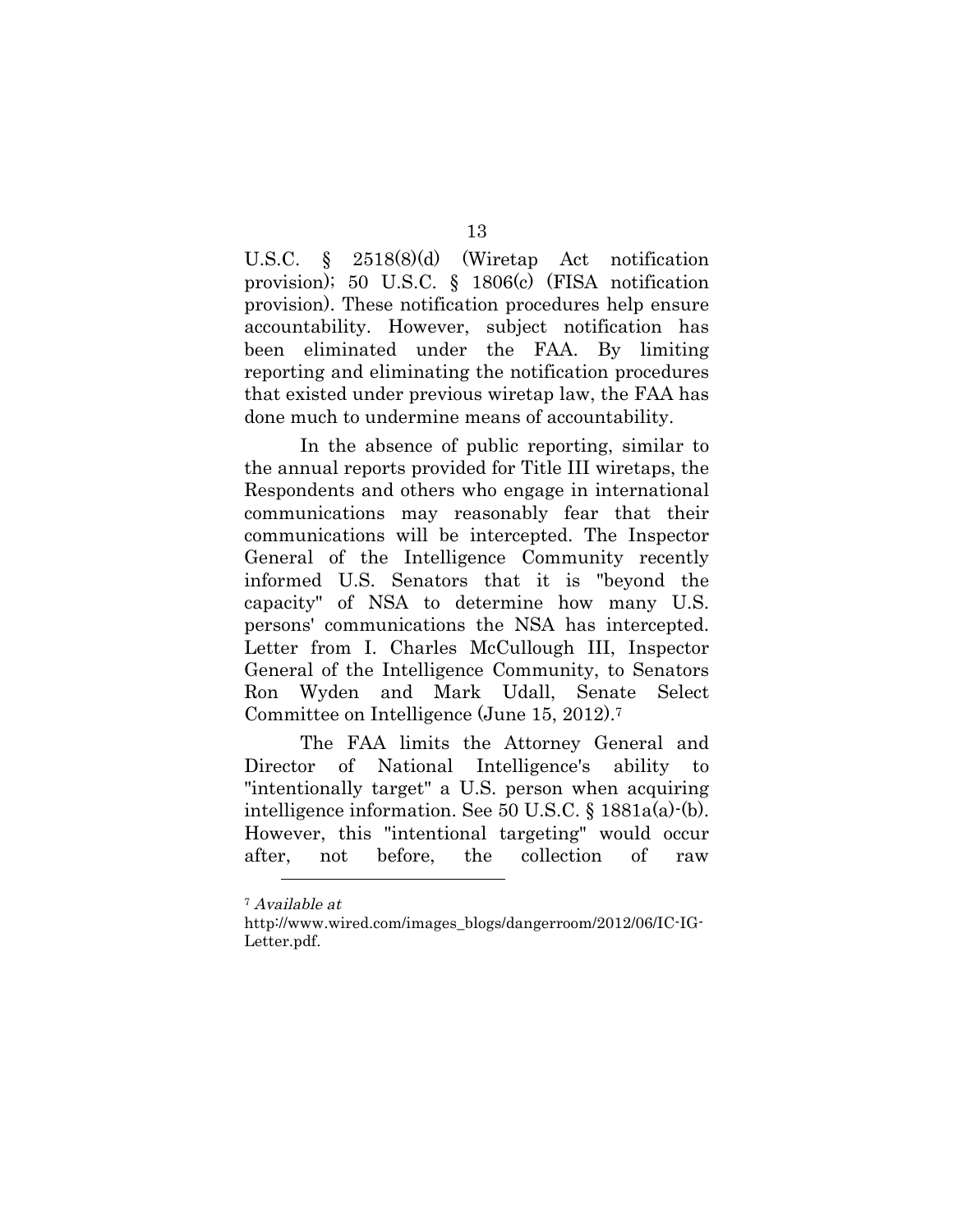communications data.8 The NSA has the capability to collect traffic from entire networks and infrastructures without "intentionally targeting" any particular person. "As of 1995, NSA was capable of intercepting the equivalent of the entire collection of the U.S. Library of Congress (one quadrillion bits of information) every three hours, and this figure has increased by several orders of magnitude since 9/11." Matthew M. Aid, The Secret Sentry 300 (2009). Thus, as part of a program of surveillance, the NSA could gather the raw data of all communications into or out of a particular point on the grid (be it a city, region, or country), and store it for later exploitation and analysis.9

<sup>8</sup> Some early estimates of the Presidential Surveillance Program indicated that thousands of U.S. citizens had "conversations recorded and read by intelligence analysis," but "[t]he program has touched many, many more Americans than that." Barton Gellman, Dafna Linzer, & Carol D. Leonnig, Surveillance Net Yields Few Suspects, Washington Post, Feb. 5, 2006, at A01. "Surveillance takes place in several stages, officials said, the earliest by machine. Computer-controlled systems collect and sift basic information about hundreds of thousands of faxes, emails and telephone calls into and out of the United States before selecting the ones for scrutiny by human ears." Id.

<sup>9</sup> This approach is exemplified in the official "consumer's guide" outlining how the intelligence community operates. Office of the Dir. of Nat'l Intelligence, U.S. National Intelligence: An Overview (2011) available at

http://www.dni.gov/files/documents/IC\_Consumers\_Guide\_2011. pdf. The guide says that "collection" of raw data occurs at the stage prior to the "processing and exploitation" stage. Id. at 11.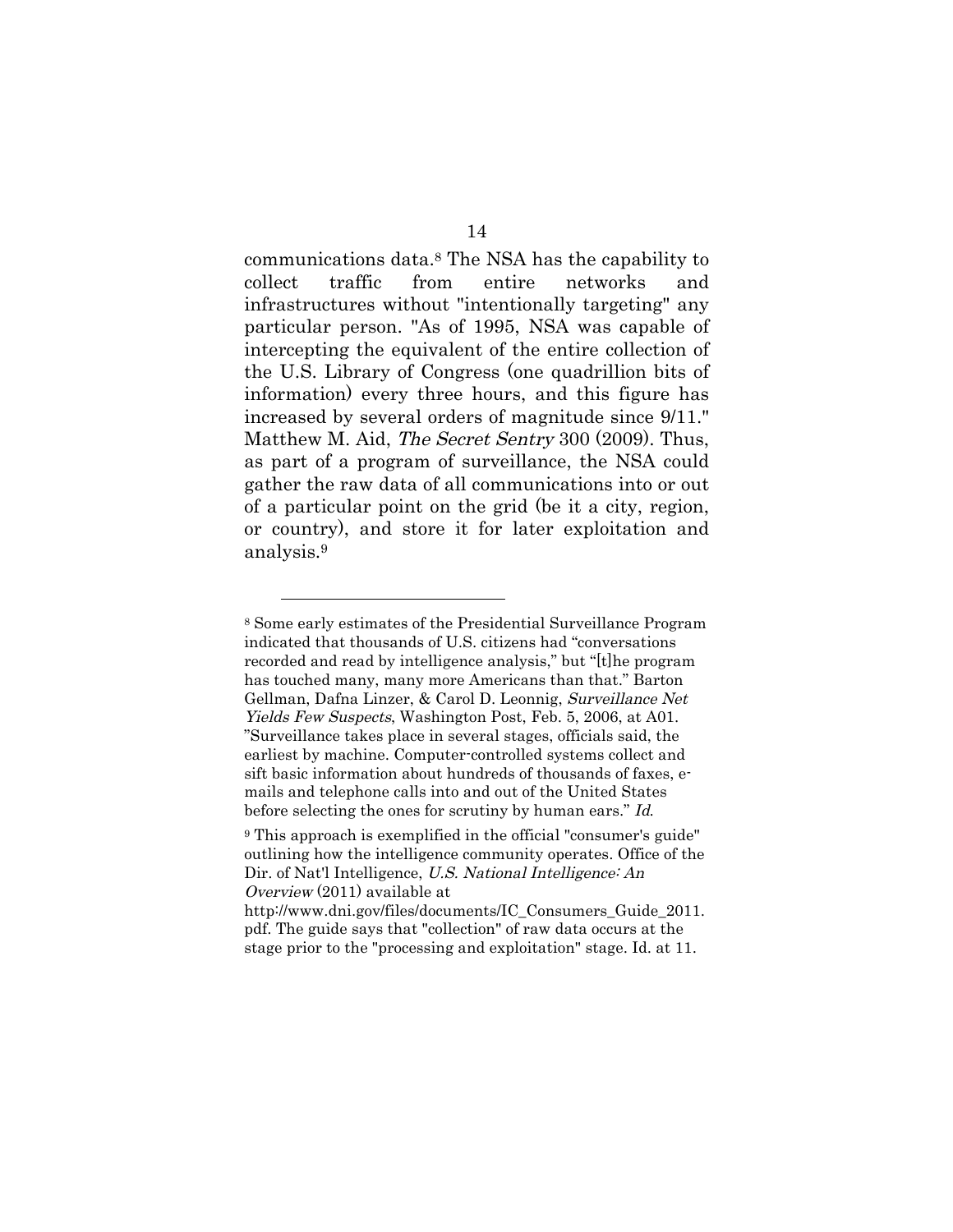This Court has held that a party may have standing when the government operates a program that is likely to affect the party, even if the party has only a reasonable suspicion, "at the pleading stage," that the government program will target them specifically. See Bennett v. Spear, 520 U.S. 154, 167-68 (1997). Likewise in this case, without subject notification and public reporting to show whether or not the government is intercepting the communications of U.S. persons through its programmatic FAA surveillance, it is understandable that respondents are concerned that their communications would be swept up in the vast signals interception program.

## I. The NSA's SIGINT Capabilities and Past Practices Support a Reasonable Belief That the Communications of United States Persons Will Be Intercepted

The Director of National Intelligence currently controls the enormous infrastructure of the U.S. Intelligence Community. Since its inception, the

<sup>&</sup>quot;Exploitation" is defined as "[T]he process of obtaining intelligence from any source and taking advantage of it for intelligence purposes." Id. at 80. Thus, the mere collection of raw data would not constitute "obtaining intelligence" because that occurs at this later exploitation step. If intelligence is not obtained until raw data is exploited, then intentional targeting to acquire intelligence does not occur until after the raw data (e.g. electronic communications) have already been collected.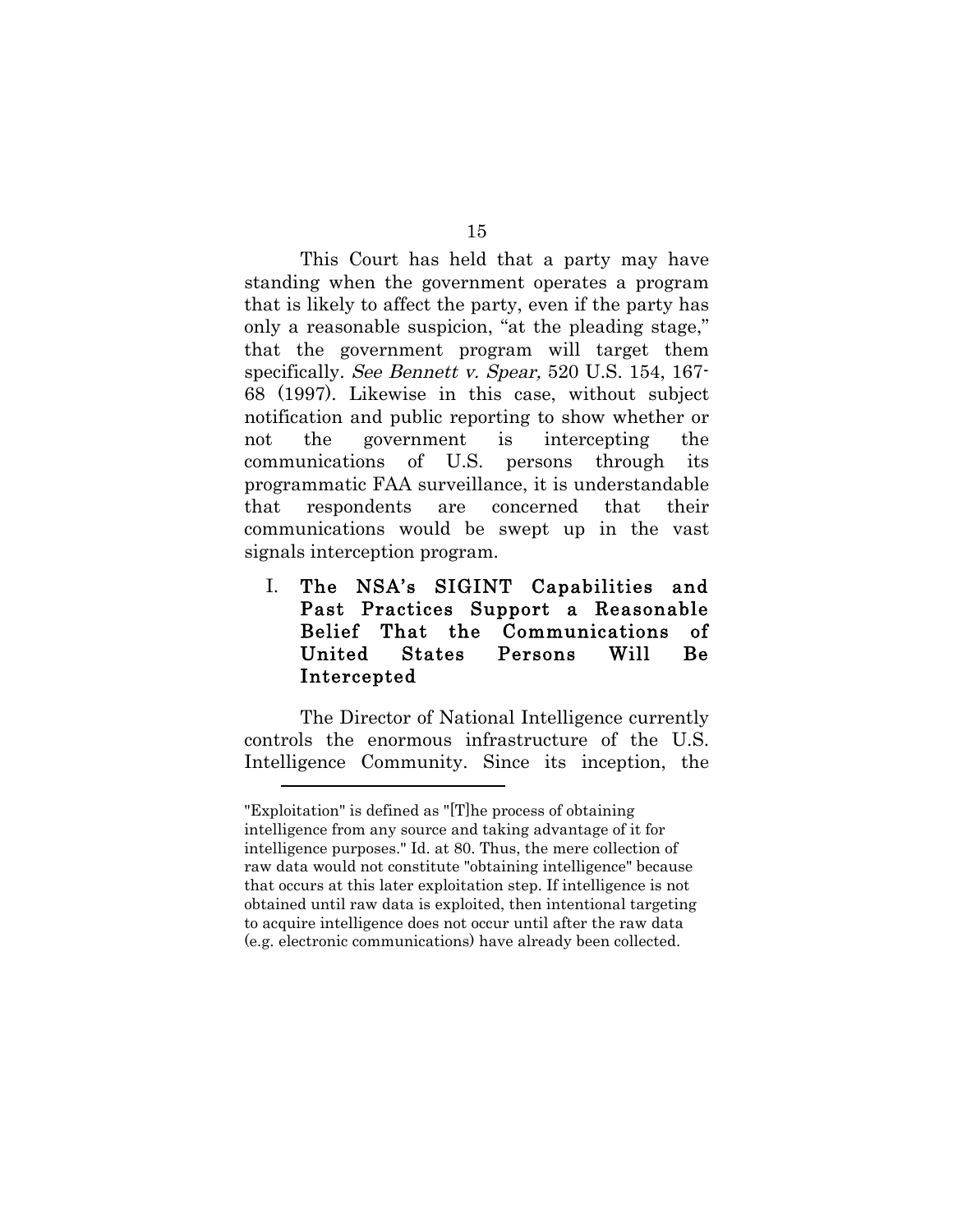NSA's mission has been to provide its signals intelligence product ("SIGINT") to these agencies, including the Central Intelligence Agency, the Federal Bureau of Investigation, and the State Department. See George Brownell, The Origin and Development of the National Security Agency (1981).

The NSA is charged with providing "the technical expertise necessary to create" mass surveillance programs, like the recent "President's Surveillance Program" conducted from 2001-2007. Office of the Inspector General of the Dep't of Def. et al., Unclassified Report on the President's Surveillance Program 1 (2009). Thus, NSA coordinates with the seventeen other intelligence community organizations to obtain intelligence under the direction of the DNI. See Office of the Dir. of Nat'l Intelligence, U.S. National Intelligence: An Overview (2011).

This intelligence-gathering activity involved the collection of the communications of United States persons without a warrant, as described by former NSA Director Michael Hayden. In a recent speech, General Hayden discussed efforts to "dial things up a bit" in response to the attacks of September 11, 2001. General Michael Hayden, Law, Policy, and the War on al-Qaida: An Emerging Consensus?, Lecture from the Gerald R. Ford School of Public Policy (Sept. 7,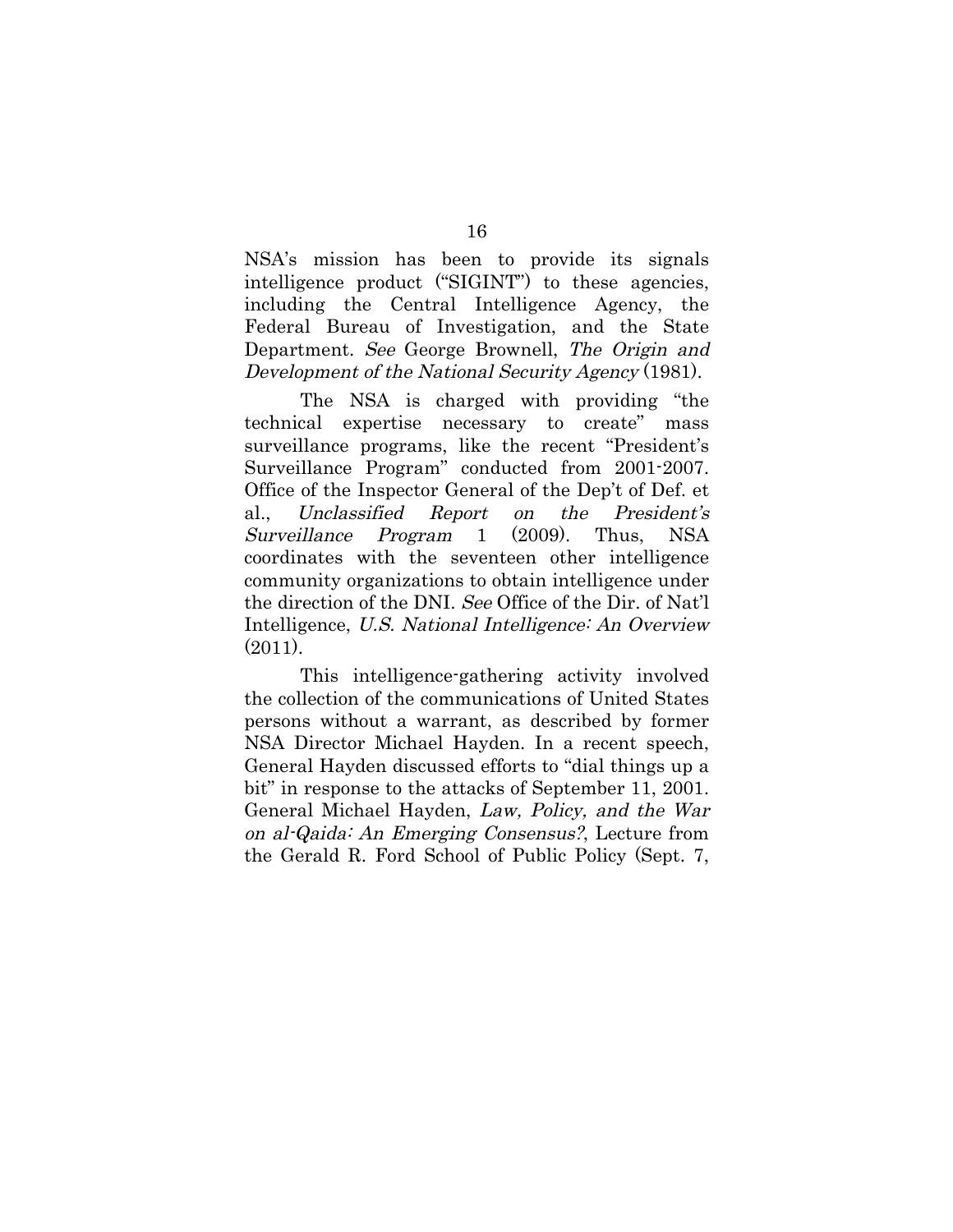2012).10 General Hayden discussed the 9/11 Commission's criticism that the NSA was too "timid" on the collection of certain communications that might be related to terrorist activities. "In other words communications [with] one end here – here in the United States." Id. The former NSA Director stated the President's authorization of increased intelligence gathering would result in a "higher probability you're going to intercept the communication, one end of which might be in the

United States related to the al-Qaeda threat . . . ." Id.

The result was the warrantless wiretapping program that was first revealed in a New York Times expose, later described in an official Inspector General's Report, and eventually led to the enactment of the FAA. See Eric Licthtblau & James Risen, Officials Say U.S. Wiretaps Exceeded Law, N.Y. Times, Apr. 16, 2009 at A1. As General Hayden said, "[t]he FISA Act not only legitimated everything President Bush had told me – almost everything President Bush had told me to do under his Article II authorities as commander-in-chief – but, in fact, gave the National Security Agency a great deal more authority to do these kinds of things . . . ." Hayden, supra.

The NSA has the ability to engage in broad collection of electronic messages, and the

<sup>10</sup> Transcript is available at

http://www.fordschool.umich.edu/files/transcripts/2012-haydenrosenthal.txt.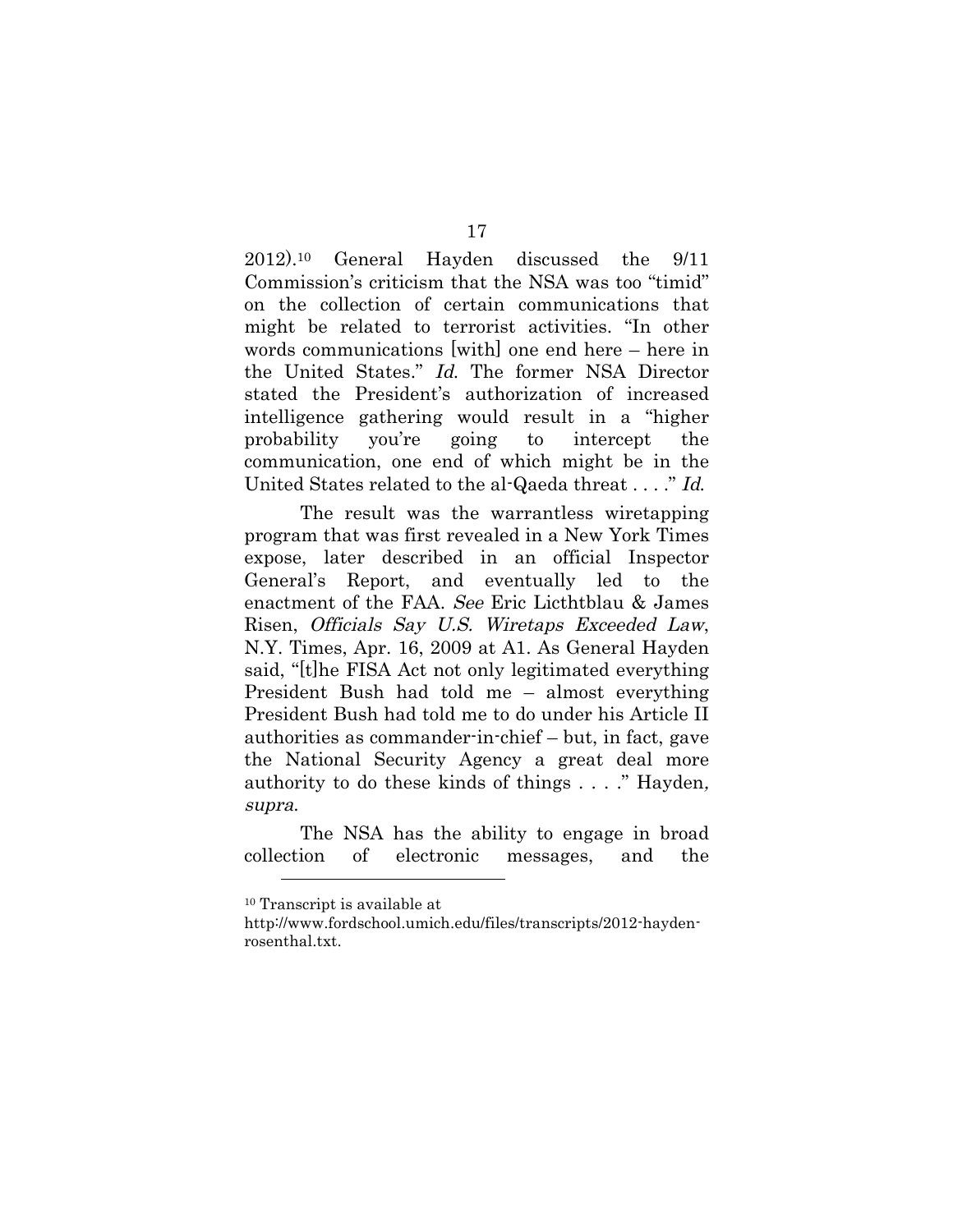communications of U.S. persons are invariably swept up by the agency. This programmatic surveillance presents an imminent threat that the international communications of U.S. persons will be intercepted.

## A. The NSA Has an Almost Boundless Capacity to Intercept Private Communications, Including Those of U.S. Persons

The National Security Agency has coordinated SIGINT activities since its inception in 1952,<sup>11</sup> and its interception network has grown to match the enormous volume of global communications. In 1975, Senator Frank Church warned that the NSA apparatus "at any time could be turned around on the American people and no American would have any privacy left, such is the capability to monitor everything: telephone conversations, telegrams, it doesn't matter." James Bamford, The Puzzle Palace 389 (1982) (quoting Meet the Press (NBC television broadcast Aug. 17, 1975). The NSA's intelligencegathering infrastructure has grown exponentially

<sup>&</sup>lt;sup>11</sup> See Memorandum from President Harry S. Truman to Sec'y of State and Sec'y of Defense, Communications Intelligence Activities (Oct. 24, 1952), available at

http://www.nsa.gov/public\_info/declass/truman.shtml.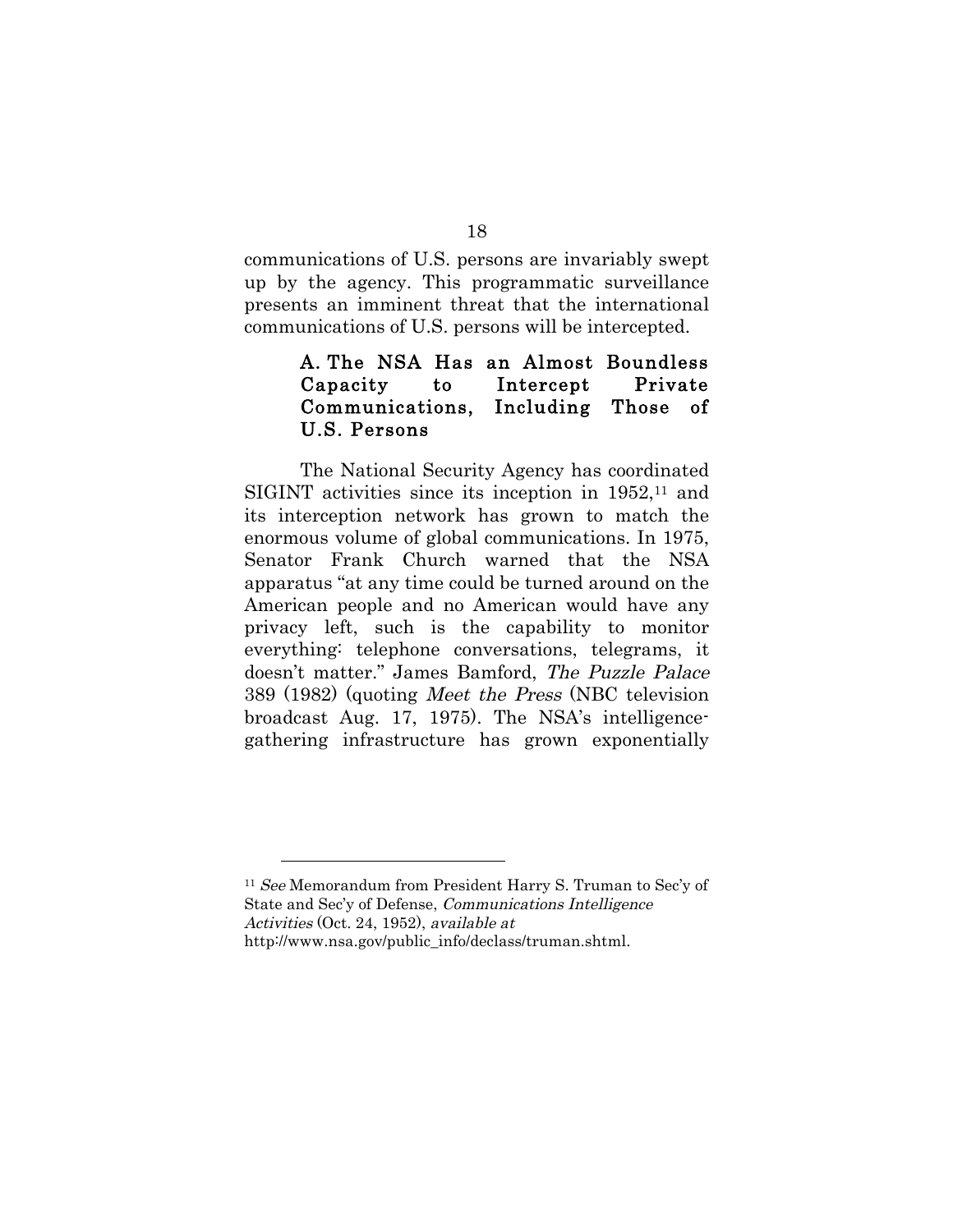since the Church Committee uncovered its domestic surveillance programs in the mid-1970s.<sup>12</sup>

The system of interception and collection as it currently exists likely incorporates the majority of traffic passing through United States telecommunications lines. Former Director Mike McConnell recently stated that eliminating "any telephone transmission or e-mail that incidentally flowed into U.S. computer systems" and other U.S. traffic would reduce the NSA's intercept capacity "by seventy per cent." Lawrence Wright, The Spymaster, The New Yorker (January 21, 2008). The result is collection of the private communications of U.S. persons, no matter how "incidental" to other targets. As Director McConnell noted in his discussion of the debates surrounding enactment of the FAA, "[n]aturally, some innocent Americans would be overhead . . . . What do you do about it?" Id. Both of these intelligence directors see collection of United States persons' communications as a natural, if unfortunate, result of the FAA system.

Previously, in the absence of meaningful oversight, the NSA routinely collected the private communications of U.S. persons. "[F]rom August 1945 to May 1975, NSA obtained copies of many international telegrams sent to, from, or through the United States from three telegraph companies." Final

<sup>&</sup>lt;sup>12</sup> See Final Report of the S. Select Comm. to Study Gov't Op. with Respect to Intelligence Activities (Book II), S. Rep. No. 94- 755 (1976).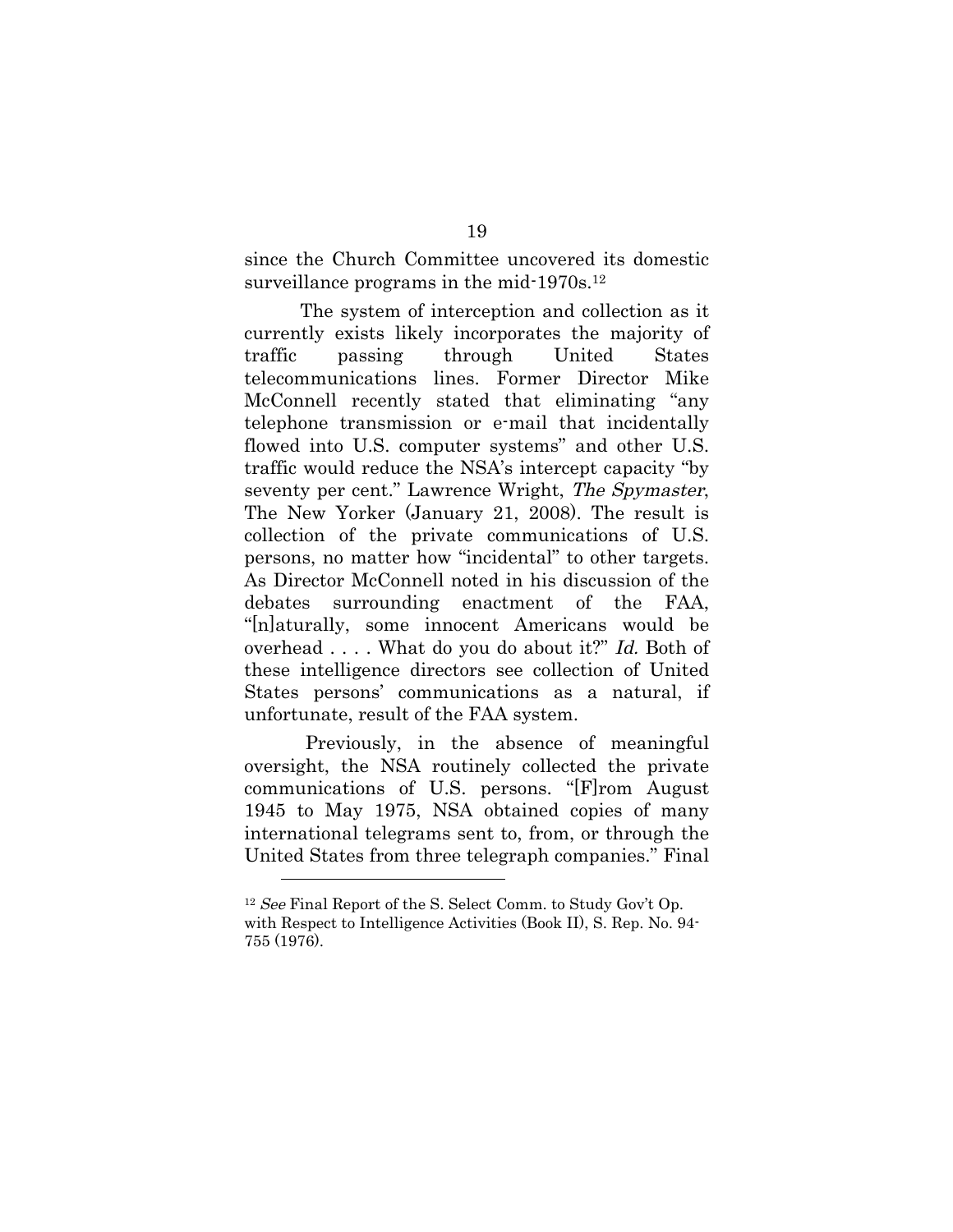Report of the S. Select Comm. to Study Governmental Operations with Respect to Intelligence Activities (Book III), S. Rep. No. 94-755 at 735 (1976) [hereinafter Church Committee Report]. In addition, the "NSA targeted the international communications of certain American citizens" from the 1960s through 1973. Id. Thus the NSA conducted domestic surveillance even though its mission "is directed to foreign intelligence. . . ." Intelligence Activities – The National Security Agency and Fourth Amendment Rights: Hearing Before the S. Select Committee to Study Governmental Operations With Respect to Intelligence Activities (1975) (testimony of Lt. Gen. Lew Allen, Jr., Director, National Security Agency).

Despite internal NSA policies and directives intended to limit the interception of U.S. persons' communications, such communications were in fact intercepted by the agency pursuant to three programs including "Operation SHAMROCK," and information derived from such communications was "disseminated by NSA to other intelligence agencies." Church Committee Report, supra, at 738. Through SHAMROCK the NSA gained access to "virtually all the international telegrams of Americans" carried by two of the three major telecommunications providers, and NSA analysis reviewed an estimated 150,000 messages per month in later years.13 Id. at 740. The

<sup>13</sup> The collected messages were initially sorted manually, but the NSA transitioned to an "electronic sorting process" that allowed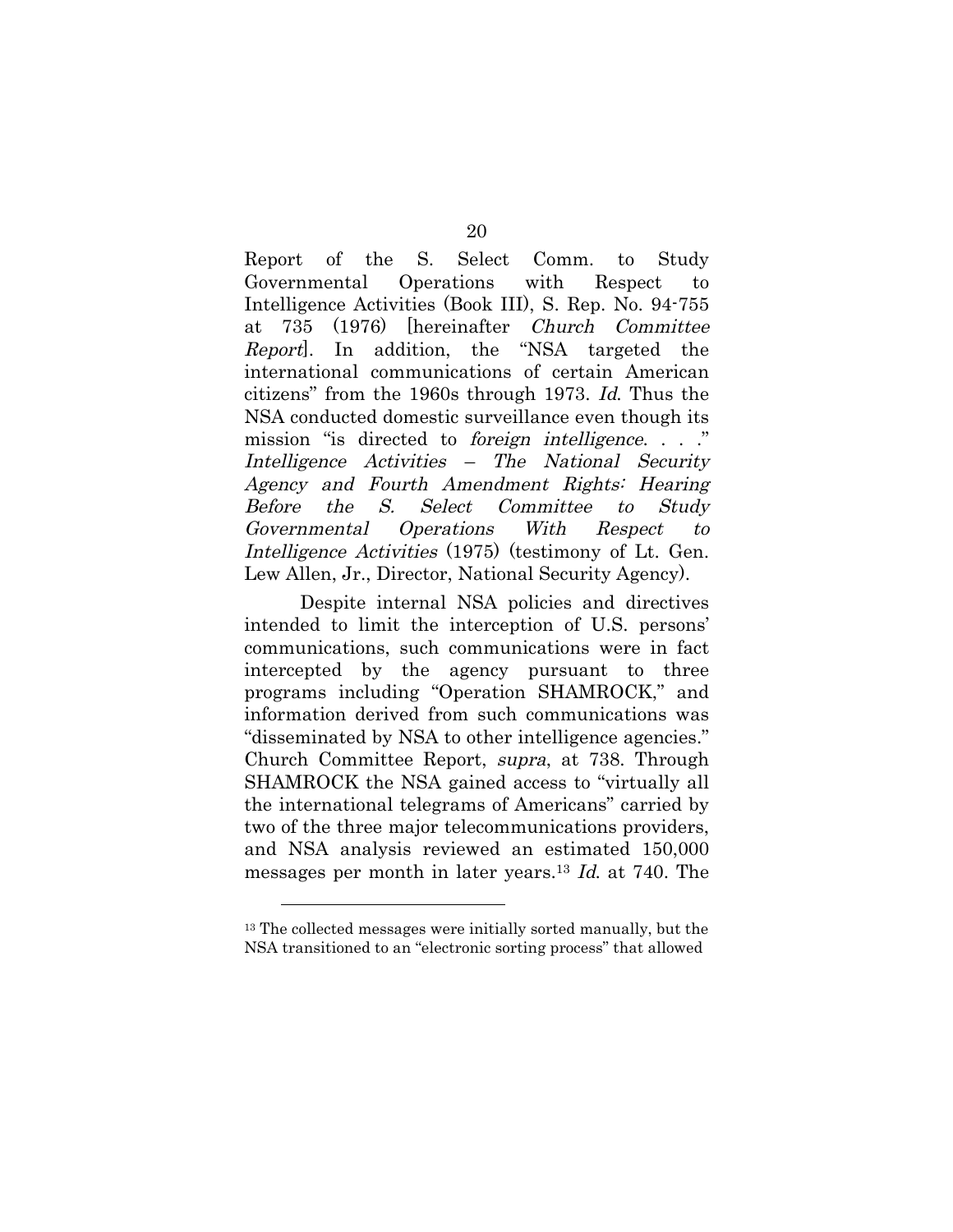companies hesitantly agreed to participate in this program after receiving repeated assurances from the Attorney General and the Secretary of Defense that their participation in the program was legal. See Memorandum from Record, Armed Forces Security Agency, *SHAMROCK Operations* (Aug. 25, 1950); Church Committee Report at 768-69.

The NSA quickly expanded its capability to intercept international communications beyond telegraphs to voice and other electronic communications. As early as 1970, the NSA "had access to international calls placed from, or received in, cities all over the United States that were switched through New York." Church Committee Report at 741. It used this access to assist the Bureau of Narcotics and Dangerous Drugs in monitoring select phone calls "between the United States and certain countries in South America," a function which the CIA later determined violated the National Security Act of 1947. Id.

More recently, the NSA collaborated with other intelligence organizations on a program known as "ECHELON," a data sharing agreement involving the UK, the USA, Canada, Australia and New Zealand ("UKUSA") for the purposes of intelligence interception. European Parliament: Temporary Committee on the ECHELON Interception System,

them to select particular communications based on key terms (like the name of the sender or recipient). Church Committee Report at 765.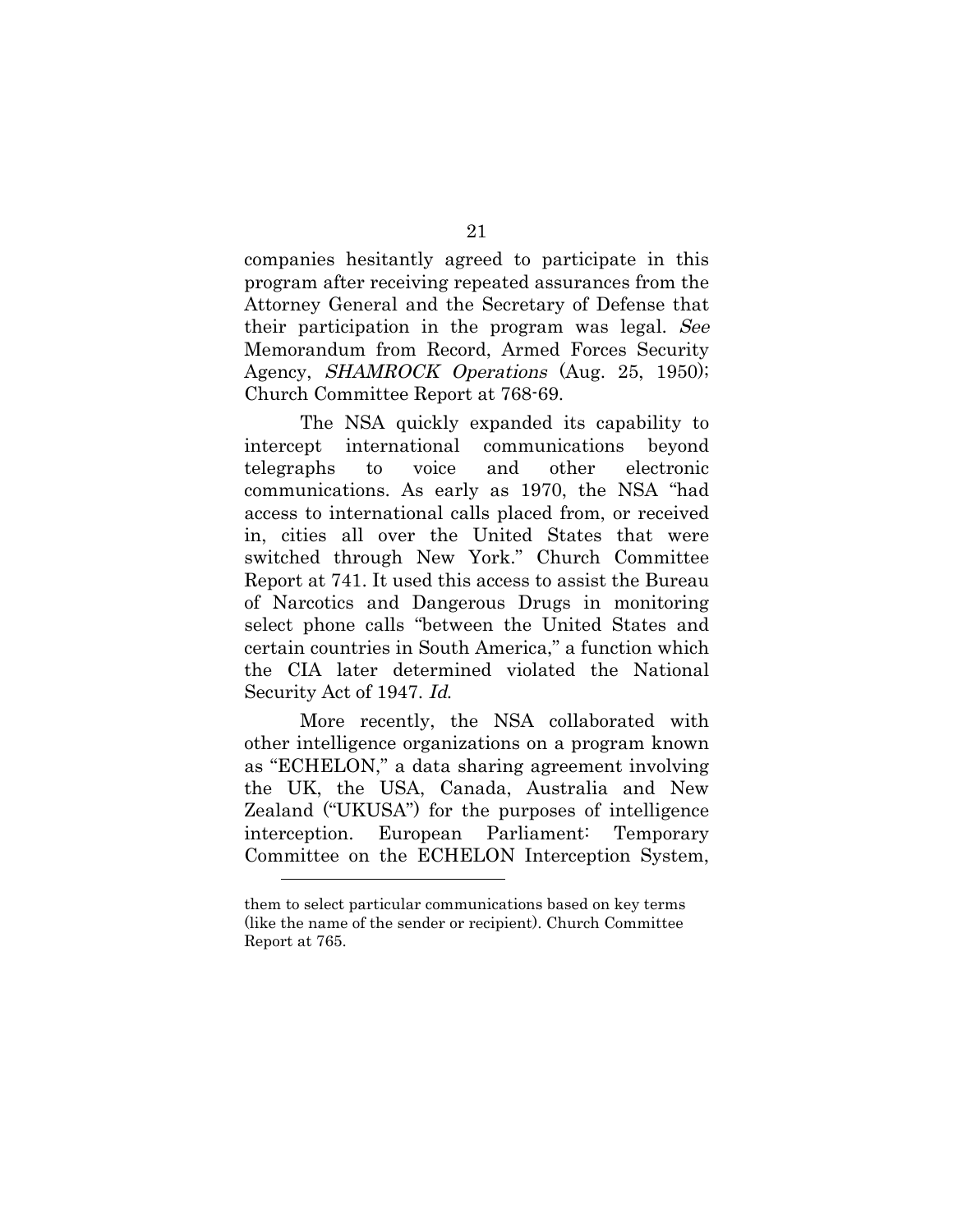Report on the Existence of a Global System for the Interception of Private and Commercial Communications (ECHELON Interception System), 1 July 2001.14 While the NSA and its UKUSA intelligence partners had been exchanging intercepted communications since the beginning of their partnership in 1946, the development of ECHELON allowed the UKUSA partners to pool all of their signals intelligence data automatically. James Bamford, Body of Secrets: Anatomy of the Ultra-Secret National Security Agency, 394-404 (1st ed. 2002). As a result, "agencies would be able to submit targets to one another's listening posts and, likewise, everyone would be allowed to share in the take – to dip their electronic ladles into the vast cauldron of intercepts and select what they liked." Id at 404.

The NSA is currently building a \$2 billion data center in Buffdale, Utah that will encompass 1 million square feet. James Bamford, The NSA is Building the Country's Biggest Spy Center (Watch What You Say), Wired, Mar. 15, 2012 [hereinafter Bamford Wired Article.<sup>15</sup> 100,000 square feet of the data center will be filled with servers. Id. With this type of capacity, the NSA could access and collect a majority of US-to-international telecommunications

<sup>14</sup> Available at:

http://www.fas.org/irp/program/process/rapport\_echelon\_en.pdf.

<sup>15</sup> Available at

http://www.wired.com/threatlevel/2012/03/ff\_nsadatacenter/.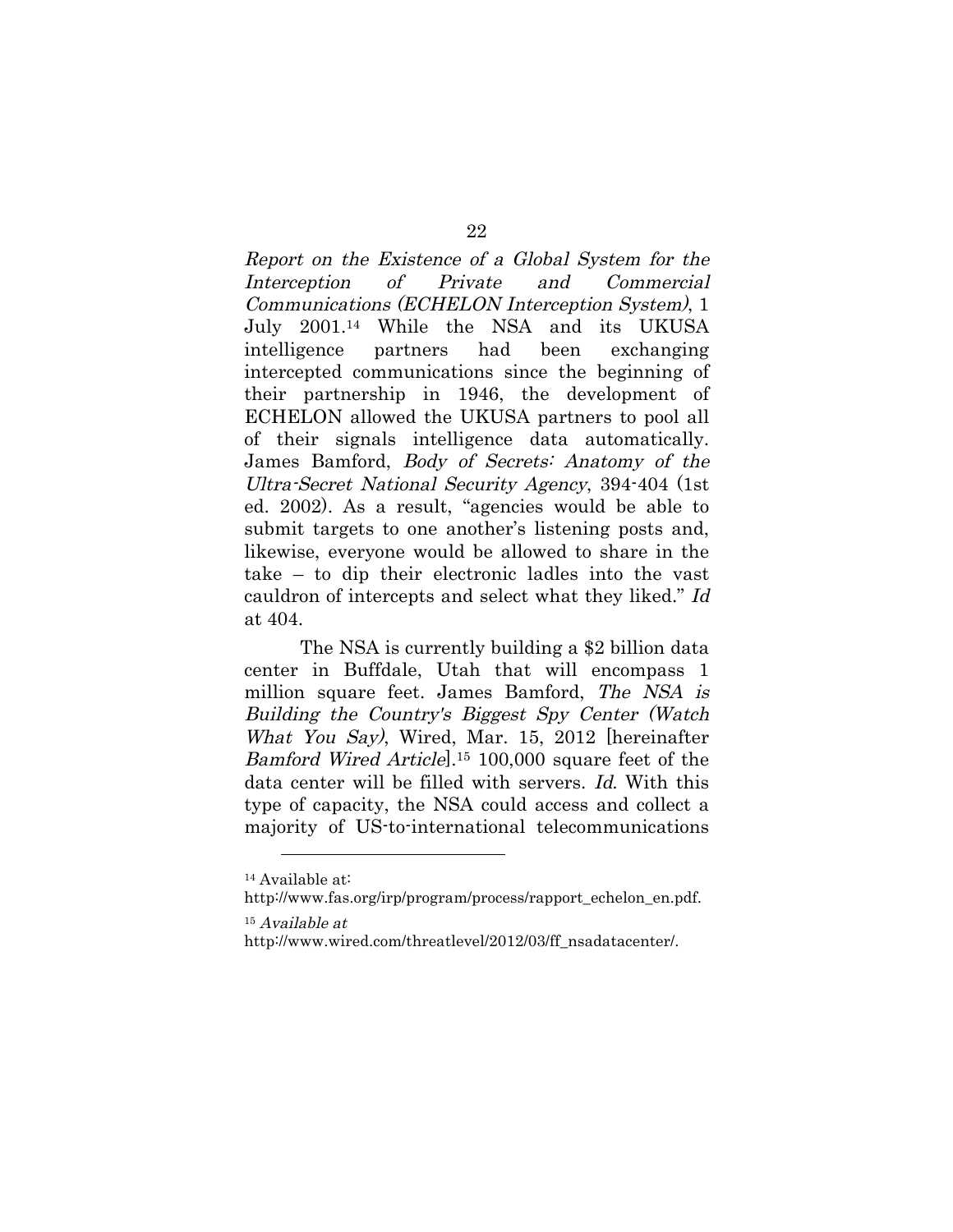traffic. See id. Reports indicate that this has largely been accomplished through "backdoor access" via arrangements with "some of the nation's largest telecommunications companies." James Risen & Eric Lichtblau, Spy Agency Mined Vast Data Trove, Officials Report, N.Y. Times (Dec. 24, 2005). One senior NSA official even confirmed that in 2006 "the N.S.A. had access to records of most telephone calls in the United States" because in order to perform the types of traces they used "you'd have to have all the calls or most of them." Eric Lichtblau & Scott Shane, Bush is Pressed Over New Report on Surveillance, N.Y. Times (May 12, 2006).16

This NSA's SIGINT apparatus collects communications through a number of different channels: eavesdropping satellites that orbit the earth, secret monitoring rooms in U.S. telecom facilities, monitoring of satellite dishes in the US, and taps on overseas communication links. James Bamford, The NSA is Building the Country's Biggest Spy Center (Watch What You Say), Wired, Mar. 15, 2012.17 According to the agency, the nature of modern communications requires the NSA to "live on the network" in order to "perform both its offensive and defensive missions." National Security Agency,

<sup>16</sup> Available at

http://www.nytimes.com/2006/05/12/washington/12nsa.html.

<sup>17</sup> Available at

http://www.wired.com/threatlevel/2012/03/ff\_nsadatacenter/.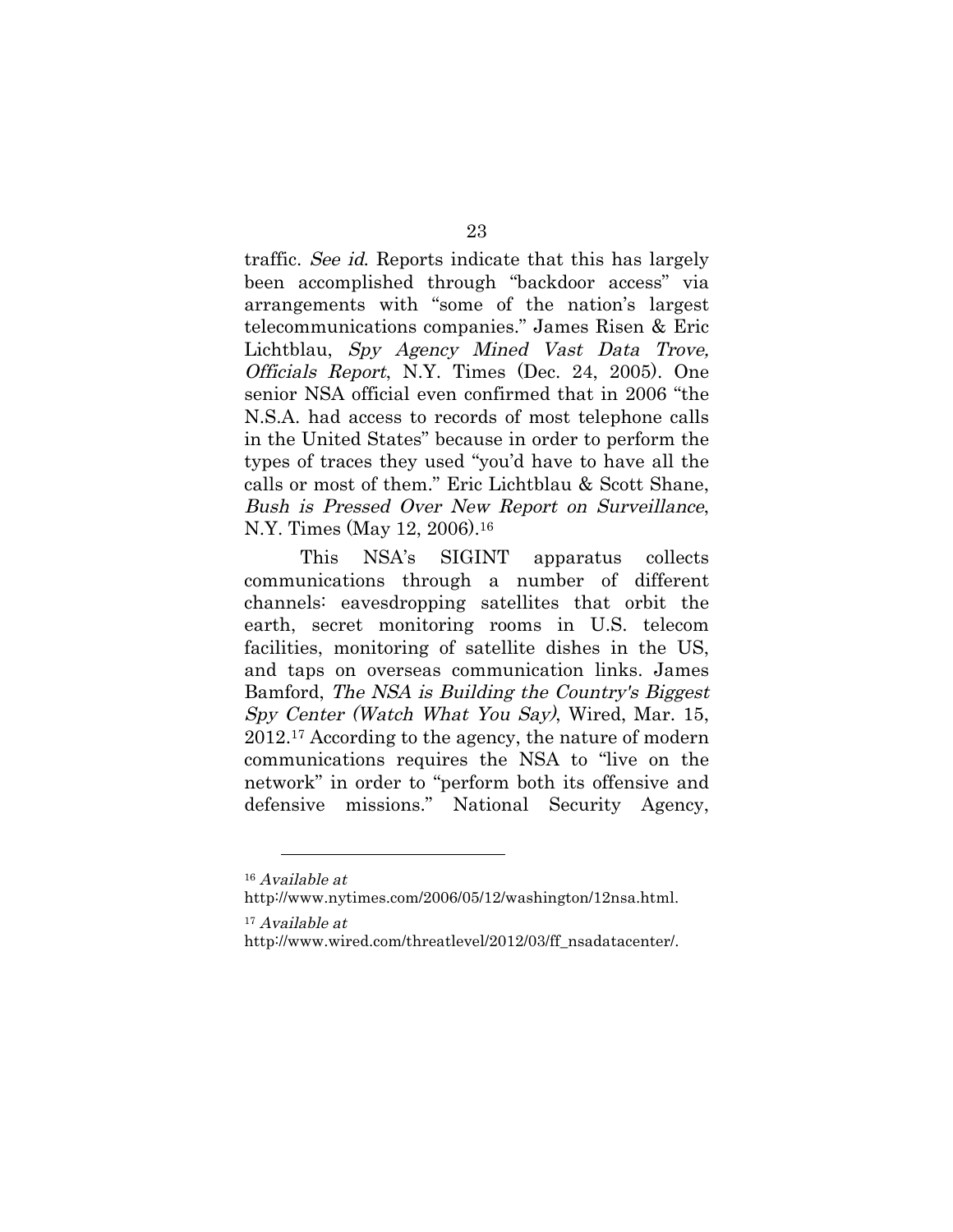Transition 2001 at 31 (Dec. 2000).18 All this information can now be stored in one central location—the Utah Data Center.

According to James Bamford, the only thing stopping the NSA from complete access to all the collected information is encryption. See id. NSA is working on building the world's fastest supercomputer at its Oak Ridge, Tennessee facility, in order to break the encryption on the mounds of data it "currently collects". Id.

The routine collection and storage of domestic communications is a significant concern. Former telecommunications provider and NSA employees have noted that the NSA has installed intercept equipment at key junction points where domestic communication can be captured. See Declaration of Mark Klein in Support of Plaintiffs' Motion for Partial Summary Judgment, Jewel v. NSA, No. 08- 4373 (N.D. Cal. Jul. 2, 2012); Declaration of William E. Binney in Support of Plaintiffs' Motion for Partial Summary Judgment ¶ 8, Jewel v. NSA, No. 08-4373 (N.D. Cal. Jul. 2, 2012) [hereinafter Binney Decl.].

The capabilities of the NSA go beyond the ability to capture and store massive amounts of data. As another former NSA employee points out, the "NSA has the capability to do individualized searches, similar to Google, for particular electronic

<sup>18</sup> Available at

http://www.gwu.edu/~nsarchiv/NSAEBB/NSAEBB24/nsa25.pdf.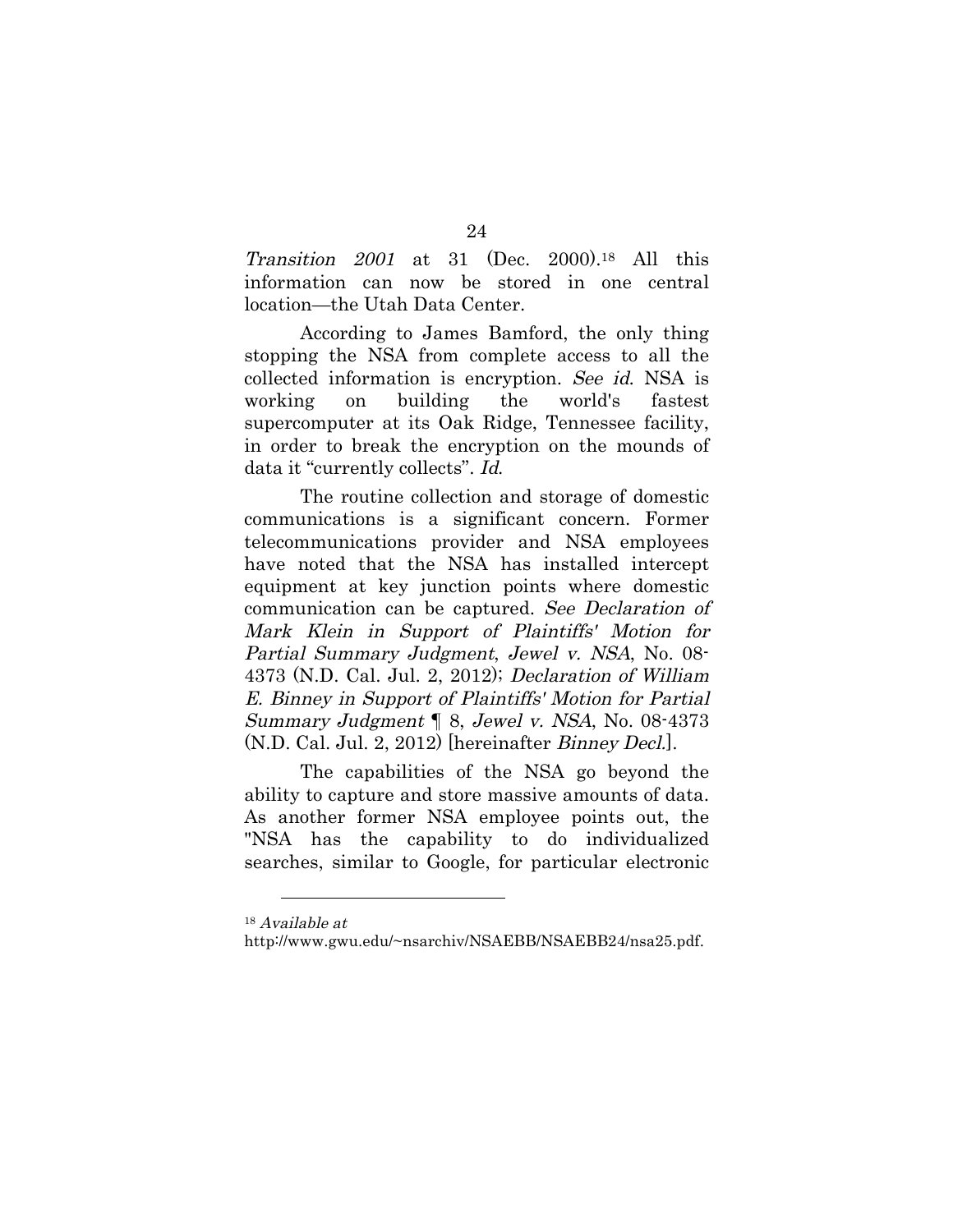communications in real time through such criteria as target addresses, locations, countries and phone numbers, as well as watched-listed names, keywords, and phrases in email." Declaration of Thomas A. Drake in Support of Plaintiffs' Motion for Partial Summary Judgment ¶ 8, Jewel v. NSA, No. 08-4373 (N.D. Cal. Jul. 2, 2012) [hereinafter Drake Decl.]. Former NSA employees estimate that the agency is now collecting most if not all communications in U.S. and analyzing these communications later from static databases. See Binney Decl. ¶ 13-17; Drake Decl. ¶ 8- 9.

## B. Current Technologies Developed by Intelligence Contractors and Other Agencies Show That the Government Is Capable of the Type of Broad Signal Collection That Respondents Allege

The NSA has long depended upon technological development by private contractors and researchers. In addition to the traditional research and development model, a more direct market for surveillance technology has developed over the last 10 years into a \$5 billion industry. Jennifer Valentino-Devries et al., Document Trove Exposes Surveillance Methods, Wall St. J. (Nov. 19, 2011). These technologies are showcased for U.S. Intelligence Agencies each year at the Intelligence Support Systems World conference held by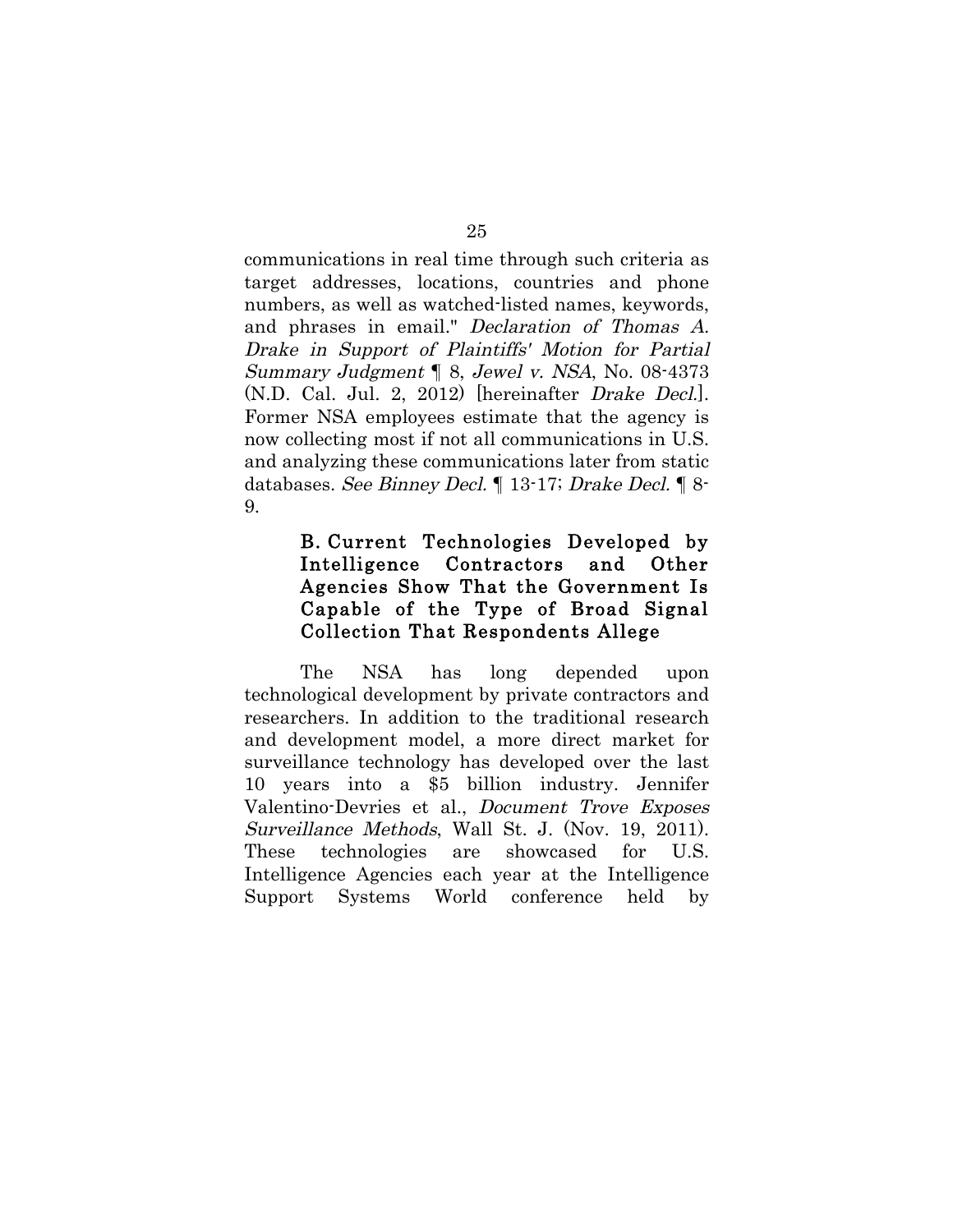TeleStrategies. See TeleStrategies, ISS World Americas 2012.<sup>19</sup> More than 244 U.S. agencies, including the Office of the Director of National Intelligence, attended the 2011 surveillance technology conference. See Valentino-Devries, supra. Given the Government's access to and involvement in this market, the technologies showcased clearly represent a baseline of their surveillance capabilities.

The Wall Street Journal obtained documents from the 2011 surveillance conference, which provide insight into the capabilities of modern intelligence agencies such as the NSA and the CIA, as well as the FBI. This includes technology to enable massive interception of electronic communications, such as OnPath Technologies.20 The Telesoft Technologies Hinton 5000 Interceptor, described in one of the brochures, can provide "the target or mass capture of 10s of thousands of simultaneous conversations from fixed or cellular networks for law enforcement or

<sup>19</sup> Available at

http://www.issworldtraining.com/ISS\_WASH/index.htm (last accessed Sept. 17, 2012).

<sup>20</sup> The CEO of OnPath, a New Jersey company, is quoted as saying "[w]e're allowing a whole new level of intelligence in the networks . . . . We can take a copy of everything coming through our switch and dump it off to the FBI." Wall Street Journal, The Surveillance Catalog: OnPath Technologies – Notes (2011), available at http://projects.wsj.com/surveillancecatalog/documents/267794-documents-266211-onpathtechnologies-lawful/ (last accessed Sept. 17, 2012).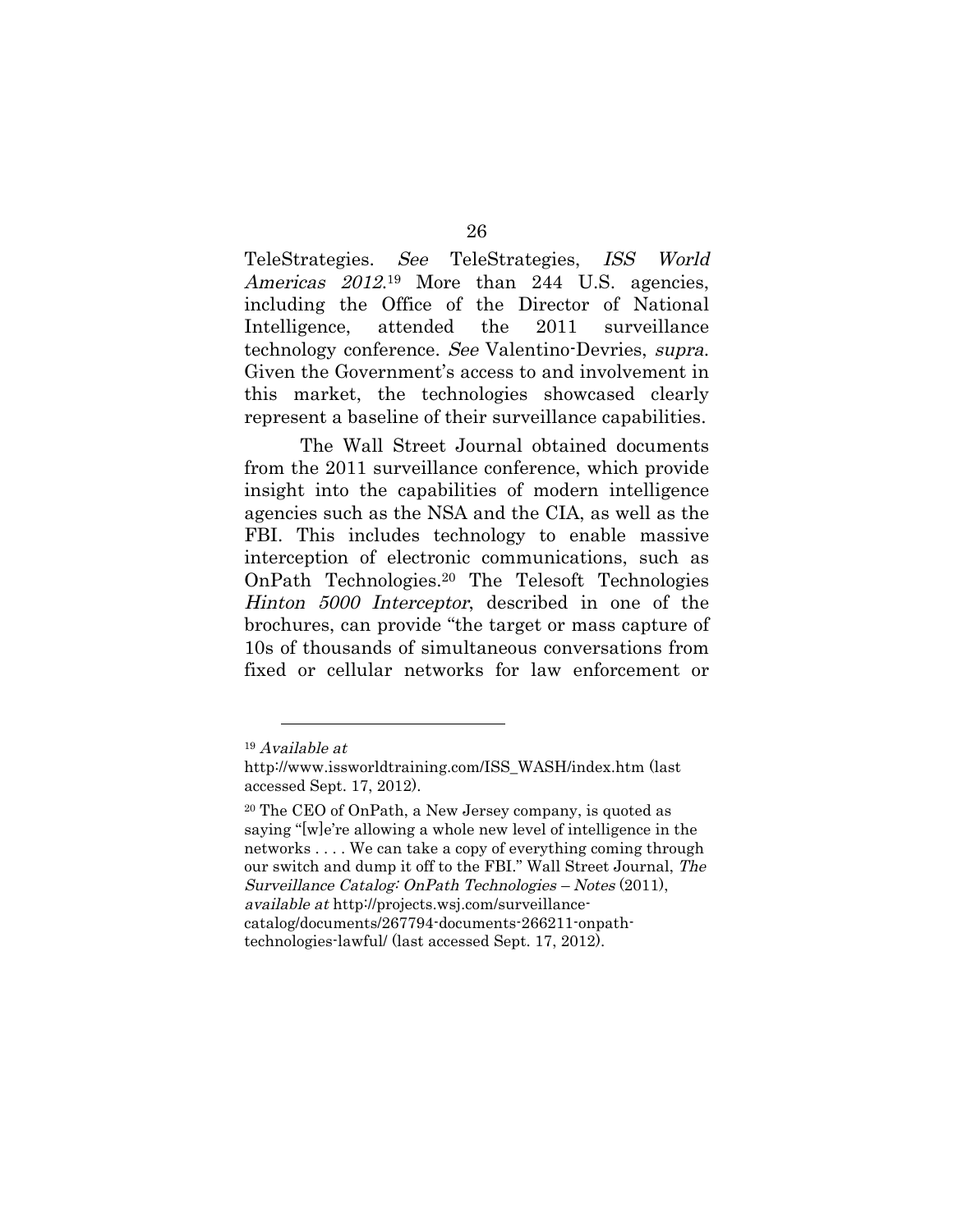intelligence purposes." Wall Street Journal, The Surveillance Catalog: Telesoft Technologies (2011).21

In addition to off-the-shelf surveillance technologies, the NSA is developing new techniques to enable the interception of communications. For example, "EINSTEIN 3" filters Internet traffic around certain hubs and automatically reroutes information marked by a "threat signature" through an "Access Provider" for further analysis by a government agency. Dep't of Homeland Sec., Privacy Impact Assessment for the Initiative Three Exercise, Mar. 18, 2012.22 The NSA developed EINSTEIN 3 to "identify and characterize malicious network traffic to enhance cybersecurity analysis, situational awareness and security response. It will have the ability to automatically detect and respond appropriately to cyber threats before harm is done." Id (emphasis added). The EINSTEIN software is able to make this kind of determination by analyzing the content of the emails and other electronic messages that are sent to or from government agencies., "EINSTEIN monitors not only federal executive agency employees' work e-mails or other official Internet activity, but also any information accessed

<sup>21</sup> Available at http://projects.wsj.com/surveillancecatalog/documents/267027-telesoft-technologies-hinton-5000 interceptor/#document/p1/a38601 (last accessed Sept. 17, 2012).

<sup>22</sup> Available at

http://www.dhs.gov/xlibrary/assets/privacy/privacy\_pia\_nppd\_in itiative3exercise.pdf [accessed Sept. 17, 2012].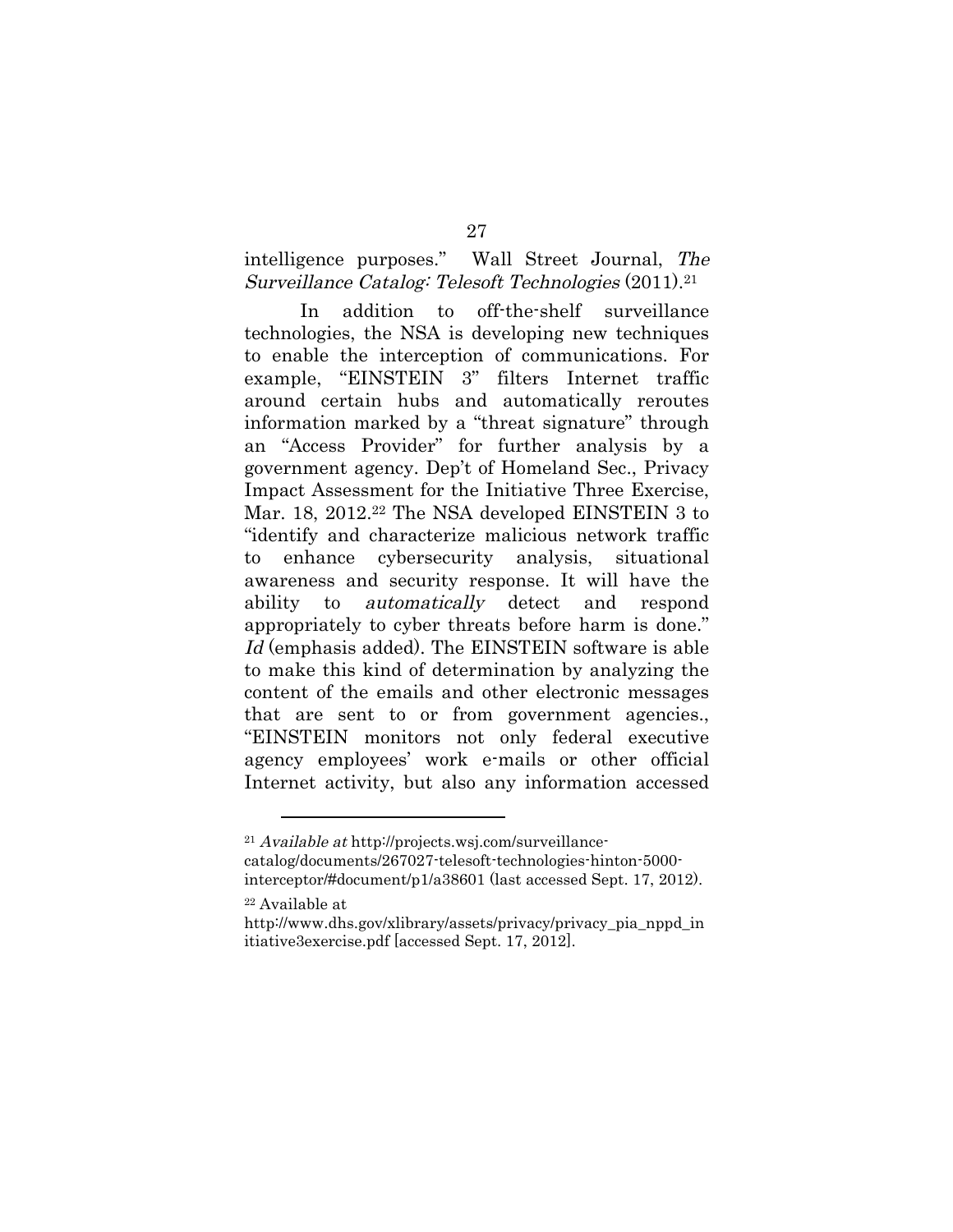on a federal agency computer including personal emails accessed from sites such as Gmail or Hotmail, or other Internet communications such as Facebook and Twitter." Edward C. Liu et. al., Cong. Research Serv., R42409, Cybersecurity: Selected Legal Issues (Mar. 14, 2012).

In the lexicon of EINSTEIN 3's real-time full packet inspection, a "threat signature" is a designation given to a "pattern of network traffic" that has been identified by NSA as potentially compromising government information. Privacy Impact Assessment at 7. These signatures do not necessarily identity harmful traffic – they can identify either "known or suspected cyber threats." Id. For example, "a specific signature might identify a known computer virus," or "for example phishing, IP spoofing, botnets, denials of service, distributed denials of service, man-in-the-middle attacks, or the insertion of other types of malware." Id. at 4.

EINSTEIN 3 operates by automatically detecting these "threat signatures determined by NSA" and then rerouting the incoming information, along with an explanatory memo, to a special department within DHS where it is tagged with an "alert" and stored for review by analysts. Id. at 5.

This report reveals two important facts about NSA's capabilities. First, it reveals that NSA's technical competencies include a network rerouting system that can automatically scan, intercept, store, and subject to analytic scrutiny all emails going in and out of government computers that are tagged in a particular way. Liu at 15. Second, it reveals that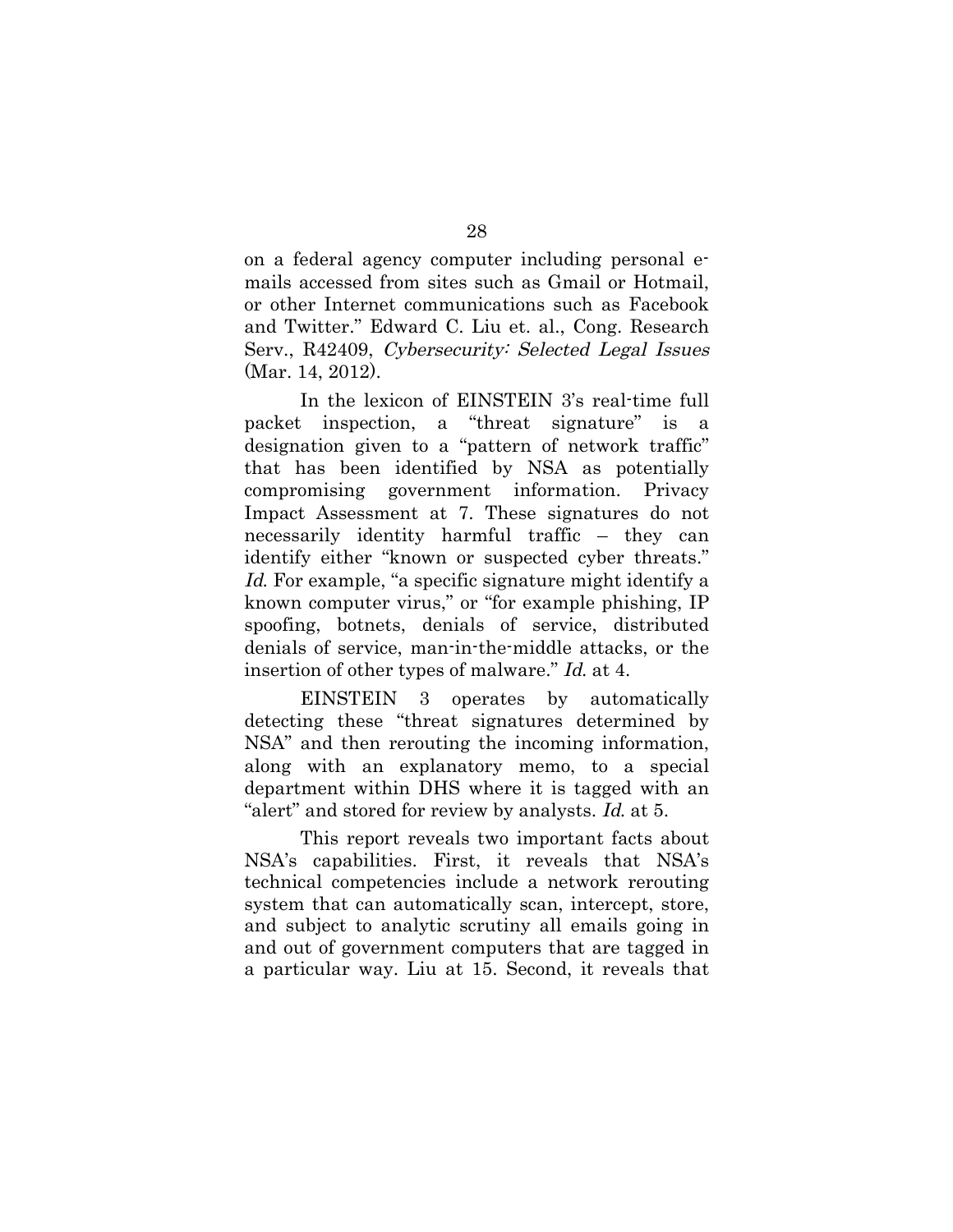the communications of all federal employees – or of anyone using a federal government internet connection – are potentially subject to screening and analysis. This means that recipients of "tagged" communications could find their emails intercepted and blocked if, for example, they forwarded or replied to tagged messages. Id. at 17. As one expert has warned, "while earlier iterations of Einstein implemented signatures based on malicious computer codes, Einstein 3 could include signatures based on personally identifiable information. The privacy implications are great. Any citizen logging on to a ".gov" website would trigger this." Jesselyn Radack, NSA's Cyber Overkill: A Project to Safeguard Governmental Computers, Run by the NSA, Is Too Big a Threat to Americans' Privacy, L. A. Times, July 14, 2009.23

## II. Without Adequate Public Reporting, Respondents' Apprehension That NSA Intercepts the Communications of U.S. Persons is Reasonable

The FAA grants broad surveillance authority with little oversight. Unlike the Wiretap Act, this statute does not contain substantive public reporting or notification provisions. Without such provisions, there is no public mechanism to ensure that the privacy of communications is ensured for United

<sup>23</sup> Available at http://articles.latimes.com/2009/jul/14/opinion/oeradack14.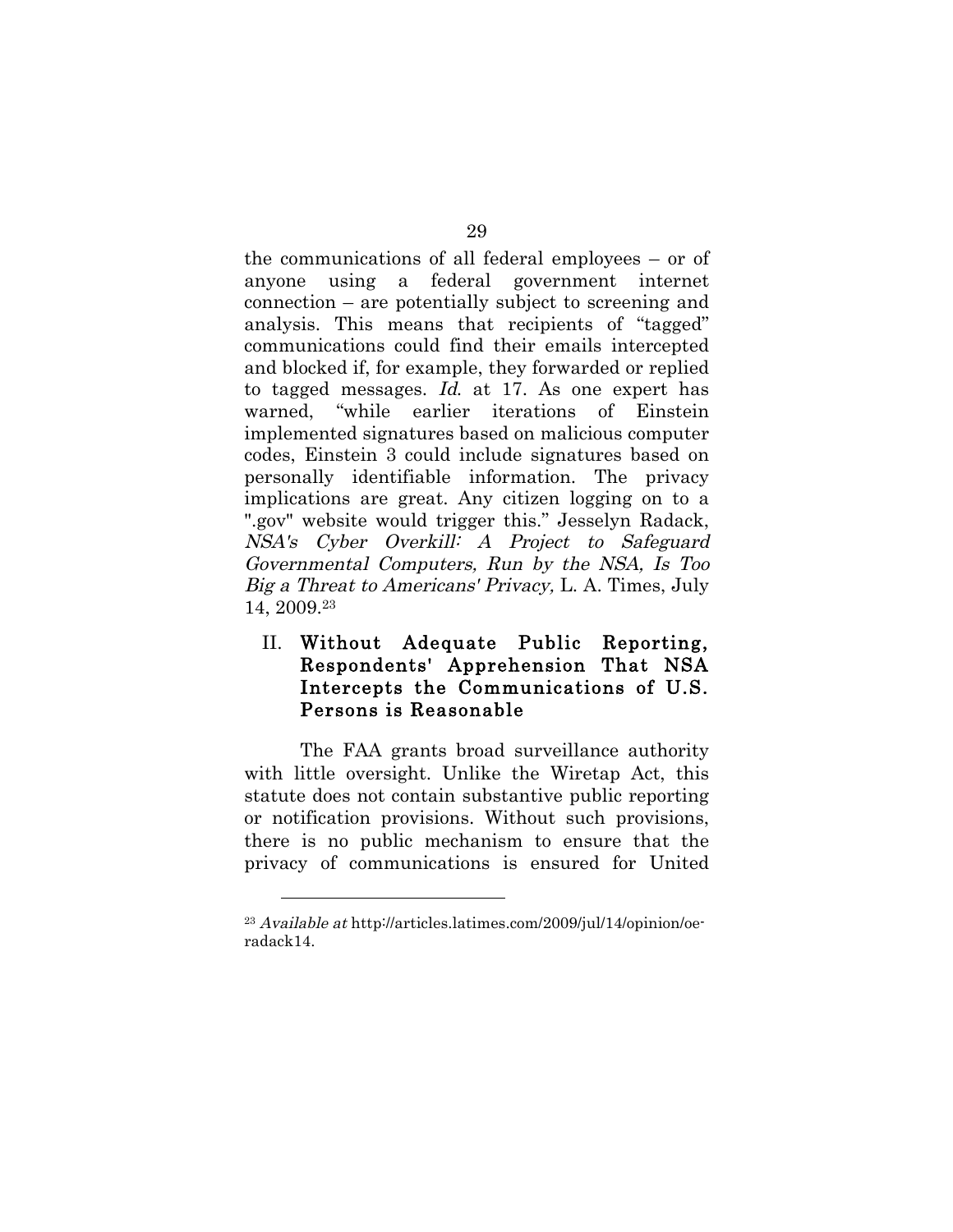States persons. The need to establish effective oversight for government surveillance, including matters involving national security, is well understood and a long-standing concern. In 1971, a conference led by students at Princeton University highlighted the importance of standing for those "indirectly" effected by electronic surveillance to challenge the collection. Boundaries of Privacy, infra, at 35 ("Commission II - State & Local Gathering Data-Gathering Activities" at 2). "A Federal Court of Warrants should be created to issue warrants for electronic surveillance in all cases involving national security." Samuel Alito, The Boundaries of Privacy in America 5 (1972) ("Report of the Chairman"). The Report of the Chairman of that conference, Samuel Alito, recognized both that "the usual procedures [for electronic surveillance] may be inappropriate in cases involving the national security," and that the "system proposed by the government is highly susceptible to abuses." Id. Therefore the system requires specific oversight procedures to ensure that privacy rights are not violated.

## A. The Wiretap Act Provides for Public Reporting That Details the Number of Persons Affected by Interception

Under provisions of the Wiretap Act, judges and the Attorney General must submit annual reports to the Administrative Office of the United States Courts detailing wiretap orders. 18 U.S.C. § 2519. These reports include the type of orders granted or denied, interception durations, offenses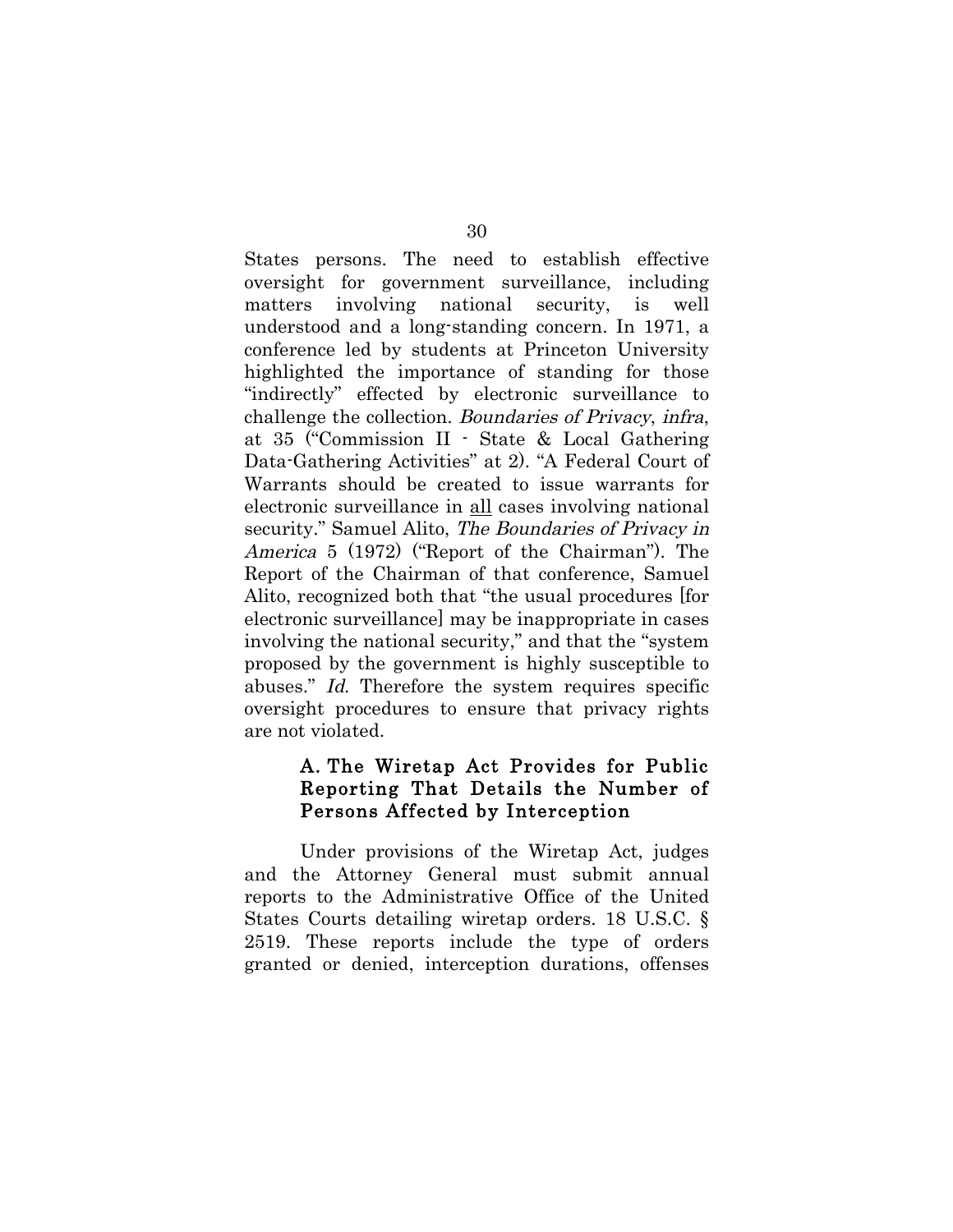under investigation, the frequency of incriminating and collateral interceptions, the number of persons affected, costs, and the number of resulting arrests, trials, and convictions.  $\S$  2519(1)-(2). The Administrative Office then reports this data to Congress. § 2519(3).

This report is likely the most comprehensive report on wiretap authority produced by any government agency in the world. See Hearing on the FISA Amendments Act of 2008: Before the Subcomm. on Crime, Terrorism, and Homeland Sec. of the H. Comm. on the Judiciary (2012) (testimony and statement of Marc Rotenberg, Executive Director, EPIC). People might disagree over whether the federal government engages in too much or too little electronic surveillance, but this annual report provides a basis to evaluate the effectiveness of wiretap authority, to measure its cost, and even to determine what percentage of communications captured are relevant to an investigation.

These reports allow Congress and the public to evaluate the efficiency of government programs and ensure that civil rights are protected. Furthermore, such reports do not reveal sensitive information about particular investigations, but rather provide aggregate data about the government's surveillance activities.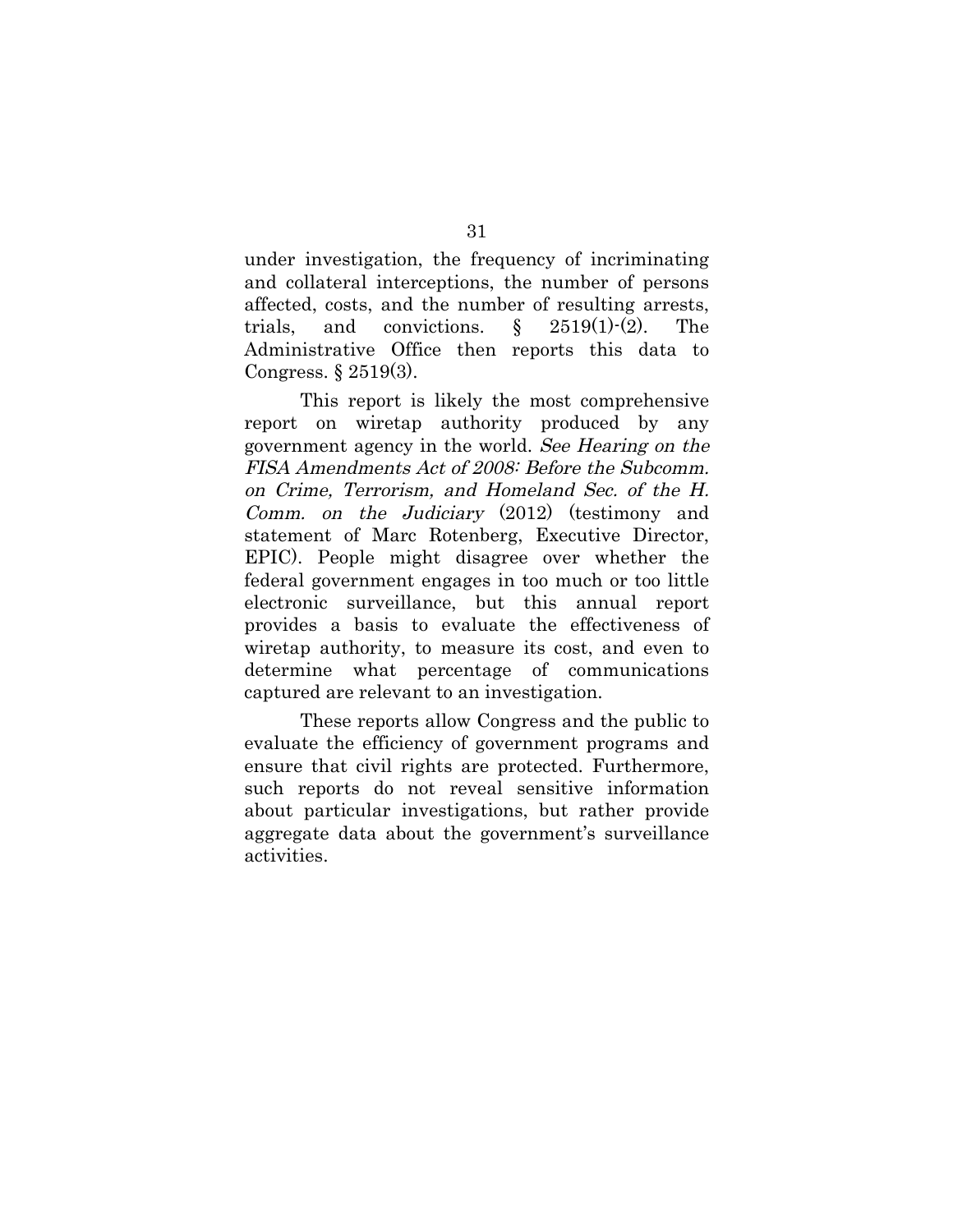## B. The FAA Provides for No Public Reporting and Minimal Oversight of Collection on a Mass Scale

In contrast, the FAA lacks adequate public oversight. The public, the judiciary (but for the FISC) and almost all Members of Congress are kept in the dark as to the most extensive electronic surveillance program undertaken by the US government. While the DNI and Attorney General provide internal reporting requirements,  $24$  none of this information is made available to the whole Congress or the public broadly, and thus no meaningful public oversight can occur. In addition, the reports only relate to the application of "minimization" procedures, which are themselves inadequate to prevent the injury of collection. Director McConnell made clear before the FAA was passed that "minimization" occurs after the communications have already been collected.25 See Warrantless Surveillance and the Foreign Intelligence Surveillance Act: The Role of Checks and Balances in Protecting Americans' Privacy Rights (Part II): Hearing Before the H. Comm. on the Judiciary, 110th Cong. 79 (2007) (testimony of J. Michael McConnell, Dir. Of Nat'l Intelligence).

<sup>24</sup> The Attorney General and DNI semi-annually report targeting and minimization procedural compliance to only the Foreign Intelligence Surveillance Court ("FISC"), congressional intelligence committees, and congressional judiciary committees. 50 U.S.C.  $\S$  1881a(l)(1). Each intelligence agency's inspector general submits similar semi-annual assessments. §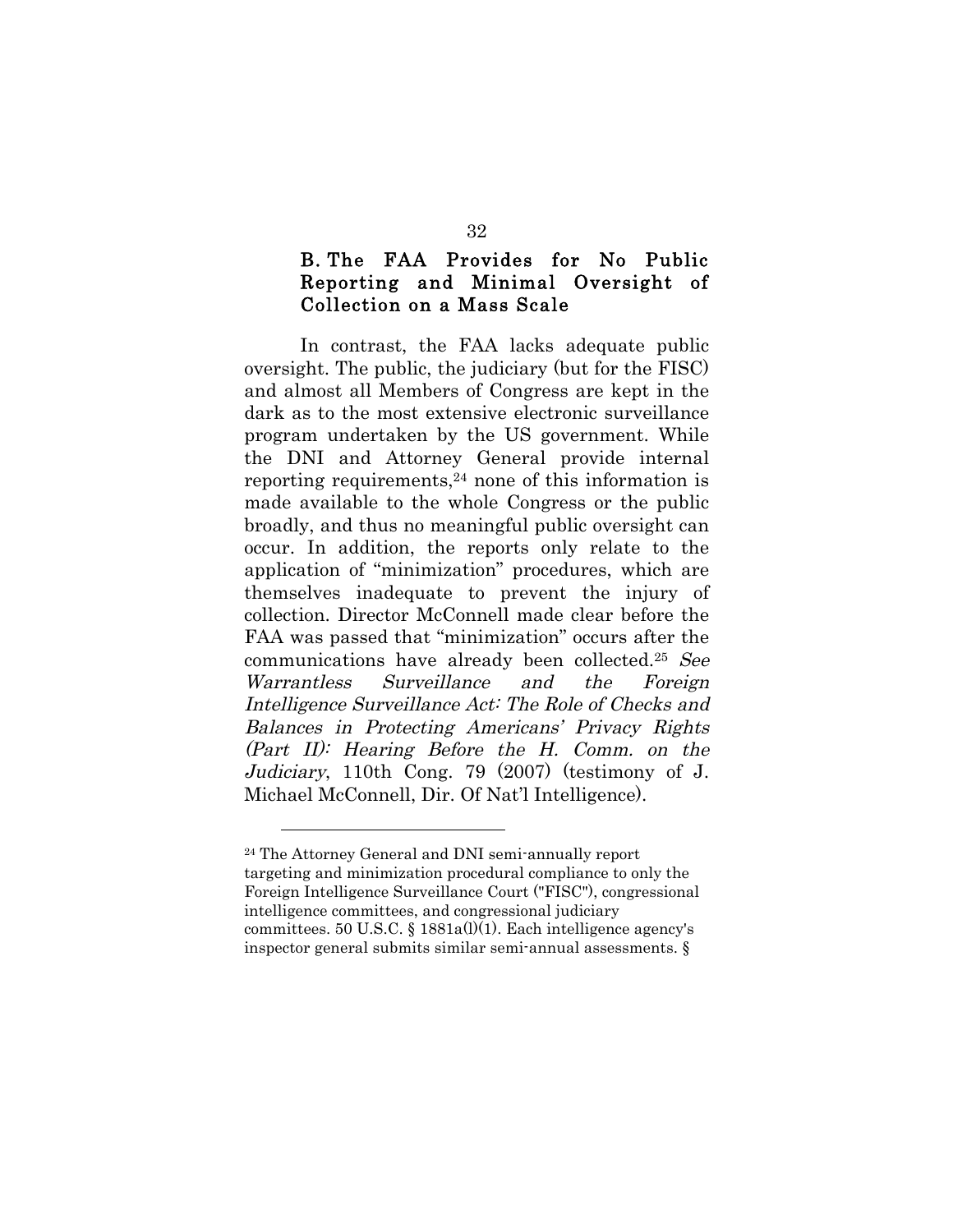The Attorney General's annual FISA letter, which is the only publicly available document discussing the application of the law, provides little information about the use of FISA authority other than the total number of (1) FISA applications made to the FISC, (2) FISA requests for electronic surveillance, (3) FISA requests withdrawn, denied, or modified, and similar information about access to business records and National Security Letters. See, e.g., Letter of Ronald Weich, Assistant Attorney General, U.S. Dep't of Justice to the Honorable Joseph R. Biden, Jr., President, United States Senate

 $\overline{a}$ 

REP. BERMAN: … How do you minimize without knowing?

MR. MCCONNELL: If you look at it, then you know.

REP. BERMAN: So all you do is minimize the ones you happen to look at.

MR. MCCONNELL: Right. If there is something in there that – it doesn't come up for some reason, you just wouldn't know …

Warrantless Surveillance and the Foreign Intelligence Surveillance Act: The Role of Checks and Balances in Protecting Americans' Privacy Rights (Part II): Hearing Before the H. Comm. on the Judiciary, 110th Cong. 79 (2007) (testimony of J. Michael McConnell, Dir. Of Nat'l Intelligence).

<sup>1881</sup>a(l)(2). Agencies also conduct an annual review of FISAauthorized "acquisitions" and account for their impacts on domestic targets and American citizens.  $\S$  1881(a)(l)(3).

<sup>25</sup> This is exemplified by an exchange, which occurred during the hearing: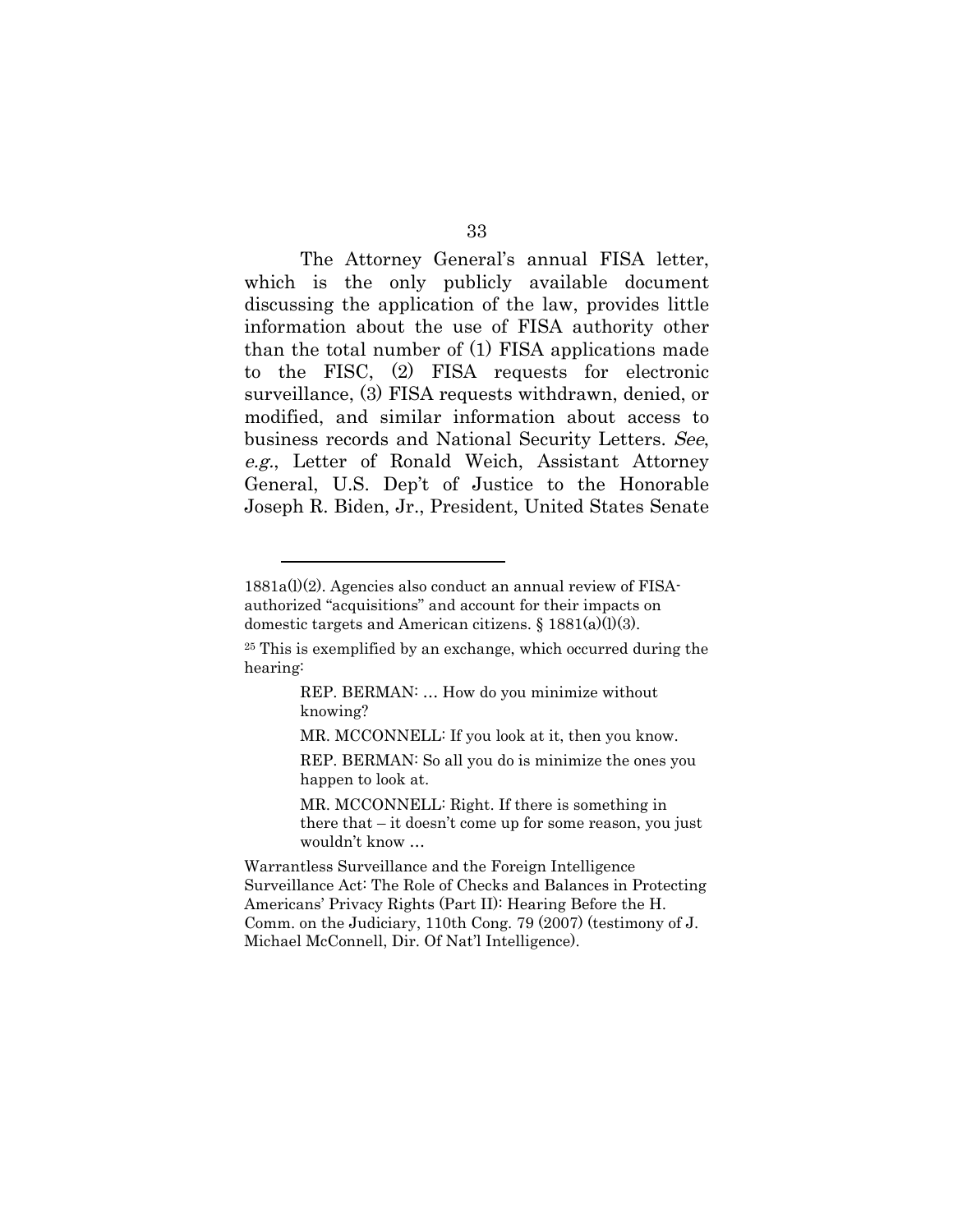(Apr. 30, 2012) (2011 FISA Letter).26 The letter does not even distinguish between traditional FISA orders and programmatic surveillance orders under the FAA.27 There is no information about cost, purposes, effectiveness, or even the number of nonincriminating communications of U.S. persons the government collects. Under the new procedures that authorize programmatic surveillance without a specific target, it is almost impossible to assess and compare the aggregate numbers of individuals affected by interception since passage of the FAA.

Furthermore, the degree of oversight by the FISC is elusive at best. Often referred to as a secret court, the FISC rarely publishes any substantive information regarding the cases it hears; only a handful of written opinions have been released since the Court's inception.28. The only information currently available about the FISC on the U.S. Courts website is its adopted rules of procedure from November 2010. See U.S. Foreign Intelligence

<sup>26</sup> Available at

http://www.fas.org/irp/agency/doj/fisa/2011rept.pdf.

<sup>27</sup> This is significant because while a traditional FISA order has a narrow scope, the number of communications impacted by an FAA order is essentially unbounded.

<sup>28</sup> It is clear from the Attorney General's annual reports that FISC applications are routinely approved with very rare exceptions. EPIC, Foreign Intelligence Surveillance Act Orders 1979-2011, http://epic.org/privacy/wiretap/stats/fisa\_stats.html (last visited Sept. 20, 2012).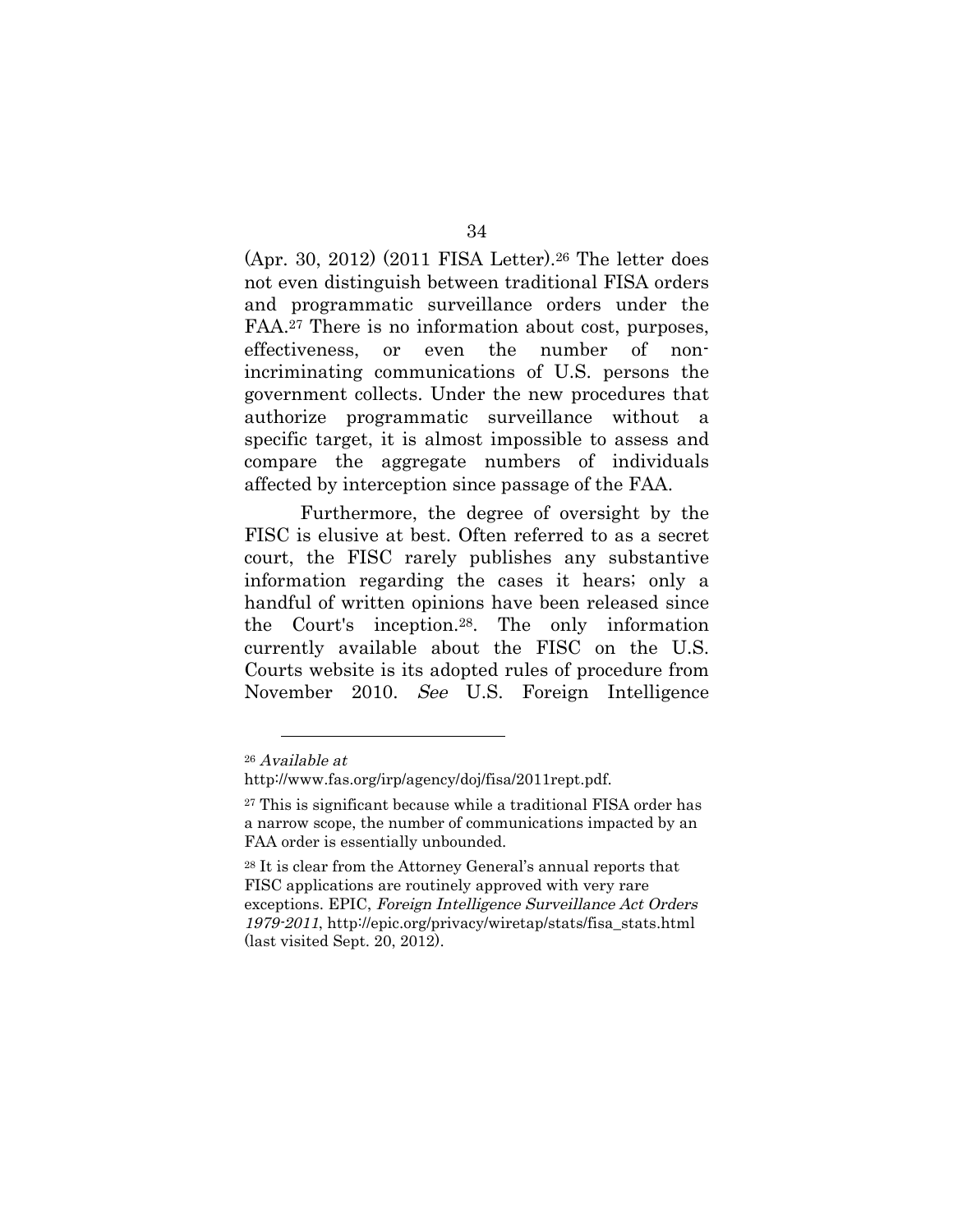Surveillance Court, Rules of Procedure, Nov. 1, 2010.29 See also EPIC, Comments to Proposed Amended FISC Rules (Oct. 4, 2010).<sup>30</sup>

In a prescient comment about proposed changes in FISA procedures a decade ago, Senator Patrick Leahy noted:

> We were talking about development of the secret body of laws without public scrutiny, and that is very unusual, not only in our democracy but any democracy. The Department is urging broader use of the FISA in criminal cases. And you are going to lose, ultimately lose public confidence both in the Department and in the courts, unless you can, by public reporting or otherwise show this is being used appropriately.

The USA PATRIOT Act in Practice: Shedding Light on the FISA Process: H. Before the S. Comm. on the Judiciary, 107th Cong. 37-38 (2002).

<sup>29</sup> Available at

http://www.uscourts.gov/uscourts/RulesAndPolicies/rules/FISC2 010.pdf

<sup>30</sup>

http://epic.org/privacy/terrorism/fisa/EPIC%20Comments\_FISC %202010%20Proposed%20Rules.pdf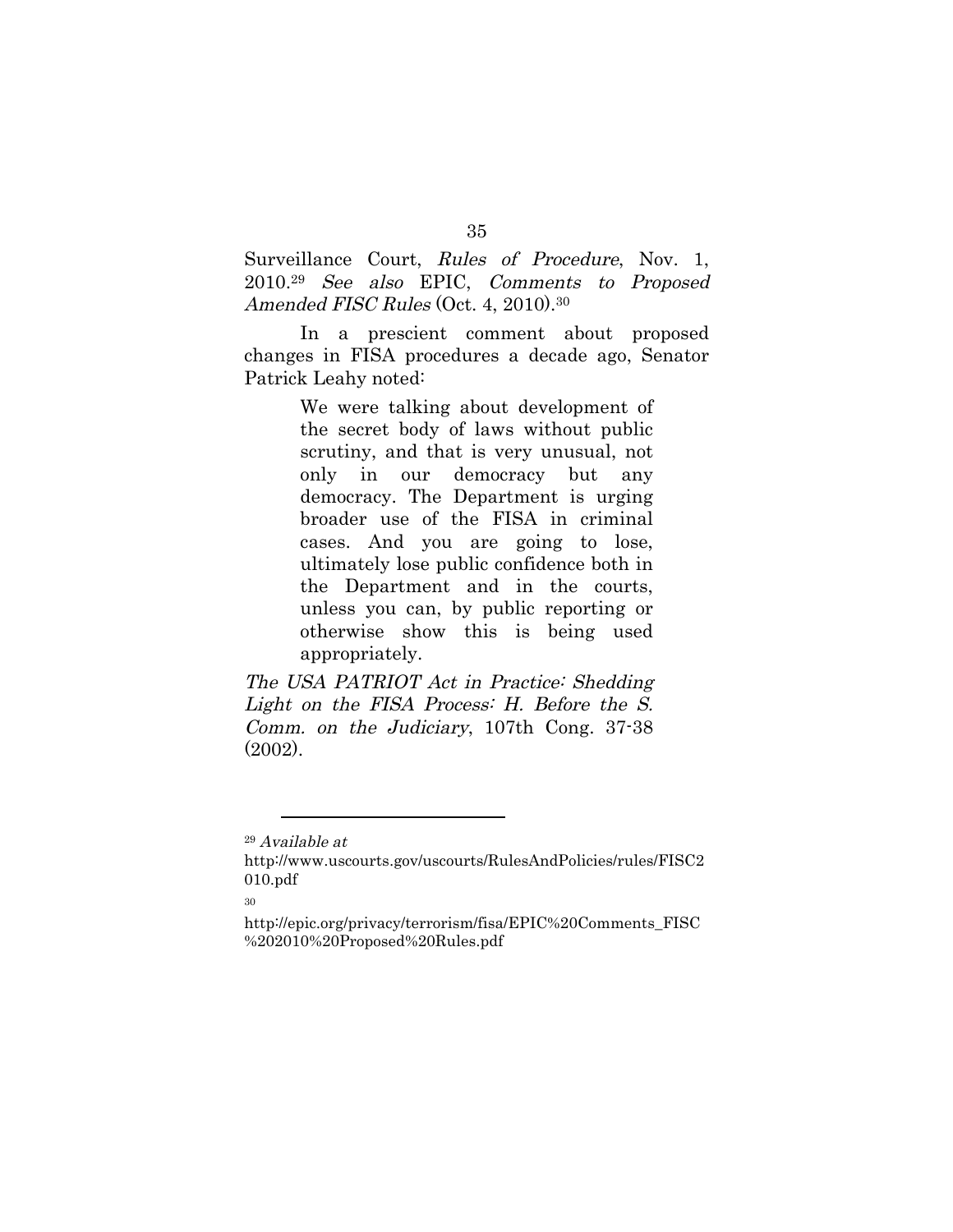## C. Increased Public Reporting and Oversight Would Enable Meaningful Review and an Evaluation of Costs and Benefits

In the FAA reauthorization currently pending in Congress, proposed amendments to the FAA seek to address this lack of accountability by requiring enhanced inspector general scrutiny and unclassified, publicly available reports. Such public reporting would not only ensure greater accountability, it would also strengthen the executive's ability to protect national security.

For example, Representative Scott (D-VA) proposed an amendment that would require reviews under Section 702(l) of the FAA to be "provided in unclassified form," which would encourage public accountability for surveillance programs under Section 702. H.R. Rep. No. 112-645, pt. 1, at 7 (2012). Representatives Nadler (D-NY) and Schakowsky (D-Ill) proposed an amendment that would require the Attorney General to "make publicly available" unclassified summaries of FISC opinions that "includ[e] a significant construction or interpretation of section 702" and have been submitted to Congress. Id. at 6. Representative Jim Sensenbrenner (R-Wisc.) agreed at a recent FAA reauthorization hearing, noting that "perhaps decisions of the FISA Court, particularly review of the FISA court appropriately redacted, would be able to give us the answer . . . ." The FISA Amendments Act: Hearing Before the Subcomm. on Crime, Terrorism, and Homeland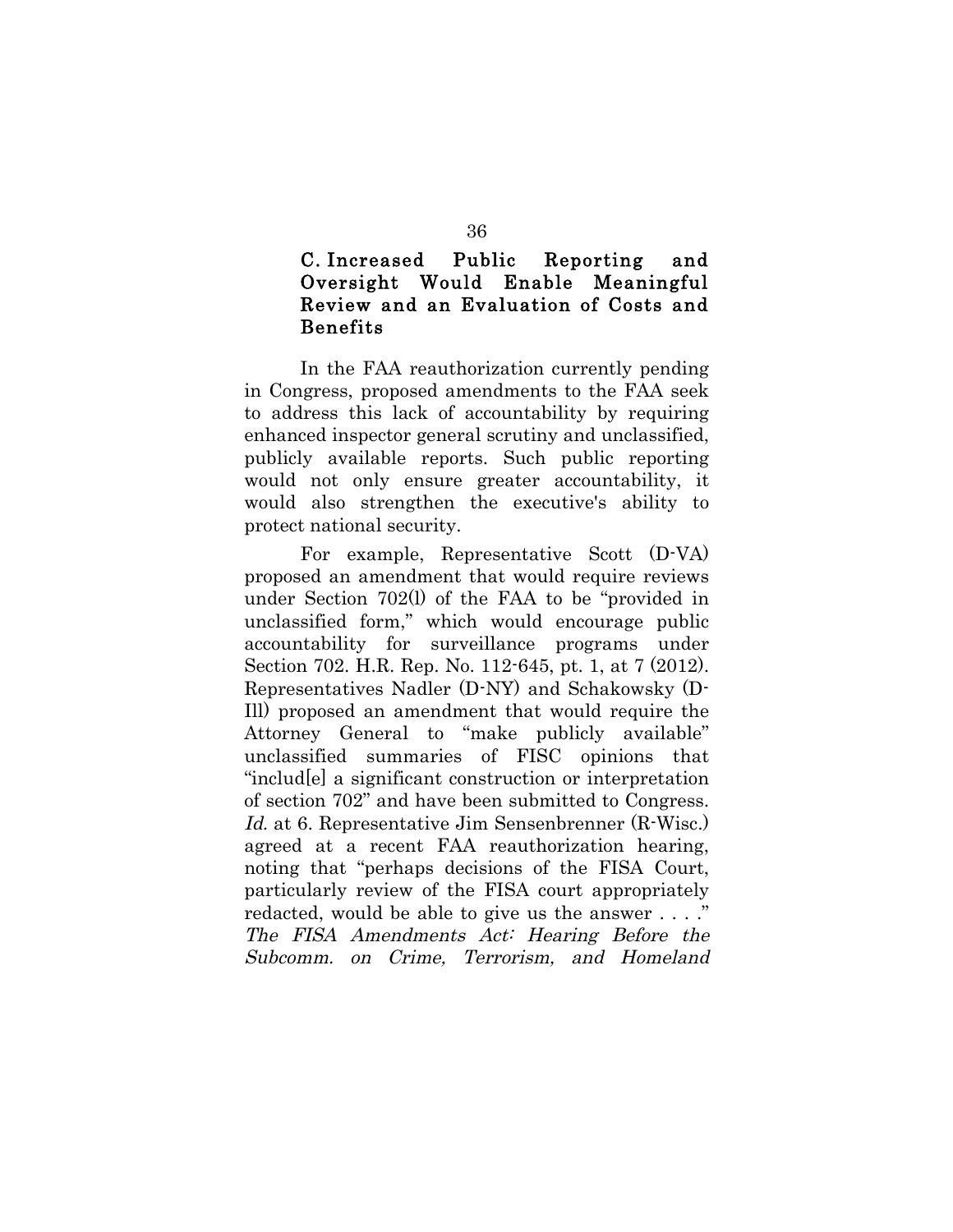Security of the H. Comm. on the Judiciary, 112th Cong. (2012) (statement of Chairman Sensenbrenner).

The publication of FISC opinions regarding the legal interpretation of Section 702 would promote understanding of the system and limit any potential misconceptions based on the plain text of the FAA. The House of Representatives accepted neither of these amendments, and as a result the current FAA system lacks significant public oversight and accountability.

Senator Patrick Leahy has proposed amendments that would add public reporting and accountability procedures. See, e.g., S. 3276, 112th Cong. §3 (2012) ("Leahy Amendment"). The amendment provides for a new review and public report to be issued by the Inspector General of the Intelligence Community, which would focus on the impact of FAA surveillance on the communications of U.S. persons. Such a report would clarify the effect of this law on the privacy of individuals in Respondents' position. The Senate has yet to act on the measure.

Former Assistant Attorney General Jack Goldsmith recently noted that, inspectors general are "an established, legitimate, and consequential mechanism of executive branch accountability." Jack Goldsmith, Power and Constraint 106 (2012). As Professor Goldsmith noted, "credible independent inspectors general inside the executive branch can enhance executive power." Id.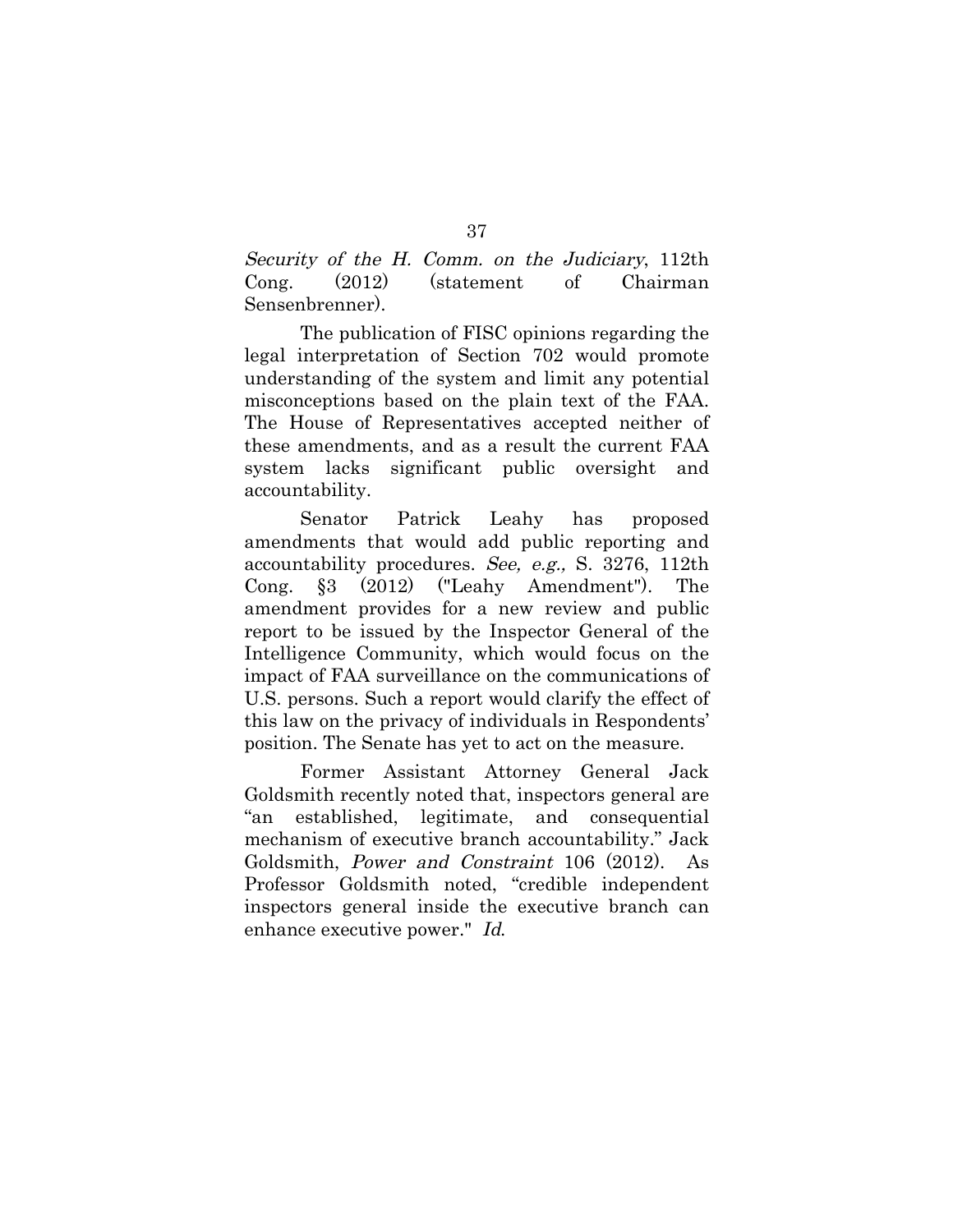In order to maintain both security and privacy, the government requires complimentary tools that maximize efficiency. When the law gives new authority to conduct electronic surveillance, there should also be new means of oversight and accountability. The FISA Amendments Act fails this test. There is simply too little known about the operation of the FISA today to determine whether it is effective and whether the privacy interests of Americans are adequately protected. What is needed is what Professor Charles Fried has described as a "well-grounded degree of protection against arbitrary abuse of investigative power." Charles Fried & Gregory Fried, Because It Is Wrong 107 (2010).

Legal actions brought by parties seeking to safeguard electronic privacy, such as those of Respondents, form a vital part of our system of checks and balances. As Professor Goldsmith has noted, "[t]his is all very healthy for the presidency and for national security," because the continued efficacy of executive branch oversight "depends on just this type of skeptical attitude about its efficacy." Goldsmith, at 241. The ability of Respondents to have their claims heard is thus essential not only to protect privacy, but also to safeguard national security.